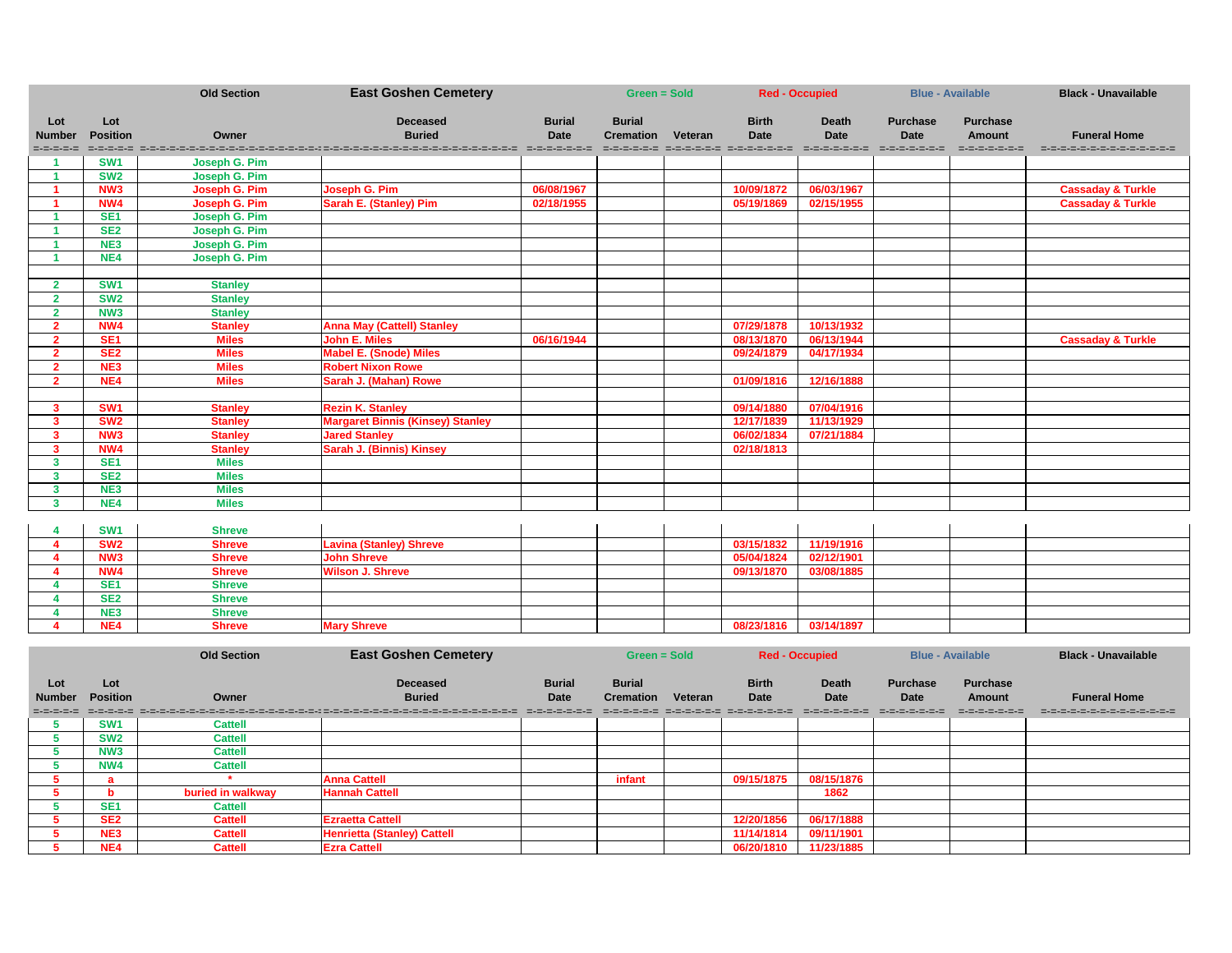| SW <sub>1</sub> | <b>Stanley</b> | <b>Thomas Stanley</b>              |            |        | 11/08/1841 | 10/04/1905 |  |                              |
|-----------------|----------------|------------------------------------|------------|--------|------------|------------|--|------------------------------|
| SW <sub>2</sub> | <b>Stanley</b> | <b>Rebecca (VanFossen) Stanley</b> | 03/01/1944 |        | 12/16/1862 | 02/26/1944 |  | <b>Cassaday &amp; Turkle</b> |
| NW <sub>3</sub> | <b>Stanley</b> |                                    |            |        |            |            |  |                              |
| NW4             | <b>Stanley</b> |                                    |            |        |            |            |  |                              |
| SE1             | <b>Stanley</b> |                                    |            |        |            |            |  |                              |
| SE <sub>2</sub> | <b>Stanley</b> | <b>Golden Josiah Engle</b>         | 12/31/1952 |        | 03/12/1899 | 12/28/1952 |  | <b>Myers</b>                 |
| NE3             | <b>Stanley</b> |                                    |            |        |            |            |  |                              |
| NE <sub>4</sub> | <b>Stanley</b> | <b>Raymond Thomas Shreve</b>       | 01/25/1917 | infant | 01/15/1917 | 01/24/1917 |  | <b>Cassaday &amp; Turkle</b> |

| SW <sub>1</sub> | <b>Cobbs</b>     | <b>Joel Cobbs</b>             | 04/08/1949 | 05/20/1869 | 04/05/1949 | <b>Arbaugh-Pearce</b> |
|-----------------|------------------|-------------------------------|------------|------------|------------|-----------------------|
| SW <sub>2</sub> | <b>Cobbs</b>     | <b>Mary (Casner) Cobbs</b>    | 09/26/1941 | 12/25/1875 | 09/22/1941 | <b>Arbaugh-Pearce</b> |
| NW <sub>3</sub> | <b>Cobbs</b>     |                               |            |            |            |                       |
| <b>NW4</b>      | <b>Cobbs</b>     |                               |            |            |            |                       |
| SE <sub>1</sub> | <b>Stanley</b>   | <b>Micajah B. Stanley</b>     |            | 11/03/1855 | 06/10/1907 |                       |
| SE <sub>2</sub> | <b>Stanley</b>   | <b>Anna M. (Crew) Stanley</b> | 11/02/1934 | 12/21/1863 | 10/31/1934 | <b>Arbaugh-Pearce</b> |
| <b>NE3</b>      | <b>Stanley</b>   |                               |            |            |            |                       |
| NE4             | <b>Stanley</b>   |                               |            |            |            |                       |
|                 |                  |                               |            |            |            |                       |
| <b>SW1</b>      | <b>Armstrong</b> |                               |            |            |            |                       |
| SW <sub>2</sub> | <b>Armstrong</b> | <b>Howard Armstrong</b>       |            | 04/18/1883 | 10/29/1904 |                       |
| <b>NIM2</b>     | Armetronal       | Judith A (Stanloy) Armetrona  |            | 04/02/1853 | 06/22/1021 |                       |

| SW <sub>1</sub> | <b>Armstrong</b>                  |                                      |            |  |            |            |  |                            |
|-----------------|-----------------------------------|--------------------------------------|------------|--|------------|------------|--|----------------------------|
| SW <sub>2</sub> | <b>Armstrong</b>                  | <b>Howard Armstrong</b>              |            |  | 04/18/1883 | 10/29/1904 |  |                            |
| NW <sub>3</sub> | <b>Armstrong</b>                  | <b>Judith A. (Stanley) Armstrong</b> |            |  | 01/02/1853 | 06/23/1931 |  |                            |
| NW4             | <b>Armstrong</b>                  | <b>Robert Lewis Armstrong</b>        |            |  | 06/21/1853 | 02/10/1906 |  |                            |
| SE <sub>1</sub> | <b>Ralph &amp;Verna Lockhart</b>  |                                      |            |  |            |            |  |                            |
| SE <sub>2</sub> | <b>Lockhart - Phyllis Gfeller</b> | <b>Phyllis M. (Lockhart) Gfeller</b> | 06/07/2014 |  | 12/26/1922 | 06/05/2014 |  | <b>Dean's Funeral Home</b> |
| NE <sub>3</sub> | <b>Ralph &amp;Verna Lockhart</b>  | Ralph A. Lockhart, Sr.               | 01/24/1991 |  | 11/16/1899 | 01/21/1991 |  | <b>Vogt-Gednetz-Ruzek</b>  |
| NE4             | <b>Ralph &amp;Verna Lockhart</b>  | Verna (Seibert) Lockhart             | 07/05/1991 |  | 5/17/1898  | 07/02/1991 |  | <b>Vogt-Gednetz-Ruzek</b>  |
|                 |                                   |                                      |            |  |            |            |  |                            |

|                                   |                        | <b>Old Section</b>     | <b>East Goshen Cemetery</b>                                                                                                                       |                              | <b>Green = Sold</b>               |             |                             | <b>Red - Occupied</b>       |                                                | <b>Blue - Available</b>                           | <b>Black - Unavailable</b>                         |
|-----------------------------------|------------------------|------------------------|---------------------------------------------------------------------------------------------------------------------------------------------------|------------------------------|-----------------------------------|-------------|-----------------------------|-----------------------------|------------------------------------------------|---------------------------------------------------|----------------------------------------------------|
| Lot<br><b>Number</b><br>=-=-=-=-= | Lot<br><b>Position</b> | <b>Owner</b>           | <b>Deceased</b><br><b>Buried</b><br>deces decederaciones de contrarectes (anticos de productes de contrarectes de contrarectes de contrarectes de | <b>Burial</b><br><b>Date</b> | <b>Burial</b><br><b>Cremation</b> | Veteran     | <b>Birth</b><br><b>Date</b> | <b>Death</b><br><b>Date</b> | <b>Purchase</b><br><b>Date</b><br>------------ | <b>Purchase</b><br><b>Amount</b><br>=-=-=-=-=-=-= | <b>Funeral Home</b><br>=-=-=-=-=-=-=-=-=-=-=-=-=-= |
|                                   | SW <sub>1</sub>        | <b>Stanley, Guy C.</b> |                                                                                                                                                   |                              |                                   |             |                             |                             |                                                |                                                   |                                                    |
| 9                                 | <b>SW2</b>             | <b>Stanley, Guy C.</b> |                                                                                                                                                   |                              |                                   |             |                             |                             |                                                |                                                   |                                                    |
| 9                                 | <b>NW3</b>             | <b>Stanley, Guy C.</b> |                                                                                                                                                   |                              |                                   |             |                             |                             |                                                |                                                   |                                                    |
| $\boldsymbol{9}$                  | <b>NW4</b>             | <b>Stanley, Guy C.</b> |                                                                                                                                                   |                              |                                   |             |                             |                             |                                                |                                                   |                                                    |
| $\overline{9}$                    | SE <sub>1</sub>        | <b>Stanley, Guy C.</b> | Kenneth O. Byham                                                                                                                                  | 05/21/1985                   |                                   | <b>WWII</b> | 10/16/1916                  | 05/19/1985                  |                                                |                                                   | died Meadville, PA                                 |
| 9                                 | SE <sub>2</sub>        | <b>Stanley, Guy C.</b> | <b>Gladys S. (Stanley) Byham</b>                                                                                                                  | 01/06/1985                   |                                   |             | 06/28/1914                  | 01/03/1985                  |                                                |                                                   | died Meadville, PA                                 |
| $\overline{9}$                    | NE3                    | <b>Stanley, Guy C.</b> | <b>Guy C. Stanley</b>                                                                                                                             | 09/26/1969                   |                                   |             | 07/10/1889                  | 09/22/1969                  |                                                |                                                   | <b>Vogt-Gednetz-Ruzek</b>                          |
| 9                                 | NE4                    | <b>Stanley, Guy C.</b> | <b>Edna M. (King) Stanley</b>                                                                                                                     | 01/01/1969                   |                                   |             | 03/20/1893                  | 12/29/1968                  |                                                |                                                   | <b>Vogt-Gednetz-Ruzek</b>                          |
| 10                                | <b>SW1</b>             | <b>Eli T. Phillips</b> | <b>Jean Burdette Phillips</b>                                                                                                                     | 07/11/1937                   |                                   |             | 07/31/1923                  | 07/08/1937                  |                                                |                                                   |                                                    |
| 10                                | <b>SW2</b>             | <b>Eli T. Phillips</b> | <b>Elsa (Stanley) Phillips</b>                                                                                                                    | 02/28/1967                   |                                   |             | 09/12/1885                  | 02/24/1967                  |                                                |                                                   | <b>Vogt-Gednetz</b>                                |
| 10                                | NW <sub>3</sub>        | <b>Eli T. Phillips</b> | <b>Eli T. Phillips</b>                                                                                                                            | 06/02/1972                   |                                   |             | 11/17/1887                  | 05/30/1972                  |                                                |                                                   | <b>Vogt-Gednetz</b>                                |
| 10                                | NW4                    | Eli T. Phillips        | tree                                                                                                                                              |                              |                                   |             |                             |                             |                                                |                                                   |                                                    |
| 10                                | SE <sub>1</sub>        | <b>Eli T. Phillips</b> | <b>Russell Floyd Phillips</b>                                                                                                                     | 11/09/1937                   | infant                            |             | 09/03/1937                  | 11/07/1937                  |                                                |                                                   | <b>Cassaday &amp; Turkle</b>                       |
| 10                                | SE <sub>2</sub>        | <b>Eli T. Phillips</b> | <b>Eva L. (Daily) Phillips</b>                                                                                                                    | 05/03/1995                   |                                   |             | 04/26/1914                  | 04/30/1995                  |                                                |                                                   | <b>Dean's Funeral Home</b>                         |
| 10                                | NE3                    | <b>Eli T. Phillips</b> | <b>Carrie Jo Quinn</b>                                                                                                                            | 02/01/2006                   |                                   |             | 02/16/1989                  | 01/26/2006                  |                                                |                                                   | <b>Dean's Funeral Home</b>                         |
| 10                                | NE4                    | <b>Eli T. Phillips</b> | <b>Tom Pronomick</b>                                                                                                                              |                              |                                   |             |                             |                             | 09/17/1962                                     | 15.00                                             |                                                    |
|                                   |                        |                        |                                                                                                                                                   |                              |                                   |             |                             |                             |                                                |                                                   |                                                    |
| 11                                | <b>SW1</b>             |                        | <b>Elizabeth (Bratuey) Kelley</b>                                                                                                                 |                              |                                   |             | 08/21/1826                  | 03/16/1912                  |                                                |                                                   |                                                    |
| 11                                | <b>SW2</b>             |                        |                                                                                                                                                   |                              |                                   |             |                             |                             |                                                |                                                   |                                                    |
| 11                                | <b>NW3</b>             |                        |                                                                                                                                                   |                              |                                   |             |                             |                             |                                                |                                                   |                                                    |
| 11                                | NW4                    |                        |                                                                                                                                                   |                              |                                   |             |                             |                             |                                                |                                                   |                                                    |
| 11                                | SE <sub>1</sub>        |                        | <b>Hugh Geipe</b>                                                                                                                                 | 04/05/1935                   |                                   |             | 06/08/1908                  | 04/02/1935                  |                                                |                                                   | <b>Moosman</b>                                     |
| 11                                | SE <sub>2</sub>        |                        |                                                                                                                                                   |                              |                                   |             |                             |                             |                                                |                                                   |                                                    |
| 11                                | NE3                    |                        |                                                                                                                                                   |                              |                                   |             |                             |                             |                                                |                                                   |                                                    |

| <b>Cassaday &amp; Turkle</b> |
|------------------------------|
|                              |
|                              |
|                              |
|                              |
| <b>Myers</b>                 |
|                              |
| <b>Cassaday &amp; Turkle</b> |
|                              |
| <b>Arbaugh-Pearce</b>        |
|                              |
| <b>Arbaugh-Pearce</b>        |
|                              |
|                              |
|                              |
| Arbaugh-Pearce               |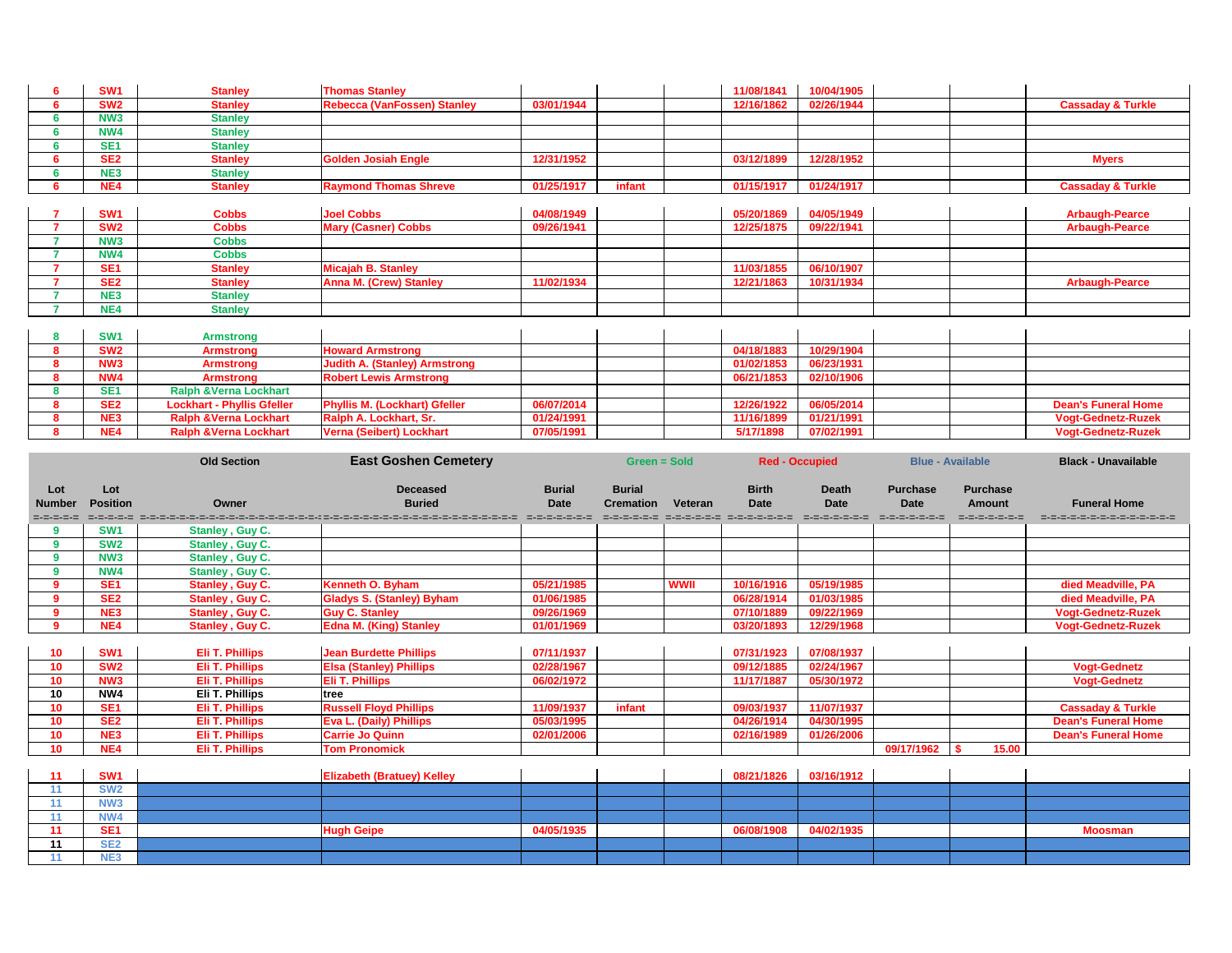|    | NE4             |           |  |  |  |  |
|----|-----------------|-----------|--|--|--|--|
|    |                 |           |  |  |  |  |
| 12 | SW <sub>1</sub> | on a hill |  |  |  |  |
| 12 | SW <sub>2</sub> | on a hill |  |  |  |  |
| 12 | NW <sub>3</sub> | on a hill |  |  |  |  |
| 12 | NW4             | on a hill |  |  |  |  |
| 12 | SE <sub>1</sub> | on a hill |  |  |  |  |
| 12 | SE <sub>2</sub> | on a hill |  |  |  |  |
| 12 | NE3             | on a hill |  |  |  |  |
| 12 | NE4             | on a hill |  |  |  |  |

**Lot Lot Deceased Burial Burial Birth Death Purchase Purchase Number Position Owner Buried Date Cremation Veteran Date Date Date Amount Funeral Home** sess sess secosososososososososososososososososo secoso secos secoso secoso secoso secoso secoso secososo secoso

## **OLD SECTION CEMETER Black - Unavailable**

| =-=-=-=-= | international contract and contract at |
|-----------|----------------------------------------|
|           |                                        |
|           |                                        |
|           |                                        |
|           |                                        |
|           |                                        |
|           |                                        |
|           |                                        |
|           |                                        |

| <b>Myers</b> |
|--------------|
|              |
|              |
|              |
|              |
|              |
|              |
|              |

| <b>Cassaday &amp; Turkle</b> |
|------------------------------|
| <b>Gednetz-Ruzek</b>         |
| <b>Stark Memorial</b>        |
| <b>Stark Memorial</b>        |
|                              |
|                              |
|                              |
| <b>Stark Memorial</b>        |
|                              |
|                              |
|                              |

| <b>Cassaday &amp; Turkle</b> |
|------------------------------|
|                              |
|                              |
|                              |
|                              |

# **OLD SECTION CEMETER Black - Unavailable**

|                 |                 | <b>Old Section</b>  | <b>East Goshen Cemetery</b>                                                                             |               | <b>Green = Sold</b> |              | <b>Red - Occupied</b> |                       | <b>Blue - Available</b> |                 | <b>Black - Unavailable</b>   |
|-----------------|-----------------|---------------------|---------------------------------------------------------------------------------------------------------|---------------|---------------------|--------------|-----------------------|-----------------------|-------------------------|-----------------|------------------------------|
| Lot             | Lot             |                     | <b>Deceased</b>                                                                                         | <b>Burial</b> | <b>Burial</b>       |              | <b>Birth</b>          | <b>Death</b>          | <b>Purchase</b>         | <b>Purchase</b> |                              |
| <b>Number</b>   | <b>Position</b> | Owner               | <b>Buried</b>                                                                                           | <b>Date</b>   | <b>Cremation</b>    | Veteran      | <b>Date</b>           | <b>Date</b>           | <b>Date</b>             | <b>Amount</b>   | <b>Funeral Home</b>          |
| =-=-=-=-=       | =-=-=-=-=       |                     | international distribution and contract the contract of the contract of the contract of the contract of | =-=-=-=-=-=-= |                     |              |                       | =-=-=-=-=-=-=         | ------------            | =-=-=-=-=-=-=   | =======================      |
| 13              | SW <sub>1</sub> | on a hill           |                                                                                                         |               |                     |              |                       |                       |                         |                 |                              |
| 13              | SW2             | on a hill           |                                                                                                         |               |                     |              |                       |                       |                         |                 |                              |
| 13              | NW <sub>3</sub> | on a hill           |                                                                                                         |               |                     |              |                       |                       |                         |                 |                              |
| 13              | NW4             | on a hill           |                                                                                                         |               |                     |              |                       |                       |                         |                 |                              |
| $\overline{13}$ | SE1             | on a hill           |                                                                                                         |               |                     |              |                       |                       |                         |                 |                              |
| 13              | SE <sub>2</sub> | on a hill           |                                                                                                         |               |                     |              |                       |                       |                         |                 |                              |
| 13              | NE3             | on a hill           |                                                                                                         |               |                     |              |                       |                       |                         |                 |                              |
| $\overline{13}$ | NE4             | on a hill           |                                                                                                         |               |                     |              |                       |                       |                         |                 |                              |
|                 |                 |                     |                                                                                                         |               |                     |              |                       |                       |                         |                 |                              |
| 14              | SW <sub>1</sub> | <b>Gibbons</b>      | <b>Carol Jean Gibbons</b>                                                                               | 06/22/1942    | infant              |              | 07/08/1941            | 06/19/1942            |                         |                 | <b>Myers</b>                 |
| 14              | SW <sub>2</sub> | <b>Gibbons</b>      |                                                                                                         |               |                     |              |                       |                       |                         |                 |                              |
| 14              | <b>NW3</b>      | <b>Gibbons</b>      |                                                                                                         |               |                     |              |                       |                       |                         |                 |                              |
| 14              | NW4             | <b>Gibbons</b>      |                                                                                                         |               |                     |              |                       |                       |                         |                 |                              |
| 14              | SE <sub>1</sub> |                     |                                                                                                         |               |                     |              |                       |                       |                         |                 |                              |
| 14              | SE <sub>2</sub> |                     |                                                                                                         |               |                     |              |                       |                       |                         |                 |                              |
| 14              | NE3             |                     |                                                                                                         |               |                     |              |                       |                       |                         |                 |                              |
| 14              | NE4             | <b>Toole</b>        |                                                                                                         |               |                     |              |                       |                       |                         |                 |                              |
|                 |                 |                     |                                                                                                         |               |                     |              |                       |                       |                         |                 |                              |
| 15              | SW <sub>1</sub> | <b>Glen Wallace</b> | <b>Glen L. Wallace</b>                                                                                  | 10/22/1939    |                     |              | 10/28/1906            | 10/20/1939            |                         |                 | <b>Cassaday &amp; Turkle</b> |
| 15              | SW <sub>2</sub> | <b>Glen Wallace</b> | <b>Ora May (Phillips) Wallace</b>                                                                       | 09/24/1994    |                     |              | 09/27/1908            | 09/22/1994            |                         |                 | <b>Gednetz-Ruzek</b>         |
| 15              | NW <sub>3</sub> | <b>Glen Wallace</b> | <b>Deborah L. Wallace</b>                                                                               | 03/27/1982    |                     |              | 05/07/1954            | 03/24/1982            |                         |                 | <b>Stark Memorial</b>        |
| 15              | NW4             | <b>Glen Wallace</b> | <b>Glen Wallace</b>                                                                                     | 03/17/1987    |                     | <b>Korea</b> | 07/07/1930            | 03/13/1987            |                         |                 | <b>Stark Memorial</b>        |
| 15              | SE <sub>1</sub> | <b>Glen Wallace</b> |                                                                                                         |               |                     |              |                       |                       |                         |                 |                              |
| 15              | SE <sub>2</sub> | <b>Glen Wallace</b> |                                                                                                         |               |                     |              |                       |                       |                         |                 |                              |
| 15              | NE3             | <b>Glen Wallace</b> |                                                                                                         |               |                     |              |                       |                       |                         |                 |                              |
| 15              | NE4             | <b>Glen Wallace</b> | <b>Carol Joy (Pyatt) Wallace-Santee</b>                                                                 | 03/02/2019    |                     |              | 08/16/1936            | 02/27/2019            |                         |                 | <b>Stark Memorial</b>        |
|                 |                 |                     |                                                                                                         |               |                     |              |                       |                       |                         |                 |                              |
| 16              | SW <sub>1</sub> | <b>David Bonner</b> | <b>Dora (Bonner) Forney</b>                                                                             |               |                     |              | 1873                  | 1916                  |                         |                 |                              |
| 16              | SW <sub>2</sub> | <b>David Bonner</b> |                                                                                                         |               |                     |              |                       |                       |                         |                 |                              |
| 16              | NW <sub>3</sub> | <b>David Bonner</b> |                                                                                                         |               |                     |              |                       |                       |                         |                 |                              |
| 16              | NW4             | <b>David Bonner</b> | <b>William Alfred Forney</b>                                                                            | 10/25/1929    |                     |              | 12/01/1872            | 10/22/1929            |                         |                 | <b>Cassaday &amp; Turkle</b> |
| 16              | SE <sub>1</sub> | <b>David Bonner</b> |                                                                                                         |               |                     |              |                       |                       |                         |                 |                              |
| 16              | SE <sub>2</sub> | <b>David Bonner</b> | <b>Sarah Bonner</b>                                                                                     |               |                     |              | 1875                  | 1912                  |                         |                 |                              |
| 16              | NE3             | <b>David Bonner</b> | <b>Sadie (Engle) Bonner</b>                                                                             |               |                     |              | 12/12/1836            | 01/05/1905            |                         |                 |                              |
| 16              | NE4             | <b>David Bonner</b> | <b>David Bonner</b>                                                                                     |               |                     |              | 09/14/1831            | 02/12/1907            |                         |                 |                              |
|                 |                 |                     |                                                                                                         |               |                     |              |                       |                       |                         |                 |                              |
|                 |                 |                     |                                                                                                         |               |                     |              |                       |                       |                         |                 |                              |
|                 |                 | <b>Old Section</b>  | <b>East Goshen Cemetery</b>                                                                             |               | <b>Green = Sold</b> |              |                       | <b>Red - Occupied</b> | <b>Blue - Available</b> |                 | <b>Black - Unavailable</b>   |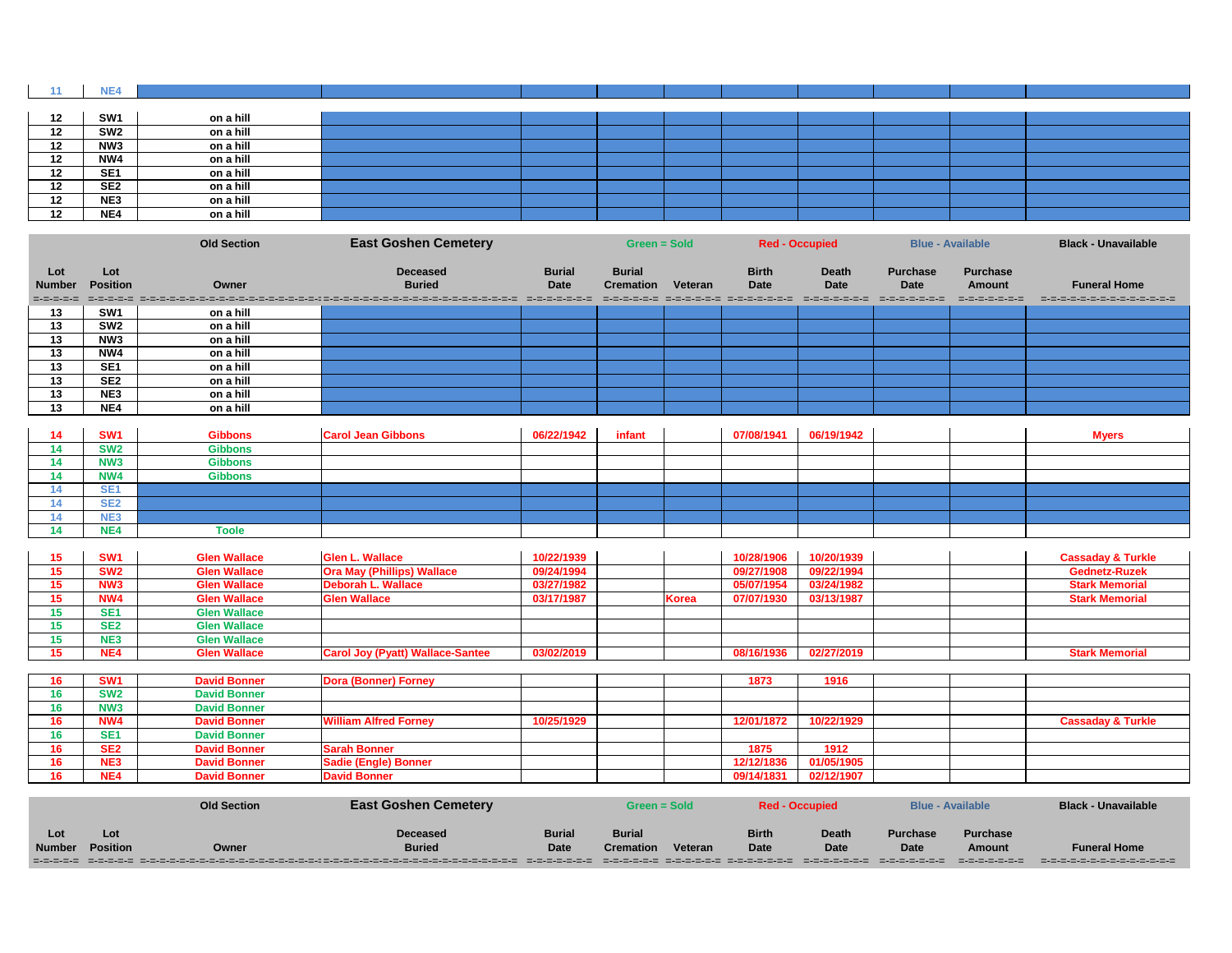| 17              | <b>SW1</b>      | <b>Middleton</b>          | <b>Almiron Couse</b>               |            |        | 1819       | 1879       |                                  |
|-----------------|-----------------|---------------------------|------------------------------------|------------|--------|------------|------------|----------------------------------|
| 17              | <b>SW2</b>      | <b>Middleton</b>          |                                    |            |        |            |            |                                  |
| 17              | <b>NW3</b>      | <b>Middleton</b>          | <b>Charles Bonner</b>              | 11/25/1950 |        | 07/14/1866 | 11/23/1950 | <b>Noble Allen (Franklin Co)</b> |
| 17              | NW4             | <b>Middleton</b>          | <b>Lyde (Orr) Bonner</b>           |            |        | 04/22/1872 | 09/20/1907 |                                  |
| 17              | <b>SE1</b>      | <b>Middleton</b>          | <b>William Middleton</b>           |            |        | 06/12/1842 | 09/19/1894 |                                  |
| 17              | SE <sub>2</sub> | <b>Middleton</b>          | <b>Rebecca (Engle) Middleton</b>   |            |        | 04/29/1840 |            |                                  |
| 17              | NE3             | <b>Middleton</b>          | <b>Irvin Middleton</b>             |            |        | 1857       | 05/01/1895 |                                  |
| $\overline{17}$ | NE4             | <b>Middleton</b>          | <b>Honor May Middleton</b>         |            |        | 1895       | 05/02/1905 |                                  |
|                 |                 |                           |                                    |            |        |            |            |                                  |
| 18              | <b>SW1</b>      | <b>Engle</b>              | <b>Infant Engle</b>                |            | infant | 1893       | 1893       |                                  |
| 18              | SW <sub>2</sub> | <b>Engle</b>              | <b>Margaret (Pierson) Engle</b>    | 08/06/1949 |        | 07/30/1873 | 08/03/1949 | <b>Myers</b>                     |
| 18              | NW <sub>3</sub> | <b>Engle</b>              | <b>Josiah L. Engle</b>             | 11/09/1941 |        | 01/20/1870 | 11/06/1941 | <b>Myers</b>                     |
| 18              | NW4             | <b>Engle</b>              | <b>Uree (Blackburn) Couse</b>      |            |        | 08/05/1832 | 02/20/1917 |                                  |
| 18              | <b>SE1</b>      | <b>Lewis M. Rakestraw</b> | <b>Lewis M. Rakestraw</b>          | 08/10/1967 |        | 08/11/1873 | 08/05/1967 | <b>Arbaugh-Pearce</b>            |
| 18              | SE <sub>2</sub> | <b>Lewis M. Rakestraw</b> | <b>Mary (Engle) Rakestraw</b>      |            |        | 08/07/1874 | 1907       |                                  |
| 18              | NE3             | <b>Engle</b>              | <b>Mary Jane (Blackburn) Engle</b> |            |        |            |            |                                  |
| 18              | NE4             | <b>Engle</b>              | <b>David Engle</b>                 |            |        |            |            |                                  |
|                 |                 |                           |                                    |            |        |            |            |                                  |
| 19              | <b>SW1</b>      | <b>Hutton</b>             | <b>Jane (Malmsberry) Engle</b>     |            |        | 11/27/1806 |            |                                  |
| 19              | <b>SW2</b>      | <b>Hutton</b>             | <b>Susanna (Bryan) Malmsberry</b>  |            |        | 11/28/1830 | 04/28/1910 |                                  |
| 19              | <b>NW3</b>      | <b>Hutton</b>             | <b>Mark Stratton</b>               |            |        | 1821       | 01/12/1899 |                                  |
| 19              | NW4             | <b>Hutton</b>             | <b>Mary (Heald) Stratton</b>       | 03/06/1914 |        | 09/18/1822 | 03/03/1914 | <b>Cassaday &amp; Turkle</b>     |
| 19              | <b>SE1</b>      | <b>Hutton</b>             | <b>Alice R. Hutton</b>             |            |        | 03/12/1861 | 10/22/1885 |                                  |
| 19              | SE <sub>2</sub> | <b>Hutton</b>             | <b>Amanda Hutton</b>               |            |        | 07/11/1850 | 08/10/1904 |                                  |
| 19              | NE3             | <b>Hutton</b>             | <b>Mary Jane (Engle) Hutton</b>    | 07/18/1911 |        | 03/29/1831 | 07/16/1911 | <b>Cassaday &amp; Turkle</b>     |
| 19              | NE4             | <b>Hutton</b>             | <b>William Hutton</b>              |            |        | 09/05/1829 | 11/27/1904 |                                  |
|                 |                 |                           |                                    |            |        |            |            |                                  |
| 20              | <b>SW1</b>      | <b>Cattell</b>            | <b>Infant Shreve</b>               |            | infant |            |            |                                  |
| 20              | <b>SW2</b>      | <b>Cattell</b>            |                                    |            |        |            |            |                                  |
| <b>20</b>       | NW <sub>3</sub> | <b>Cattell</b>            | Elizabeth (Blackburn) Cattell      | 03/24/1915 |        | 08/09/1840 | 03/23/1915 | <b>Cassaday &amp; Turkle</b>     |
| 20              | NW4             | <b>Cattell</b>            | <b>Thomas Stanley Cattell</b>      | 08/07/1918 |        | 06/17/1834 | 08/05/1918 | <b>Cassaday &amp; Turkle</b>     |
| 20              | <b>SE1</b>      | <b>Shreve</b>             | <b>Charles H. Shreve</b>           | 09/28/1938 |        | 07/07/1864 | 09/25/1938 | <b>Cassaday &amp; Turkle</b>     |
| 20              | SE <sub>2</sub> | <b>Shreve</b>             | <b>Lenora (Cattell) Shreve</b>     | 06/27/1945 |        | 1868       | 06/25/1945 | <b>Cassaday &amp; Turkle</b>     |
| 20              | NE3             | <b>Shreve</b>             | <b>Clara (Cattell) Shreve</b>      | 11/29/1943 |        | 1864       | 11/26/1943 | <b>Cassaday &amp; Turkle</b>     |
| <b>20</b>       | NE4             | <b>Shreve</b>             | <b>Edmund Shreve</b>               | 07/30/1925 |        | 05/05/1858 | 07/28/1925 | <b>Cassaday &amp; Turkle</b>     |

|                                   | <b>Old Section</b>     |                         | <b>East Goshen Cemetery</b>                                                                                                                        |                                               |                                   | Green = Sold |                                             | <b>Red - Occupied</b>                 |                                          | <b>Blue - Available</b>                           | <b>Black - Unavailable</b>                         |  |
|-----------------------------------|------------------------|-------------------------|----------------------------------------------------------------------------------------------------------------------------------------------------|-----------------------------------------------|-----------------------------------|--------------|---------------------------------------------|---------------------------------------|------------------------------------------|---------------------------------------------------|----------------------------------------------------|--|
| Lot<br><b>Number</b><br>=-=-=-=-= | Lot<br><b>Position</b> | Owner                   | <b>Deceased</b><br><b>Buried</b><br>ist de stesse stesse stesse stesse stesse stesse stesse stesse stesse stesse stesse stesse stesse stesse stess | <b>Burial</b><br><b>Date</b><br>=-=-=-=-=-=-= | <b>Burial</b><br><b>Cremation</b> | Veteran      | <b>Birth</b><br>Date<br>CHORONOMO CHORONOMO | <b>Death</b><br>Date<br>=-=-=-=-=-=-= | <b>Purchase</b><br>Date<br>=-=-=-=-=-=-= | <b>Purchase</b><br><b>Amount</b><br>=-=-=-=-=-=-= | <b>Funeral Home</b><br>=-=-=-=-=-=-=-=-=-=-=-=-=-= |  |
| 21                                | SW <sub>1</sub>        | <b>Frank C. Cattell</b> | <b>Sarah (Carson) Cattell</b>                                                                                                                      |                                               |                                   |              | 1847                                        | 03/22/1908                            |                                          |                                                   |                                                    |  |
| 21                                | <b>SW2</b>             | <b>Frank C. Cattell</b> | <b>Binford Cattell</b>                                                                                                                             | 12/31/1926                                    |                                   |              | 08/20/1846                                  | 12/29/1926                            |                                          |                                                   | <b>Moosman</b>                                     |  |
| 21                                | NW <sub>3</sub>        | <b>Frank C. Cattell</b> | <b>Lela (Cattell) McLean</b>                                                                                                                       | 07/16/1933                                    |                                   |              | 05/04/1880                                  | 07/13/1933                            |                                          |                                                   | <b>Cassaday &amp; Turkle</b>                       |  |
| 21                                | NW4                    | <b>Frank C. Cattell</b> | <b>Frederick McLean</b>                                                                                                                            |                                               |                                   |              | 11/14/1873                                  | 05/04/1902                            |                                          |                                                   |                                                    |  |
| 21                                | <b>SE1</b>             | <b>Frank C. Cattell</b> |                                                                                                                                                    |                                               |                                   |              |                                             |                                       |                                          |                                                   |                                                    |  |
| 21                                | SE <sub>2</sub>        | <b>Frank C. Cattell</b> |                                                                                                                                                    |                                               |                                   |              |                                             |                                       |                                          |                                                   |                                                    |  |
| 21                                | NE3                    | <b>Frank C. Cattell</b> | <b>Frank Carson Cattell</b>                                                                                                                        | 10/27/1963                                    |                                   |              | 1878                                        | 10/24/1963                            |                                          |                                                   | <b>Vogt-Gednetz</b>                                |  |
| 21                                | NE4                    | <b>Frank C. Cattell</b> | <b>Myrtle (Stanley) Cattell</b>                                                                                                                    | 10/02/1975                                    |                                   |              | 1884                                        | 09/30/1975                            |                                          |                                                   | <b>Vogt-Gednetz</b>                                |  |
| 22                                | <b>SW1</b>             | <b>Cattell</b>          |                                                                                                                                                    |                                               |                                   |              |                                             |                                       |                                          |                                                   |                                                    |  |
| 22                                | <b>SW2</b>             | <b>Cattell</b>          | <b>Mays George Cattell</b>                                                                                                                         | 07/21/1940                                    |                                   |              | 05/26/1887                                  | 07/19/1940                            |                                          |                                                   | <b>Moosman</b>                                     |  |
| 22                                | NW <sub>3</sub>        | <b>Cattell</b>          | <b>Uree Etta (Cobbs) Cattell</b>                                                                                                                   | 03/23/1917                                    |                                   |              | 06/06/1854                                  | 03/21/1917                            |                                          |                                                   | <b>Cassaday &amp; Turkle</b>                       |  |
| 22                                | NW4                    | <b>Cattell</b>          | <b>Albert Cattell</b>                                                                                                                              |                                               |                                   |              | 04/13/1849                                  | 11/23/1903                            |                                          |                                                   |                                                    |  |
| 22                                | <b>SE1</b>             | <b>Cattell</b>          |                                                                                                                                                    |                                               |                                   |              |                                             |                                       |                                          |                                                   |                                                    |  |
| 22                                | SE <sub>2</sub>        | <b>Cattell</b>          |                                                                                                                                                    |                                               |                                   |              |                                             |                                       |                                          |                                                   |                                                    |  |
| 22                                | <b>NE3</b>             | <b>Cattell</b>          |                                                                                                                                                    |                                               |                                   |              |                                             |                                       |                                          |                                                   |                                                    |  |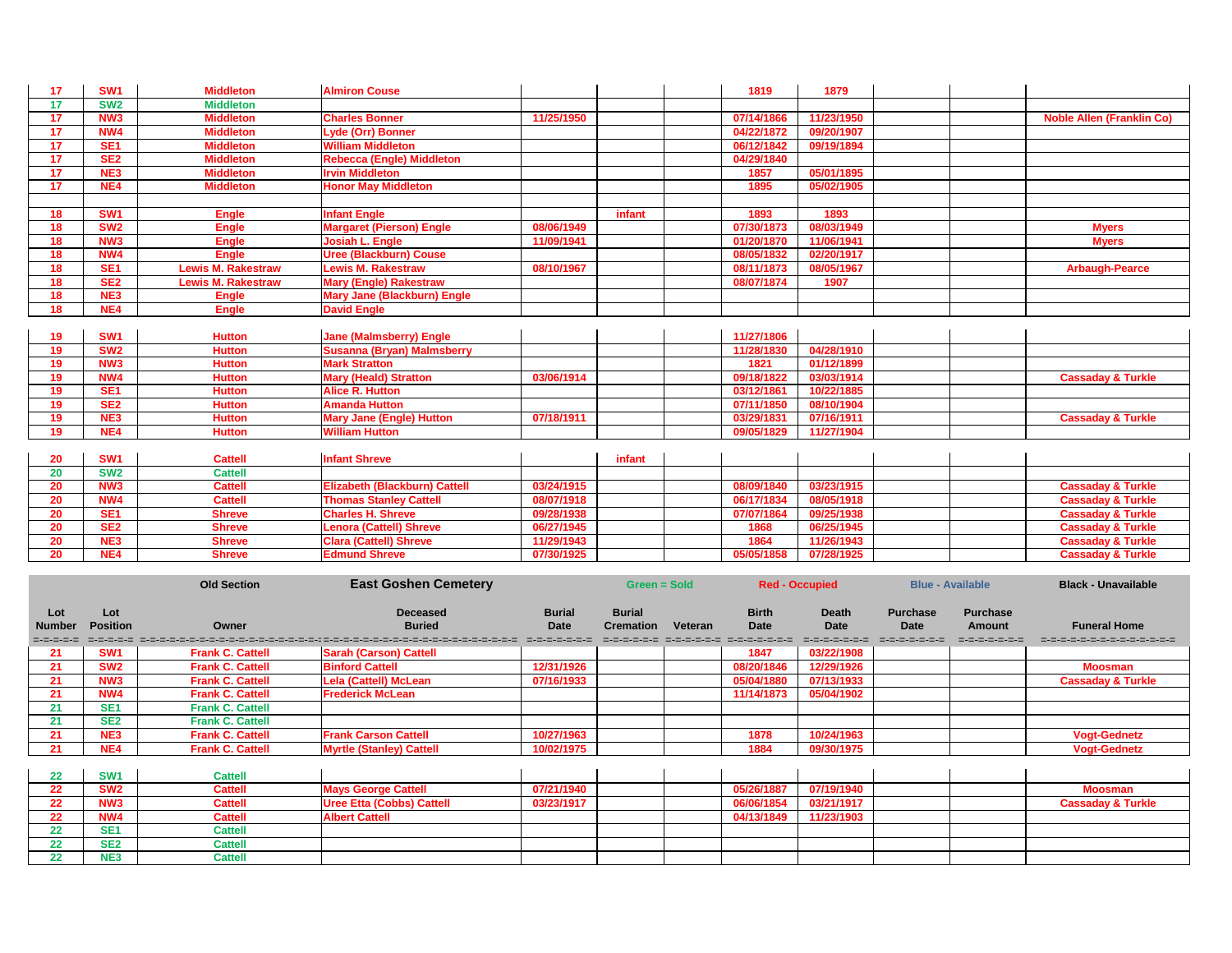| $22 \,$ | NE4              | <b>Cattell</b>         |                                 |            |                  |             |            |            |  |                                 |
|---------|------------------|------------------------|---------------------------------|------------|------------------|-------------|------------|------------|--|---------------------------------|
|         |                  |                        |                                 |            |                  |             |            |            |  |                                 |
| 23      | <b>SW1</b>       | <b>Phillips</b>        |                                 |            |                  |             |            |            |  |                                 |
| 23      | <b>SW2</b>       | <b>Phillips</b>        |                                 |            |                  |             |            |            |  |                                 |
| 23      | NW <sub>3</sub>  | <b>Phillips</b>        |                                 |            |                  |             |            |            |  |                                 |
| 23      | <b>NW4</b>       | <b>Phillips</b>        |                                 |            |                  |             |            |            |  |                                 |
| 23      | SE <sub>1</sub>  | <b>Phillips</b>        |                                 |            |                  |             |            |            |  |                                 |
| 23      | SE <sub>2</sub>  | <b>Phillips</b>        | <b>Albert Phillips</b>          |            |                  |             | 06/13/1853 | 12/02/1942 |  |                                 |
| 23      | NE3              | <b>Phillips</b>        | <b>Luella (Santee) Phillips</b> |            |                  |             | 11/17/1856 | 1957       |  |                                 |
| 23      | NE4              | <b>Phillips</b>        | <b>Jesse Phillips</b>           | 10/11/1918 |                  | WW I        | 1896       | 10/08/1918 |  | O J Ware                        |
|         |                  |                        |                                 |            |                  |             |            |            |  |                                 |
| 24      | <b>SW1</b>       | <b>Lurtis Kniseley</b> | occupied - unknown              |            |                  |             |            |            |  |                                 |
| 24      | <b>SW2</b>       | <b>Lurtis Kniseley</b> | occupied - unknown              |            |                  |             |            |            |  |                                 |
| 24      | NW <sub>3a</sub> | <b>Lurtis Kniseley</b> | <b>Gary L. Kniseley</b>         | 03/03/1976 | <b>Burial</b>    |             | 1938       | 02/28/1976 |  | <b>Shafer F.H, Cortland, OH</b> |
| 24      | NW3b             | <b>Lurtis Kniseley</b> | <b>Martha Kniseley</b>          | 03/04/2013 | <b>Cremation</b> |             | 02/17/2013 | 07/29/1939 |  | Moran F.H, Warren, OH           |
| 24      | NW4              | <b>Lurtis Kniseley</b> | <b>Leona (Toole) Kniseley</b>   |            |                  |             | 09/19/1895 | 12/17/1939 |  | <b>Arbaugh-Pearce</b>           |
| 24      | SE <sub>1</sub>  | <b>Lurtis Kniseley</b> | <b>Lurtis Willard Kniseley</b>  | 02/09/1985 |                  | <b>WWII</b> | 03/18/1915 | 02/06/1985 |  | <b>Seederly-Mong, Columbiar</b> |
| 24      | SE <sub>2</sub>  | <b>Lurtis Kniseley</b> | <b>Rebecca (West) Kniseley</b>  | 04/04/1967 |                  |             | 07/24/1909 | 04/01/1967 |  | <b>Newton Falls, OH</b>         |
| 24      | NE3a             | <b>Lurtis Kniseley</b> | <b>Joyce Ann Kniseley</b>       |            | infant           |             | 1945       | 1945       |  |                                 |
| 24      | NE3b             | <b>Lurtis Kniseley</b> | <b>Julie Lemaster</b>           |            | infant           |             | 1945       | 1945       |  |                                 |
| 24      | NE4              | <b>Lurtis Kniseley</b> | <b>Karen Kniseley</b>           | 03/29/1944 | infant           |             | 03/27/1944 | 03/27/1944 |  | <b>Moosman</b>                  |

| O J Ware                         |
|----------------------------------|
|                                  |
|                                  |
|                                  |
| <b>Shafer F.H, Cortland, OH</b>  |
| <b>Moran F.H, Warren, OH</b>     |
| <b>Arbaugh-Pearce</b>            |
| <b>Seederly-Mong, Columbiana</b> |

| <b>Newton Falls, OH</b> |
|-------------------------|
|                         |
|                         |
| <b>Moosman</b>          |

| <b>Funeral Home</b> |  |  |
|---------------------|--|--|

|                                   |                        | <b>Old Section</b>        | <b>East Goshen Cemetery</b>                                                                                                    |                              | <b>Green = Sold</b>               |         | <b>Red - Occupied</b>                                                   |                                              |                                               | <b>Blue - Available</b>                           | <b>Black - Unavailable</b>                       |
|-----------------------------------|------------------------|---------------------------|--------------------------------------------------------------------------------------------------------------------------------|------------------------------|-----------------------------------|---------|-------------------------------------------------------------------------|----------------------------------------------|-----------------------------------------------|---------------------------------------------------|--------------------------------------------------|
| Lot<br><b>Number</b><br>=-=-=-=-= | Lot<br><b>Position</b> | Owner                     | <b>Deceased</b><br><b>Buried</b><br>sesse representativamente de la provincia de la contrata de la contrata de la provincia de | <b>Burial</b><br><b>Date</b> | <b>Burial</b><br><b>Cremation</b> | Veteran | <b>Birth</b><br><b>Date</b><br>distribution distribution distributions. | <b>Death</b><br><b>Date</b><br>=-=-=-=-=-=-= | <b>Purchase</b><br><b>Date</b><br>----------- | <b>Purchase</b><br><b>Amount</b><br>=-=-=-=-=-=-= | <b>Funeral Home</b><br>=-=-=-=-=-=-=-=-=-=-=-=-= |
| 25                                | SW <sub>1</sub>        |                           |                                                                                                                                |                              |                                   |         |                                                                         |                                              |                                               |                                                   |                                                  |
| 25                                | <b>SW2</b>             |                           |                                                                                                                                |                              |                                   |         |                                                                         |                                              |                                               |                                                   |                                                  |
| 25                                | NW <sub>3</sub>        |                           | <b>William Bauman</b>                                                                                                          | 10/29/1918                   |                                   |         | 02/13/1846                                                              | 10/26/1918                                   |                                               |                                                   | <b>Bowersock, Lima, OH</b>                       |
| 25                                | NW4                    |                           | <b>Mary (Malmsberry) Bauman</b>                                                                                                |                              |                                   |         | 01/23/1850                                                              | 03/18/1904                                   |                                               |                                                   |                                                  |
| 25                                | SE <sub>1</sub>        | <b>Mottishaw</b>          |                                                                                                                                |                              |                                   |         |                                                                         |                                              |                                               |                                                   |                                                  |
| 25                                | SE <sub>2</sub>        | <b>Mottishaw</b>          |                                                                                                                                |                              |                                   |         |                                                                         |                                              |                                               |                                                   |                                                  |
| 25                                | NE3                    | <b>Mottishaw</b>          | <b>William Mottishaw</b>                                                                                                       | 08/15/1952                   |                                   |         | 08/01/1883                                                              | 08/11/1952                                   |                                               |                                                   | <b>Moosman-Vogt</b>                              |
| 25                                | NE4                    | <b>Mottishaw</b>          | <b>Carrie M. (Barley) Mottishaw</b>                                                                                            | 04/28/1936                   |                                   |         | 12/02/1884                                                              | 04/26/1936                                   |                                               |                                                   | <b>Moosman</b>                                   |
|                                   |                        |                           |                                                                                                                                |                              |                                   |         |                                                                         |                                              |                                               |                                                   |                                                  |
| 26                                | <b>SW1</b>             | <b>Haldeman</b>           | <b>Joseph Haldeman</b>                                                                                                         | 12/09/1917                   |                                   |         | 05/15/1827                                                              | 12/06/1917                                   |                                               |                                                   | <b>Cassaday &amp; Turkle</b>                     |
| 26                                | SW <sub>2</sub>        | <b>Haldeman</b>           | <b>Esther (Crew) Haldeman</b>                                                                                                  | 09/19/1925                   |                                   |         | 03/08/1833                                                              | 09/17/1925                                   |                                               |                                                   | <b>Cassaday &amp; Turkle</b>                     |
| 26                                | NW <sub>3</sub>        | <b>Haldeman</b>           | <b>Edwin G. Haldeman</b>                                                                                                       | 07/31/1940                   |                                   |         | 09/26/1856                                                              | 07/28/1940                                   |                                               |                                                   | <b>Stark Memorial</b>                            |
| $\overline{26}$                   | NW4                    | <b>Haldeman</b>           | <b>David Haldeman</b>                                                                                                          |                              |                                   |         | 11/10/1868                                                              | 07/21/1882                                   |                                               |                                                   |                                                  |
| 26                                | SE <sub>1</sub>        | <b>Stratton</b>           | <b>Sarah (Haldeman) Stratton</b>                                                                                               | 05/13/1921                   |                                   |         | 01/24/1853                                                              | 05/10/1921                                   |                                               |                                                   | <b>Cassaday &amp; Turkle</b>                     |
| 26                                | SE <sub>2</sub>        | <b>Stratton</b>           | <b>Isaac Stratton</b>                                                                                                          | 05/20/1927                   |                                   |         | 07/14/1854                                                              | 05/17/1927                                   |                                               |                                                   | <b>Stark Memorial</b>                            |
| 26                                | NE3                    | <b>Stratton</b>           |                                                                                                                                |                              |                                   |         |                                                                         |                                              |                                               |                                                   |                                                  |
| 26                                | NE4                    | <b>Stratton</b>           | <b>William H. Haldeman</b>                                                                                                     |                              |                                   |         |                                                                         |                                              |                                               |                                                   |                                                  |
|                                   |                        |                           |                                                                                                                                |                              |                                   |         |                                                                         |                                              |                                               |                                                   |                                                  |
| 27                                | SW <sub>1</sub>        | <b>Stanley</b>            | <b>Clara (Stanley) Phillips</b>                                                                                                | 06/01/1959                   |                                   |         | 12/20/1880                                                              | 05/28/1959                                   |                                               |                                                   | <b>Cassaday &amp; Turkle</b>                     |
| $\overline{27}$                   | SW <sub>2</sub>        | <b>Stanley</b>            | <b>Homer C. Phillips</b>                                                                                                       | 07/31/1972                   |                                   |         | 08/28/1883                                                              | 07/28/1972                                   |                                               |                                                   | <b>Cassaday &amp; Turkle</b>                     |
| 27                                | NW <sub>3</sub>        | <b>Stanley</b>            |                                                                                                                                |                              |                                   |         |                                                                         |                                              |                                               |                                                   |                                                  |
| $\overline{27}$                   | <b>NW4</b>             | <b>Stanley</b>            |                                                                                                                                |                              |                                   |         |                                                                         |                                              |                                               |                                                   |                                                  |
| 27                                | SE <sub>1</sub>        | <b>Stanley</b>            | <b>Edith S. (Shreve) Stanley</b>                                                                                               | 04/18/1922                   |                                   |         | 03/08/1849                                                              | 04/14/1922                                   |                                               |                                                   | <b>Cassaday &amp; Turkle</b>                     |
| 27                                | SE <sub>2</sub>        | <b>Stanley</b>            | <b>Jehu C. Stanley</b>                                                                                                         | 05/23/1934                   |                                   |         | 02/12/1844                                                              | 05/21/1934                                   |                                               |                                                   | <b>Arbaugh-Pearce</b>                            |
| 27                                | NE3                    | <b>Stanley</b>            | <b>Franklin J. Stanley</b>                                                                                                     | 12/28/1942                   |                                   |         | 10/08/1883                                                              | 12/24/1942                                   |                                               |                                                   | <b>Arbaugh-Pearce</b>                            |
| 27                                | NE4                    | <b>Stanley</b>            | <b>Helen E. (Gunder) Stanley</b>                                                                                               | 08/11/1980                   |                                   |         | 04/09/1893                                                              | 08/08/1980                                   |                                               |                                                   | <b>Gednetz</b>                                   |
|                                   |                        |                           |                                                                                                                                |                              |                                   |         |                                                                         |                                              |                                               |                                                   |                                                  |
| 28                                | <b>SW1</b>             | <b>Charles B. Cattell</b> |                                                                                                                                |                              |                                   |         |                                                                         |                                              |                                               |                                                   |                                                  |
| 28                                | SW <sub>2</sub>        | <b>Charles B. Cattell</b> | <b>Lois (Cattell) Williams</b>                                                                                                 | 05/12/1970                   |                                   |         | 01/08/1917                                                              | 05/09/1970                                   |                                               |                                                   | <b>Vogt-Gednetz</b>                              |
| 28                                | NW <sub>3</sub>        | <b>Charles B. Cattell</b> | <b>Leota (Ailes) Cattell</b>                                                                                                   |                              |                                   |         | 02/14/1878                                                              | 07/06/1976                                   |                                               |                                                   | <b>Vogt-Gednetz</b>                              |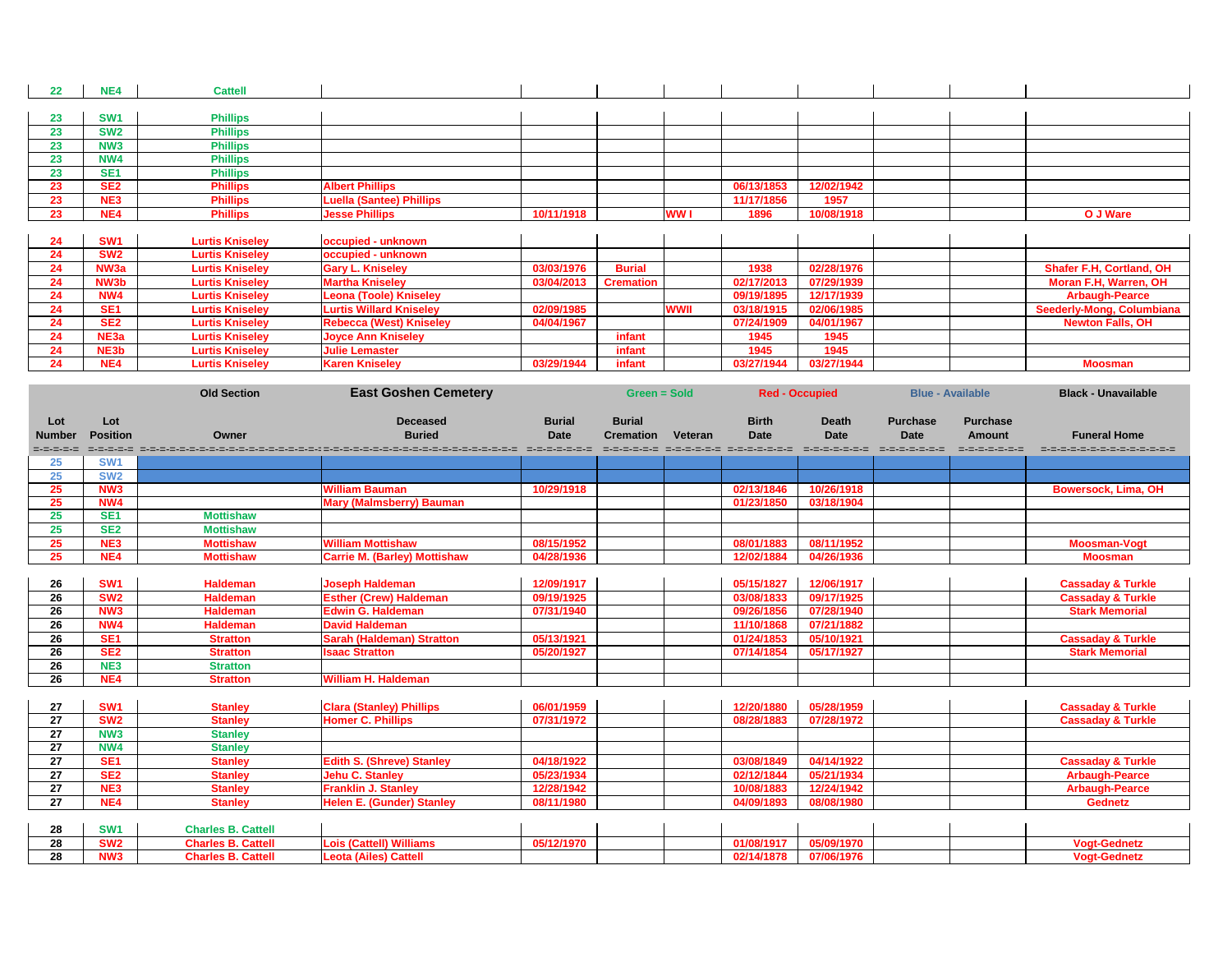| 28              | <b>NW4</b>      | <b>Charles B. Cattell</b>   | <b>Charles Binford Cattell</b>                                                             | 03/05/1947    |                     |         | 09/21/1868                   | 03/02/1947                 |                 |                         | <b>Cassaday &amp; Turkle</b>    |
|-----------------|-----------------|-----------------------------|--------------------------------------------------------------------------------------------|---------------|---------------------|---------|------------------------------|----------------------------|-----------------|-------------------------|---------------------------------|
| $\overline{28}$ | SE <sub>1</sub> | <b>Charles B. Cattell</b>   | <b>Orlan Cattell</b>                                                                       |               |                     |         | 02/27/1864                   | 09/28/1897                 |                 |                         |                                 |
| 28              | SE <sub>2</sub> | <b>Charles B. Cattell</b>   | <b>Lewis Cattell</b>                                                                       |               |                     |         | 04/22/1837                   | 1922                       |                 |                         |                                 |
| 28              | NE3             | <b>Charles B. Cattell</b>   | <b>Amy (Kirk) Cattell</b>                                                                  | 03/18/1927    |                     |         | 10/15/1847                   | 03/16/1927                 |                 |                         | <b>Cassaday &amp; Turkle</b>    |
| 28              | NE4             | <b>Charles B. Cattell</b>   |                                                                                            |               |                     |         |                              |                            |                 |                         |                                 |
|                 |                 |                             |                                                                                            |               |                     |         |                              |                            |                 |                         |                                 |
|                 |                 | <b>Old Section</b>          | <b>East Goshen Cemetery</b>                                                                |               | <b>Green = Sold</b> |         |                              | <b>Red - Occupied</b>      |                 | <b>Blue - Available</b> | <b>Black - Unavailable</b>      |
| Lot             | Lot             |                             | <b>Deceased</b>                                                                            | <b>Burial</b> | <b>Burial</b>       |         | <b>Birth</b>                 | <b>Death</b>               | <b>Purchase</b> | <b>Purchase</b>         |                                 |
| <b>Number</b>   | <b>Position</b> | Owner                       | <b>Buried</b>                                                                              | <b>Date</b>   | <b>Cremation</b>    | Veteran | <b>Date</b>                  | <b>Date</b>                | <b>Date</b>     | <b>Amount</b>           | <b>Funeral Home</b>             |
| =-=-=-=-=       |                 |                             | sesse representativamente de la provincia de la contrata de la contrata de la provincia de |               |                     |         | concepted concepts concepted | $= -1 - 1 - 1 - 1 - 1 - 1$ | =-=-=-=-=-=-=   | $= - - - - - - - - - -$ | dromatic cross-dromatic cross-  |
| 29              | SW <sub>1</sub> | <b>Homer S. Stanley</b>     | <b>Allen F. Stanley</b>                                                                    | 03/17/1997    | cremation           |         | 01/16/1909                   | 02/28/1997                 |                 |                         | Dean's                          |
| 29              | SW <sub>2</sub> | <b>Homer S. Stanley</b>     | <b>Ozelma (Schaub) Stanley</b>                                                             | 12/29/1974    |                     |         | 04/03/1911                   | 12/09/1974                 |                 |                         | <b>Arbaugh-Pearce</b>           |
| 29              | NW <sub>3</sub> | <b>Homer S. Stanley</b>     | <b>Homer S. Stanley</b>                                                                    | 01/22/1985    |                     |         | 01/03/1886                   | 01/15/1985                 |                 |                         | <b>Arbaugh-Pearce-Greenisen</b> |
| 29              | NW4             | <b>Homer S. Stanley</b>     | <b>Amy (Whinery) Stanley</b>                                                               | 03/04/1958    |                     |         | 05/03/1887                   | 03/01/1958                 |                 |                         | <b>Arbaugh-Pearce</b>           |
| 29              | SE <sub>1</sub> | <b>Homer S. Stanley</b>     | <b>Franklin Stratton</b>                                                                   |               |                     |         | 12/31/1849                   | 01/29/1923                 |                 |                         |                                 |
| 29              | SE <sub>2</sub> | <b>Homer S. Stanley</b>     | <b>Philena (Shreve) Stratton</b>                                                           |               |                     |         | 01/21/1851                   | 11/24/1903                 |                 |                         |                                 |
| 29              | NE3             | <b>Homer S. Stanley</b>     | <b>Hannah (Malmsberry) Shreve</b>                                                          |               |                     |         | 08/02/1817                   | 11/07/1903                 |                 |                         |                                 |
| 29              | NE4             | <b>Homer S. Stanley</b>     | <b>Stacy Shreve</b>                                                                        |               |                     |         | 07/??/1818                   | 1906                       |                 |                         |                                 |
| 30              | SW <sub>1</sub> | <b>Arvine J. Malmsberry</b> | <b>Joseph Cattell</b>                                                                      |               |                     |         | 03/19/1808                   | 12/25/1886                 |                 |                         |                                 |
| 30              | <b>SW2</b>      | <b>Arvine J. Malmsberry</b> | <b>Eleanor (Buffam) Cattell</b>                                                            |               |                     |         | 07/07/1820                   | 11/09/1890                 |                 |                         |                                 |
| 30              | NW <sub>3</sub> | <b>Arvine J. Malmsberry</b> | <b>John Rabel</b>                                                                          |               |                     |         | 04/21/1878                   | 01/25/1902                 |                 |                         |                                 |
| 30              | <b>NW4</b>      | <b>Arvine J. Malmsberry</b> |                                                                                            |               |                     |         |                              |                            |                 |                         |                                 |
| 30              | SE <sub>1</sub> | <b>Arvine J. Malmsberry</b> | <b>George B. Malmsberry</b>                                                                | 12/13/1910    |                     |         | 03/23/1841                   | 12/10/1910                 |                 |                         | <b>Cassaday &amp; Turkle</b>    |
| 30              | SE <sub>2</sub> | <b>Arvine J. Malmsberry</b> | <b>Tazetta (Cattell) Malmsberry</b>                                                        | 07/25/1914    |                     |         | 11/13/1842                   | 07/23/1914                 |                 |                         | <b>Cassaday &amp; Turkle</b>    |
| 30              | NE3             | <b>Arvine J. Malmsberry</b> | <b>Arvine J. Malmsberry</b>                                                                | 11/29/1944    |                     |         | 10/05/1864                   | 11/26/1944                 |                 |                         | <b>Arbaugh-Pearce</b>           |
| 30              | NE4             | <b>Arvine J. Malmsberry</b> | <b>Alice (Cobbs) Malmsberry</b>                                                            | 10/30/1925    |                     |         | 09/02/1865                   | 10/27/1925                 |                 |                         | <b>Cassaday &amp; Turkle</b>    |
| 31              | SW <sub>1</sub> | <b>Shewell</b>              |                                                                                            |               |                     |         |                              |                            |                 |                         |                                 |
| 31              | SW <sub>2</sub> | <b>Shewell</b>              |                                                                                            |               |                     |         |                              |                            |                 |                         |                                 |
| 31              | <b>NW3</b>      | <b>Shewell</b>              |                                                                                            |               |                     |         |                              |                            |                 |                         |                                 |
| 31              | NW4             | <b>Shewell</b>              |                                                                                            |               |                     |         |                              |                            |                 |                         |                                 |
| 31              | SE <sub>1</sub> | <b>William French</b>       | <b>William French</b>                                                                      |               |                     |         | 03/30/1823                   | 04/03/1901                 |                 |                         |                                 |
| 31              | SE <sub>2</sub> | <b>William French</b>       | <b>Deborah (Bonsall) French</b>                                                            |               |                     |         | 09/04/1831                   | 05/13/1893                 |                 |                         |                                 |
| 31              | NE3             | <b>William French</b>       | <b>Martha French</b>                                                                       | 07/27/1929    |                     |         | 12/23/1860                   | 07/24/1929                 |                 |                         | <b>Stark Memorial</b>           |
| 31              | NE4             | <b>William French</b>       |                                                                                            |               |                     |         |                              |                            |                 |                         |                                 |
|                 |                 |                             |                                                                                            |               |                     |         |                              |                            |                 |                         |                                 |
| 32              | <b>SW1</b>      | <b>Shewell</b>              |                                                                                            |               |                     |         |                              |                            |                 |                         |                                 |
| 32              | <b>SW2</b>      | <b>Shewell</b>              |                                                                                            |               |                     |         |                              |                            |                 |                         |                                 |
| 32              | <b>NW3</b>      | <b>Shewell</b>              |                                                                                            |               |                     |         |                              |                            |                 |                         |                                 |
| 32              | <b>NW4</b>      | <b>Shewell</b>              |                                                                                            |               |                     |         |                              |                            |                 |                         |                                 |
| 32              | SE <sub>1</sub> | <b>John James</b>           | John James                                                                                 |               |                     |         |                              |                            |                 |                         |                                 |
| 32              | SE <sub>2</sub> | <b>John James</b>           |                                                                                            |               |                     |         |                              |                            |                 |                         |                                 |
| 32              | NE3             | Reuben A. Irvin             | Reuban A. Irvin                                                                            | 09/20/1956    |                     |         | 10/01/1886                   | 09/17/1956                 |                 |                         | <b>Myers</b>                    |
| 32              | NE4             | Reuben A. Irvin             | Lillie (Flembright) Irvin                                                                  |               |                     |         | 11/15/1885                   | 10/01/1930                 |                 |                         |                                 |
|                 |                 |                             |                                                                                            |               |                     |         |                              |                            |                 |                         |                                 |
|                 |                 | <b>Old Section</b>          | <b>East Goshen Cemetery</b>                                                                |               | <b>Green = Sold</b> |         |                              | <b>Red - Occupied</b>      |                 | <b>Blue - Available</b> | <b>Black - Unavailable</b>      |
| Lot             | Lot             |                             | <b>Deceased</b>                                                                            | <b>Burial</b> | <b>Burial</b>       |         | <b>Birth</b>                 | <b>Death</b>               | <b>Purchase</b> | <b>Purchase</b>         |                                 |
| <b>Number</b>   | <b>Position</b> | Owner                       | <b>Buried</b>                                                                              | <b>Date</b>   | <b>Cremation</b>    | Veteran | <b>Date</b>                  | <b>Date</b>                | <b>Date</b>     | <b>Amount</b>           | <b>Funeral Home</b>             |

| number | <b>POSITION</b> | owner   | puried                                                                                                                | Date           | Cremation     | veteran | Date       | Date       | <b>Date</b> | Amount      | <b>Funeral Home</b>                    |
|--------|-----------------|---------|-----------------------------------------------------------------------------------------------------------------------|----------------|---------------|---------|------------|------------|-------------|-------------|----------------------------------------|
|        |                 |         | [그리고 - 그리고 시 그리고 - 그리고 - 그리고 - 그리고 - 그리고 - 그리고 - 그리고 - 그리고 - 그리고 - 그리고 - 그리고 - 그리고 - 그리고 - 그리고 - 그리고 - 그리고 - 그리고 - 그리 | ______________ |               |         |            |            |             | ----------- | international contents in the contents |
| ◡      | SW <sub>1</sub> | Stanlev | <b>Floyd Thompson</b>                                                                                                 |                | <b>Infant</b> |         | 03/31/1899 | 04/18/1900 |             |             |                                        |
| ◡      | SW <sub>2</sub> | stanlev | Lulu Thompson                                                                                                         | 2/10/1957      |               |         | 12/06/1894 | 12/08/1957 |             |             | Cassaday & Turkle                      |
|        | NW <sub>3</sub> | Stanlev |                                                                                                                       |                |               |         |            |            |             |             |                                        |
|        | NW <sub>4</sub> | Stanlev |                                                                                                                       |                |               |         |            |            |             |             |                                        |
|        | <b>CE4</b>      | Stanlev | <b>John Bismark Thompson</b>                                                                                          | 1/07/1925      |               |         | J3/02/1871 | 04/04/1925 |             |             | Cassadav & Turkle                      |

**SE1 Stanley John Bismark Thompson 04/07/1925 Cass 103/02/1871 04/04/1925**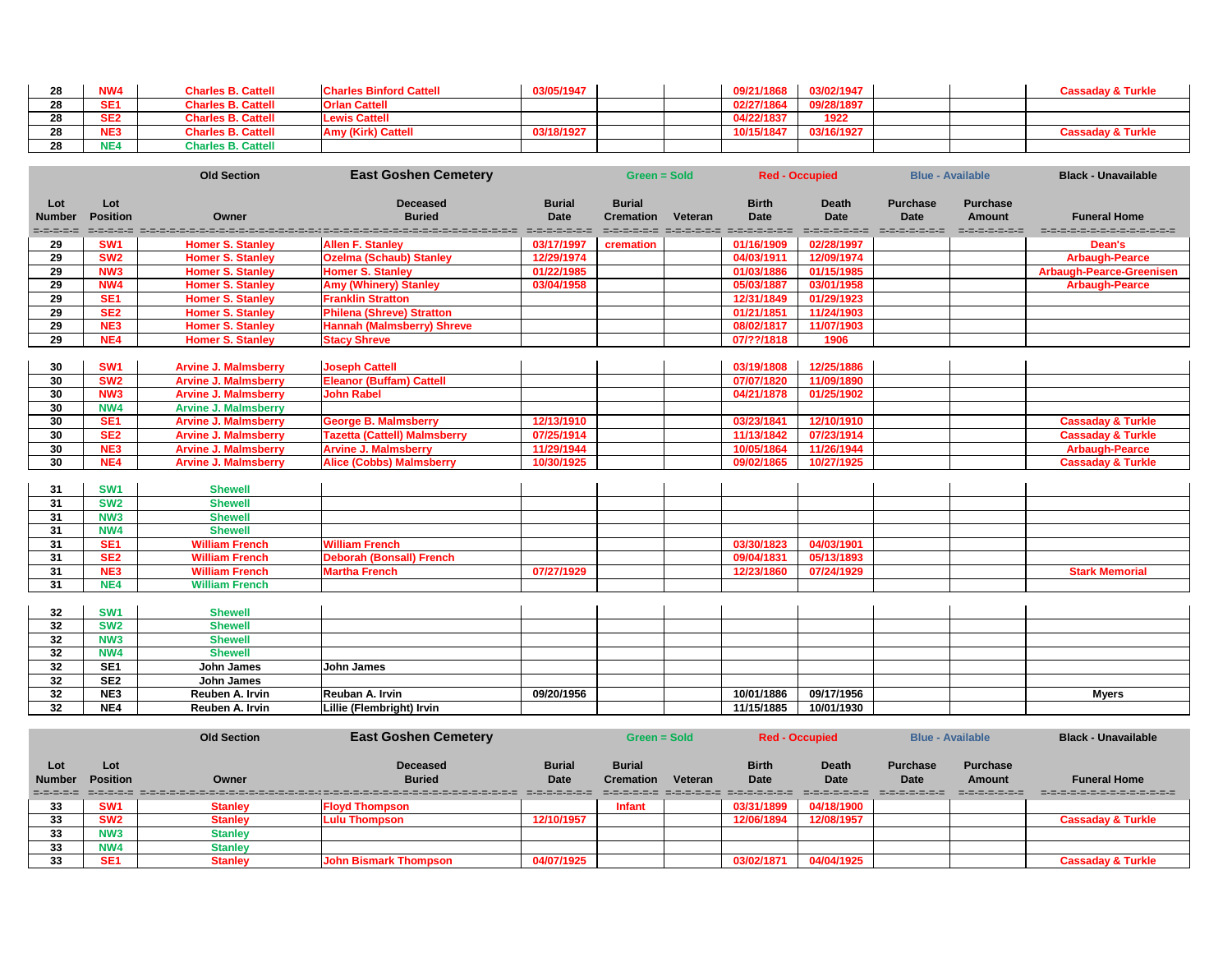| 33 | SE <sub>2</sub> | <b>Stanley</b>      | <b>Margaret (Stratton) Thompson-Courtney</b> | 08/10/1932 |        | 06/10/1872  | 08/08/1932  |  | <b>Cassaday &amp; Turkle</b> |
|----|-----------------|---------------------|----------------------------------------------|------------|--------|-------------|-------------|--|------------------------------|
| 33 | <b>NE3</b>      | <b>Stanley</b>      | <b>Jessie (Graham) Stanley</b>               | 11/26/1928 |        | 07/16/1855  | 11/24/1928  |  | <b>Arbaugh-Pearce</b>        |
| 33 | NE4             | <b>Stanley</b>      | <b>Casper Stanley</b>                        | 06/29/1930 |        | 04/30/1860  | 06/27/1930  |  | <b>Arbaugh-Pearce</b>        |
|    |                 |                     |                                              |            |        |             |             |  |                              |
| 34 | SW <sub>1</sub> | <b>Shewell</b>      | <b>Lillian Amy Margaret (Puffer) Shewell</b> | 05/20/1938 |        | 04/07/1872  | 05/17/1938  |  | Wood, Ravenna, OH            |
| 34 | SW <sub>2</sub> | <b>Shewell</b>      | <b>Ulysses Shewell</b>                       | 12/09/1948 |        | 08/12/1867  | 12/06/1948  |  | <b>Wood, Ravenna, OH</b>     |
| 34 | NW <sub>3</sub> | <b>Shewell</b>      |                                              |            |        |             |             |  |                              |
| 34 | NW4             | <b>Shewell</b>      |                                              |            |        |             |             |  |                              |
| 34 | SE <sub>1</sub> | <b>Shewell</b>      | <b>Shewell infants (2)</b>                   |            | infant | 1933 & 1934 | 1933 & 1934 |  |                              |
| 34 | SE <sub>2</sub> | <b>Shewell</b>      |                                              |            |        |             |             |  |                              |
| 34 | NE <sub>3</sub> | <b>Shewell</b>      | <b>Carl Shewell</b>                          | 11/26/1979 |        | 09/01/1899  | 11/22/1979  |  | <b>Vogt-Gednetz</b>          |
| 34 | NE4             | <b>Shewell</b>      | <b>Eva Mae (Thomas) Shewell</b>              | 10/13/1982 |        | 05/29/1906  | 10/10/1982  |  | <b>Gednetz</b>               |
|    |                 |                     |                                              |            |        |             |             |  |                              |
| 35 | <b>SW1</b>      | <b>Paul Wallace</b> |                                              |            |        |             |             |  |                              |
| 35 | SW <sub>2</sub> | <b>Paul Wallace</b> |                                              |            |        |             |             |  |                              |
| 35 | NW <sub>3</sub> | <b>Paul Wallace</b> |                                              |            |        |             |             |  |                              |
| 35 | NW4             | <b>Paul Wallace</b> |                                              |            |        |             |             |  |                              |
| 35 | <b>SE1</b>      | <b>Paul Wallace</b> |                                              |            |        |             |             |  |                              |
| 35 | SE <sub>2</sub> | <b>Paul Wallace</b> |                                              |            |        |             |             |  |                              |
| 35 | NE <sub>3</sub> | <b>Paul Wallace</b> |                                              |            |        |             |             |  |                              |
| 35 | NE4             | <b>Paul Wallace</b> |                                              |            |        |             |             |  |                              |
|    |                 |                     |                                              |            |        |             |             |  |                              |
| 36 | SW <sub>1</sub> | <b>Steep Hill</b>   |                                              |            |        |             |             |  |                              |
| 36 | SW <sub>2</sub> | <b>Steep Hill</b>   |                                              |            |        |             |             |  |                              |
| 36 | NW <sub>3</sub> | <b>Steep Hill</b>   |                                              |            |        |             |             |  |                              |
| 36 | NW4             | <b>Steep Hill</b>   |                                              |            |        |             |             |  |                              |
| 36 | SE <sub>1</sub> | <b>Steep Hill</b>   |                                              |            |        |             |             |  |                              |
| 36 | SE <sub>2</sub> | <b>Steep Hill</b>   |                                              |            |        |             |             |  |                              |
| 36 | NE3             | <b>Steep Hill</b>   |                                              |            |        |             |             |  |                              |
| 36 | NE4             | <b>Steep Hill</b>   |                                              |            |        |             |             |  |                              |
|    |                 |                     |                                              |            |        |             |             |  |                              |

|                                   |                        | <b>Old Section</b> | <b>East Goshen Cemetery</b>                                                                                              | <b>Green = Sold</b>          |                                           |                             | <b>Red - Occupied</b>                       | <b>Blue - Available</b>                        |                                                   | <b>Black - Unavailable</b>                         |
|-----------------------------------|------------------------|--------------------|--------------------------------------------------------------------------------------------------------------------------|------------------------------|-------------------------------------------|-----------------------------|---------------------------------------------|------------------------------------------------|---------------------------------------------------|----------------------------------------------------|
| Lot<br><b>Number</b><br>=-=-=-=-= | Lot<br><b>Position</b> | Owner              | <b>Deceased</b><br><b>Buried</b><br>doods docadeedoodseedoodseedoodseedoodseedoodseedood docadeed activida docade docade | <b>Burial</b><br><b>Date</b> | <b>Burial</b><br><b>Cremation Veteran</b> | <b>Birth</b><br><b>Date</b> | <b>Death</b><br><b>Date</b><br>------------ | <b>Purchase</b><br><b>Date</b><br>------------ | <b>Purchase</b><br><b>Amount</b><br>=-=-=-=-=-=-= | <b>Funeral Home</b><br>=-=-=-=-=-=-=-=-=-=-=-=-=-= |
| 37                                | SW1                    | <b>Steep Hill</b>  |                                                                                                                          |                              |                                           |                             |                                             |                                                |                                                   |                                                    |
| 37                                | SW <sub>2</sub>        | <b>Steep Hill</b>  |                                                                                                                          |                              |                                           |                             |                                             |                                                |                                                   |                                                    |
| 37                                | NW <sub>3</sub>        | <b>Steep Hill</b>  |                                                                                                                          |                              |                                           |                             |                                             |                                                |                                                   |                                                    |
| 37                                | NW4                    | <b>Steep Hill</b>  |                                                                                                                          |                              |                                           |                             |                                             |                                                |                                                   |                                                    |
| 37                                | SE <sub>1</sub>        | <b>Steep Hill</b>  |                                                                                                                          |                              |                                           |                             |                                             |                                                |                                                   |                                                    |
| 37                                | SE <sub>2</sub>        | <b>Steep Hill</b>  |                                                                                                                          |                              |                                           |                             |                                             |                                                |                                                   |                                                    |
| 37                                | NE3                    | <b>Steep Hill</b>  |                                                                                                                          |                              |                                           |                             |                                             |                                                |                                                   |                                                    |
| 37                                | NE4                    | <b>Steep Hill</b>  |                                                                                                                          |                              |                                           |                             |                                             |                                                |                                                   |                                                    |
|                                   |                        |                    |                                                                                                                          |                              |                                           |                             |                                             |                                                |                                                   |                                                    |
| 38                                | SW <sub>1</sub>        | <b>Steep Hill</b>  |                                                                                                                          |                              |                                           |                             |                                             |                                                |                                                   |                                                    |
| 38                                | SW <sub>2</sub>        | <b>Steep Hill</b>  |                                                                                                                          |                              |                                           |                             |                                             |                                                |                                                   |                                                    |
| 38                                | NW <sub>3</sub>        | <b>Steep Hill</b>  |                                                                                                                          |                              |                                           |                             |                                             |                                                |                                                   |                                                    |
| 38                                | NW4                    | <b>Steep Hill</b>  |                                                                                                                          |                              |                                           |                             |                                             |                                                |                                                   |                                                    |
| 38                                | SE <sub>1</sub>        | <b>Steep Hill</b>  |                                                                                                                          |                              |                                           |                             |                                             |                                                |                                                   |                                                    |
| 38                                | SE <sub>2</sub>        | <b>Steep Hill</b>  |                                                                                                                          |                              |                                           |                             |                                             |                                                |                                                   |                                                    |
| 38                                | NE3                    | <b>Steep Hill</b>  |                                                                                                                          |                              |                                           |                             |                                             |                                                |                                                   |                                                    |
| 38                                | NE4                    | <b>Steep Hill</b>  |                                                                                                                          |                              |                                           |                             |                                             |                                                |                                                   |                                                    |
|                                   |                        |                    |                                                                                                                          |                              |                                           |                             |                                             |                                                |                                                   |                                                    |
| 39                                | <b>SW1</b>             | <b>Stanley</b>     |                                                                                                                          |                              |                                           |                             |                                             |                                                |                                                   |                                                    |
| 39                                | <b>SW2</b>             | <b>Stanley</b>     |                                                                                                                          |                              |                                           |                             |                                             |                                                |                                                   |                                                    |
| 39                                | <b>NW3</b>             | <b>Stanley</b>     |                                                                                                                          |                              |                                           |                             |                                             |                                                |                                                   |                                                    |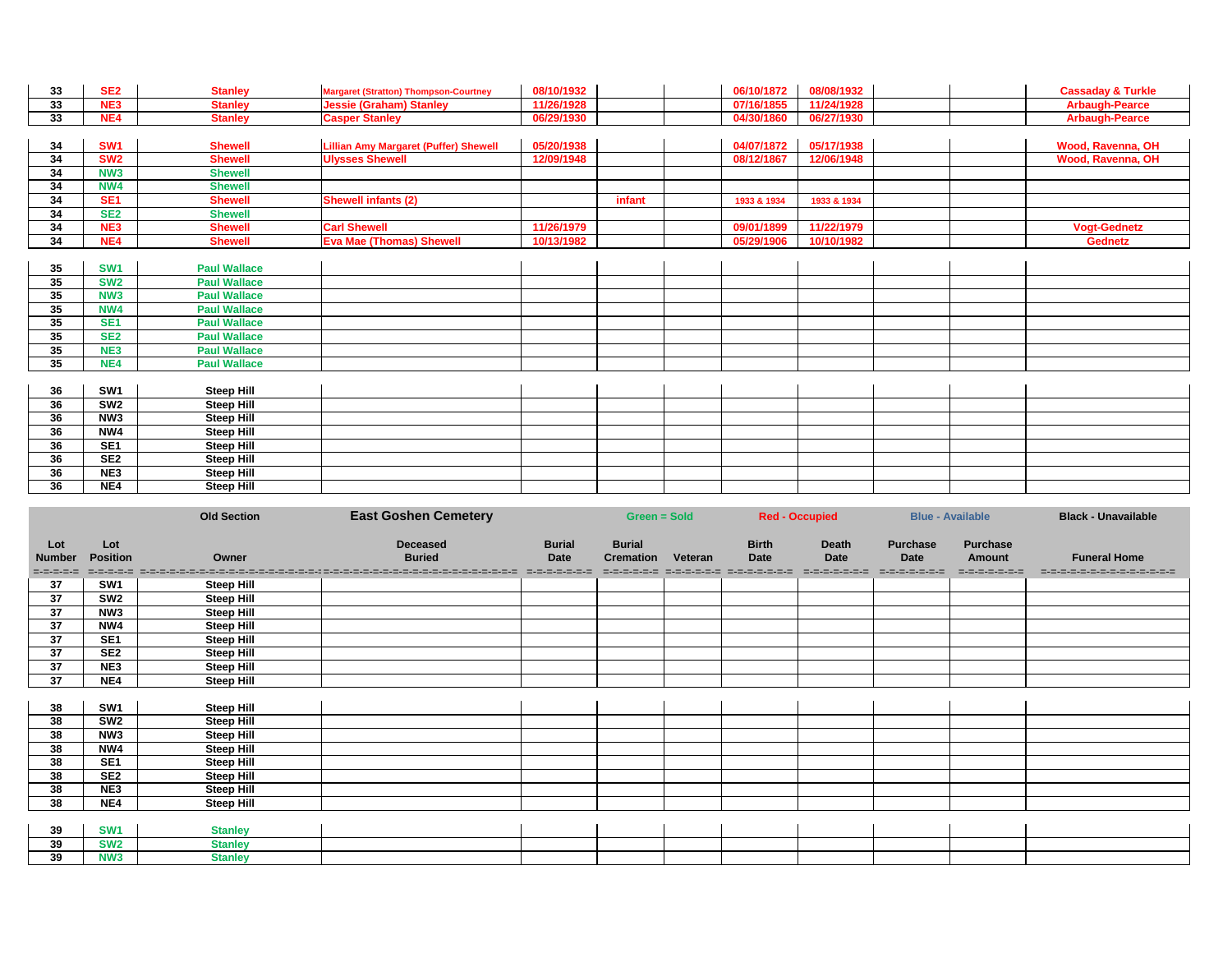| 39 | NW4             | Stanlev | <b>Elijah Stanley</b>         |            |  | 07/02/1841 | 1900       |  |                              |
|----|-----------------|---------|-------------------------------|------------|--|------------|------------|--|------------------------------|
| 39 | SE <sup>1</sup> | Stanley | <b>Amos E. Stanley</b>        |            |  | 04/26/1875 | 09/22/1895 |  |                              |
| 39 | SE <sub>2</sub> | Stanlev | <b>Amos Stanley</b>           |            |  | 12/03/1824 | 01/21/1902 |  |                              |
| 39 | <b>ALCO</b>     | Stanlev | <b>Lavina (Stanley) Smith</b> | 11/27/1925 |  | 12/10/1870 | 11/24/1925 |  | <b>Cassaday &amp; Turkle</b> |
| 39 | <b>ALC: 4</b>   | Stanley | <b>Rachel (Engle) Stanley</b> | 08/02/1911 |  | 10/13/1835 | 07/31/1911 |  | <b>Cassaday &amp; Turkle</b> |
|    |                 |         |                               |            |  |            |            |  |                              |

|    | SW <sub>1</sub> | <b>Engle</b> |                           |            |        |            |            |  |                              |
|----|-----------------|--------------|---------------------------|------------|--------|------------|------------|--|------------------------------|
| 40 | SW2             | <b>Engle</b> |                           |            |        |            |            |  |                              |
|    | NW <sub>3</sub> | <b>Engle</b> | <b>Mercy Engle</b>        | 05/15/1925 |        | 04/28/1847 | 05/12/1925 |  | <b>Cassaday &amp; Turkle</b> |
| 40 | NW4             | <b>Engle</b> | <b>Ann Engle</b>          | 10/14/1927 |        | 01/15/1844 | 10/11/1927 |  | <b>Cassaday &amp; Turkle</b> |
| 40 | SE1             | <b>Engle</b> | <b>Lucina Engle</b>       |            |        | 12/08/1845 | 04/18/1904 |  |                              |
|    | SE <sub>2</sub> | <b>Engle</b> | <b>Louisa Engle</b>       |            | Infant | 12/08/1845 | 12/17/1845 |  |                              |
| 40 | NE <sub>3</sub> | <b>Engle</b> | <b>Mary (Engle) Merts</b> |            |        | 07/30/1834 | 1907       |  |                              |
| 40 | NE4             | <b>Engle</b> | <b>Phillip Merts</b>      |            |        | 10/??/1832 |            |  |                              |

|                 |                 | <b>Old Section</b>       | <b>East Goshen Cemetery</b>            |               | Green = Sold     |         | <b>Red - Occupied</b>                     |              | <b>Blue - Available</b> |                 | <b>Black - Unavailable</b>   |
|-----------------|-----------------|--------------------------|----------------------------------------|---------------|------------------|---------|-------------------------------------------|--------------|-------------------------|-----------------|------------------------------|
| Lot             | Lot             |                          | <b>Deceased</b>                        | <b>Burial</b> | <b>Burial</b>    |         | <b>Birth</b>                              | <b>Death</b> | <b>Purchase</b>         | <b>Purchase</b> |                              |
| <b>Number</b>   | <b>Position</b> | Owner                    | <b>Buried</b>                          | <b>Date</b>   | <b>Cremation</b> | Veteran | <b>Date</b>                               | <b>Date</b>  | <b>Date</b>             | <b>Amount</b>   | <b>Funeral Home</b>          |
| =-=-=-=-=       |                 |                          |                                        |               |                  |         | consideration distribution distributions. | -----------  | ------------            | =-=-=-=-=-=-=   | ----------------------       |
| 41              | SW <sub>1</sub> | <b>Wilmer C. Stanley</b> | <b>Herbert W. Reese</b>                | 08/04/1916    |                  |         | 09/21/1891                                | 08/01/1916   |                         |                 | <b>Cassaday &amp; Turkle</b> |
| 41              | SW <sub>2</sub> | <b>Wilmer C. Stanley</b> | <b>Hazel M. (Stanley) Reese-Cooper</b> | 02/05/1977    |                  |         | 04/14/1896                                | 01/30/1977   |                         |                 | <b>Vogt-Gednetz</b>          |
| 41              | NW <sub>3</sub> | <b>Floyd L. Phillips</b> | <b>Floyd L. Phillips</b>               | 03/11/1999    |                  |         | 04/08/1910                                | 03/08/1999   |                         |                 | <b>Dean's Funeral Home</b>   |
| 41              | NW4             | <b>Floyd L. Phillips</b> | <b>Bernice J, (Gardner) Phillips</b>   | 07/16/1993    |                  |         | 06/20/1913                                | 07/13/1993   |                         |                 | <b>Dean's Funeral Home</b>   |
| 41              | SE <sub>1</sub> | <b>Wilmer C. Stanley</b> | <b>Wilmer C. Stanley</b>               | 10/15/1918    |                  |         | 08/31/1861                                | 10/12/1918   |                         |                 | <b>Cassaday &amp; Turkle</b> |
| 41              | SE <sub>2</sub> | <b>Wilmer C. Stanley</b> | <b>May Elizabeth (Santee) Stanley</b>  | 03/24/1929    |                  |         | 08/05/1862                                | 03/21/1929   |                         |                 | <b>Cassaday &amp; Turkle</b> |
| 41              | NE <sub>3</sub> | <b>Wilmer C. Stanley</b> |                                        |               |                  |         |                                           |              |                         |                 |                              |
| $\overline{41}$ | NE4             | <b>Wilmer C. Stanley</b> | <b>Imogene Edna Stanley</b>            | 10/09/1925    | infant           |         | 05/26/1925                                | 10/07/1925   |                         |                 | <b>Cassaday &amp; Turkle</b> |
|                 |                 |                          |                                        |               |                  |         |                                           |              |                         |                 |                              |
| 42              | SW <sub>1</sub> | <b>French</b>            | <b>Lida French</b>                     |               |                  |         | 12/14/1871                                | 02/28/1888   |                         |                 |                              |
| $\overline{42}$ | SW <sub>2</sub> | <b>French</b>            | <b>James French</b>                    | 02/24/1909    |                  |         | 06/10/1821                                | 02/22/1909   |                         |                 | <b>Cassaday &amp; Turkle</b> |
| 42              | NW <sub>3</sub> | <b>French</b>            | <b>Mary Ellen (Frame) French</b>       | 04/19/1927    |                  |         | 07/16/1838                                | 04/16/1927   |                         |                 | <b>Cassaday &amp; Turkle</b> |
| 42              | NW4             | <b>French</b>            |                                        |               |                  |         |                                           |              |                         |                 |                              |
| $\overline{42}$ | SE <sub>1</sub> | <b>French</b>            | <b>Ella French</b>                     |               |                  |         | 10/18/1860                                | 12/??/1888   |                         |                 |                              |
| 42              | <b>SE2</b>      | <b>French</b>            |                                        |               |                  |         |                                           |              |                         |                 |                              |
| 42              | NE <sub>3</sub> | <b>French</b>            |                                        |               |                  |         |                                           |              |                         |                 |                              |
| $\overline{42}$ | NE4             | <b>French</b>            |                                        |               |                  |         |                                           |              |                         |                 |                              |
|                 |                 |                          |                                        |               |                  |         |                                           |              |                         |                 |                              |
| 43              | SW <sub>1</sub> | <b>Malmsberry</b>        |                                        |               |                  |         |                                           |              |                         |                 |                              |
| 43              | SW <sub>2</sub> | <b>Malmsberry</b>        |                                        |               |                  |         |                                           |              |                         |                 |                              |
| 43              | NW <sub>3</sub> | <b>Malmsberry</b>        |                                        |               |                  |         |                                           |              |                         |                 |                              |
| $\overline{43}$ | NW4             | <b>Malmsberry</b>        |                                        |               |                  |         |                                           |              |                         |                 |                              |
| 43              | SE <sub>1</sub> | <b>Malmsberry</b>        | <b>John Malmsberry</b>                 |               |                  |         | 1805                                      |              |                         |                 |                              |
| 43              | <b>SE2</b>      | <b>Malmsberry</b>        | <b>Charles Malmsberry</b>              |               |                  |         | 05/20/1861                                | 05/13/1890   |                         |                 |                              |
| 43              | NE3             | <b>Malmsberry</b>        | <b>Anne (Pidcock) Pettit</b>           | 12/21/1949    |                  |         | 09/22/1861                                | 12/18/1949   |                         |                 | <b>Arbaugh-Pearce</b>        |
| 43              | NE4             | <b>Malmsberry</b>        | <b>Mordecai Pettit</b>                 | 12/28/1925    |                  |         | 01/29/1860                                | 12/26/1925   |                         |                 | <b>Arbaugh-Pearce</b>        |
|                 |                 |                          |                                        |               |                  |         |                                           |              |                         |                 |                              |
| 44              | SW <sub>1</sub> | <b>Wise</b>              | <b>Charles Pusey Wise</b>              | 11/14/1958    |                  |         | 02/26/1872                                | 11/11/1958   |                         |                 | <b>Moosman-Vogt</b>          |
| $\overline{44}$ | SW <sub>2</sub> | <b>Wise</b>              |                                        |               |                  |         |                                           |              |                         |                 |                              |
| $\overline{44}$ | NW <sub>3</sub> | <b>Wise</b>              |                                        |               |                  |         |                                           |              |                         |                 |                              |
| 44              | NW4             | <b>Wise</b>              | <b>Clara (Whinery) Wise</b>            | 01/27/1954    |                  |         | 05/11/1874                                | 01/23/1954   |                         |                 | <b>Moosman-Vogt</b>          |
| 44              | SE <sub>1</sub> | <b>Wise</b>              | <b>Pusey Wise</b>                      | 03/07/1916    |                  |         | 02/18/1836                                | 03/04/1916   |                         |                 | <b>Cassaday &amp; Turkle</b> |
| 44              | SE <sub>2</sub> | <b>Wise</b>              |                                        |               |                  |         |                                           |              |                         |                 |                              |
| 44              | NE3             | <b>Wise</b>              |                                        |               |                  |         |                                           |              |                         |                 |                              |
| 44              | NE4             | <b>Wise</b>              | <b>Margaret (Ball) Wise</b>            | 01/13/1916    |                  |         | 04/19/1840                                | 01/10/1916   |                         |                 | <b>Cassaday &amp; Turkle</b> |

**Red - Occupied** 

**Old Section East Goshen Cemetery Black - Unavailable Blue - Available** Blue - Available **Black - Unavailable**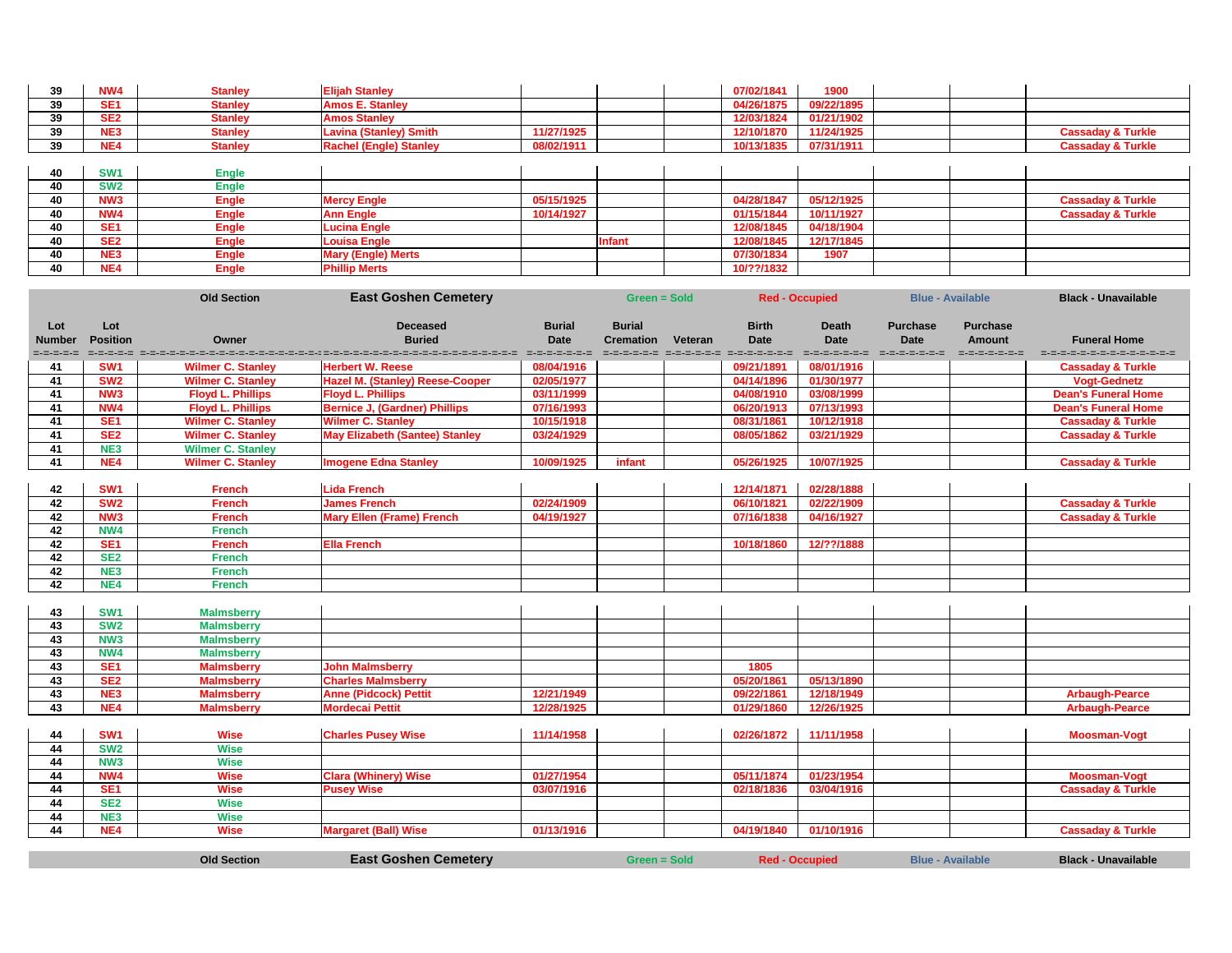| didioechdia didioechdia didioechdiae<br>=-=-=-=-=-=-=<br>=-=-=-=-=<br>second popolencomentale entre entre entre entre entre entre entre entre entre entre entre entre e<br>------------<br>=-=-=-=-=-=-=<br>=======================<br>SW <sub>1</sub><br>1880<br>1880<br>45<br><b>Stanley</b><br><b>Infant of B.T. Stanley</b><br>infant<br>08/28/1907<br>SW <sub>2</sub><br>08/??/1853<br>45<br><b>Mary Stanley</b><br><b>Stanley</b><br><b>William Allen Watson</b><br>NW <sub>3</sub><br>06/10/1944<br>09/04/1915<br>06/07/1944<br>45<br><b>Stanley</b><br><b>Moosman</b><br>45<br>NW4<br><b>Stanley</b><br>05/01/1901<br>45<br>SE <sub>1</sub><br>04/16/1816<br><b>Stanley</b><br><b>Rachel (Cookson) Armitage</b><br>SE <sub>2</sub><br>45<br><b>Stanley</b><br>NE3<br>45<br><b>Stanley</b><br>NE4<br>45<br><b>Stanley</b><br>SW <sub>1</sub><br>46<br>03/17/1933<br>08/24/1857<br>03/14/1933<br><b>Reuben Emanuel Clemson</b><br><b>Clemson</b><br><b>Arbaugh-Pearce</b><br>SW <sub>2</sub><br>46<br><b>Clemson</b><br>NW <sub>3</sub><br>07/12/1922<br>46<br><b>James Lee Clemson</b><br>07/14/1922<br>03/03/1849<br><b>Cassaday &amp; Turkle</b><br><b>Clemson</b><br>NW <sub>4</sub><br><b>Mary (Pennock) Clemson</b><br>09/09/1847<br>03/13/1920<br>46<br><b>Clemson</b><br>06/22/1932<br><b>SE1</b><br>03/24/1855<br>06/20/1932<br><b>Myers</b><br>46<br><b>Hannah Matilda (Clemson) Bonsall</b><br><b>Bonsall</b><br>SE <sub>2</sub><br>02/27/1933<br>46<br><b>Lewis Bonsall</b><br>03/02/1933<br>04/08/1848<br><b>Bonsall</b><br><b>Myers</b><br>NE3<br>11/09/1908<br><b>Susanna (Bierly) Clemson</b><br>07/09/1827<br>46<br><b>Clemson</b><br>46<br>NE4<br><b>Reuben Clemson</b><br>05/22/1818<br>12/27/1903<br><b>Clemson</b><br>SW <sub>1</sub><br>47<br>12/11/1946<br>12/08/1946<br><b>Woolman</b><br><b>Jesse J. Woolman</b><br>10/10/1873<br><b>Cassaday &amp; Turkle</b><br>SW <sub>2</sub><br>08/17/1946<br>47<br><b>Woolman</b><br><b>Minnie (Crum) Woolman</b><br>08/20/1946<br>11/22/1875<br><b>Cassaday &amp; Turkle</b><br>NW <sub>3</sub><br><b>Woolman</b><br>1895<br>47<br><b>Matthias Johnson</b><br>1815<br>NW4<br>1908<br>47<br><b>Woolman</b><br><b>Susan (Crist) Johnson</b><br>1824<br>03/24/1911<br>03/21/1911<br>10/18/1841<br>47<br>SE <sub>1</sub><br><b>Woolman</b><br><b>Micajah Woolman</b><br><b>Cassaday &amp; Turkle</b><br>SE <sub>2</sub><br><b>Mary Elizabeth (Johnson) Woolman</b><br>02/25/1923<br>02/21/1923<br>47<br><b>Woolman</b><br>02/14/1845<br><b>Cassaday &amp; Turkle</b><br>NE <sub>3</sub><br>47<br>Woolman<br>11/07/1939<br>11/04/1939<br>NE4<br><b>Charles H. Woolman</b><br>01/18/1855<br><b>Cassaday &amp; Turkle</b><br>47<br><b>Woolman</b><br>SW <sub>1</sub><br>10/29/1975<br>10/27/1975<br>48<br><b>Clyde Woolman</b><br><b>Robert T. Woolman</b><br>10/05/1931<br><b>Vogt-Gednetz-Ruzek</b><br>SW <sub>2</sub><br>48<br><b>Carol Ann Woolman</b><br><b>Carol Ann Woolman</b><br>09/26/1934<br>03/30/2008<br><b>Stark Memorial</b><br>09/26/2008<br><b>Cremation</b><br>NW <sub>3</sub><br>48<br><b>Clyde Woolman</b><br><b>C. Clyde Woolman</b><br>08/10/1954<br>06/09/1898<br>08/06/1954<br><b>Cassaday &amp; Turkle</b><br><b>Zella Bedell (Butler) Woolman</b><br>48<br>NW4<br><b>Clyde Woolman</b><br>04/14/1981<br>01/17/1900<br>04/11/1981<br><b>Stark Memorial</b><br>SE <sub>1</sub><br>48<br><b>Clyde Woolman</b><br>07/30/1994<br>07/27/1994<br>SE <sub>2</sub><br>Clyde Woolman, Jr.<br>05/04/1922<br><b>Stark Memorial</b><br>48<br><b>Clyde Woolman</b><br>NE3<br>02/04/1994<br><b>Clyde Woolman</b><br><b>Harry Eugene Brown</b><br>11/25/1921<br>01/29/1994<br>48<br><b>Stark Memorial</b><br>48<br>NE4<br>12/05/1999<br><b>Clyde Woolman</b><br><b>Roene (Woolman) Brown</b><br>12/08/1999<br>01/31/1925<br><b>Stark Memorial</b> | Lot<br><b>Number</b> | Lot<br><b>Position</b> | Owner | <b>Deceased</b><br><b>Buried</b> | <b>Burial</b><br><b>Date</b> | <b>Burial</b><br><b>Cremation</b> | Veteran | <b>Birth</b><br><b>Date</b> | <b>Death</b><br><b>Date</b> | <b>Purchase</b><br><b>Date</b> | <b>Purchase</b><br><b>Amount</b> | <b>Funeral Home</b> |
|----------------------------------------------------------------------------------------------------------------------------------------------------------------------------------------------------------------------------------------------------------------------------------------------------------------------------------------------------------------------------------------------------------------------------------------------------------------------------------------------------------------------------------------------------------------------------------------------------------------------------------------------------------------------------------------------------------------------------------------------------------------------------------------------------------------------------------------------------------------------------------------------------------------------------------------------------------------------------------------------------------------------------------------------------------------------------------------------------------------------------------------------------------------------------------------------------------------------------------------------------------------------------------------------------------------------------------------------------------------------------------------------------------------------------------------------------------------------------------------------------------------------------------------------------------------------------------------------------------------------------------------------------------------------------------------------------------------------------------------------------------------------------------------------------------------------------------------------------------------------------------------------------------------------------------------------------------------------------------------------------------------------------------------------------------------------------------------------------------------------------------------------------------------------------------------------------------------------------------------------------------------------------------------------------------------------------------------------------------------------------------------------------------------------------------------------------------------------------------------------------------------------------------------------------------------------------------------------------------------------------------------------------------------------------------------------------------------------------------------------------------------------------------------------------------------------------------------------------------------------------------------------------------------------------------------------------------------------------------------------------------------------------------------------------------------------------------------------------------------------------------------------------------------------------------------------------------------------------------------------------------------------------------------------------------------------------------------------------------------------------------------------------------------------------------------------------------------------------------------------------------------------------------------------------------------------------------------------------------------------------------------------------------------------------------------------------------------------------------------------------------------------------------------------------------------------------|----------------------|------------------------|-------|----------------------------------|------------------------------|-----------------------------------|---------|-----------------------------|-----------------------------|--------------------------------|----------------------------------|---------------------|
|                                                                                                                                                                                                                                                                                                                                                                                                                                                                                                                                                                                                                                                                                                                                                                                                                                                                                                                                                                                                                                                                                                                                                                                                                                                                                                                                                                                                                                                                                                                                                                                                                                                                                                                                                                                                                                                                                                                                                                                                                                                                                                                                                                                                                                                                                                                                                                                                                                                                                                                                                                                                                                                                                                                                                                                                                                                                                                                                                                                                                                                                                                                                                                                                                                                                                                                                                                                                                                                                                                                                                                                                                                                                                                                                                                                                                            |                      |                        |       |                                  |                              |                                   |         |                             |                             |                                |                                  |                     |
|                                                                                                                                                                                                                                                                                                                                                                                                                                                                                                                                                                                                                                                                                                                                                                                                                                                                                                                                                                                                                                                                                                                                                                                                                                                                                                                                                                                                                                                                                                                                                                                                                                                                                                                                                                                                                                                                                                                                                                                                                                                                                                                                                                                                                                                                                                                                                                                                                                                                                                                                                                                                                                                                                                                                                                                                                                                                                                                                                                                                                                                                                                                                                                                                                                                                                                                                                                                                                                                                                                                                                                                                                                                                                                                                                                                                                            |                      |                        |       |                                  |                              |                                   |         |                             |                             |                                |                                  |                     |
|                                                                                                                                                                                                                                                                                                                                                                                                                                                                                                                                                                                                                                                                                                                                                                                                                                                                                                                                                                                                                                                                                                                                                                                                                                                                                                                                                                                                                                                                                                                                                                                                                                                                                                                                                                                                                                                                                                                                                                                                                                                                                                                                                                                                                                                                                                                                                                                                                                                                                                                                                                                                                                                                                                                                                                                                                                                                                                                                                                                                                                                                                                                                                                                                                                                                                                                                                                                                                                                                                                                                                                                                                                                                                                                                                                                                                            |                      |                        |       |                                  |                              |                                   |         |                             |                             |                                |                                  |                     |
|                                                                                                                                                                                                                                                                                                                                                                                                                                                                                                                                                                                                                                                                                                                                                                                                                                                                                                                                                                                                                                                                                                                                                                                                                                                                                                                                                                                                                                                                                                                                                                                                                                                                                                                                                                                                                                                                                                                                                                                                                                                                                                                                                                                                                                                                                                                                                                                                                                                                                                                                                                                                                                                                                                                                                                                                                                                                                                                                                                                                                                                                                                                                                                                                                                                                                                                                                                                                                                                                                                                                                                                                                                                                                                                                                                                                                            |                      |                        |       |                                  |                              |                                   |         |                             |                             |                                |                                  |                     |
|                                                                                                                                                                                                                                                                                                                                                                                                                                                                                                                                                                                                                                                                                                                                                                                                                                                                                                                                                                                                                                                                                                                                                                                                                                                                                                                                                                                                                                                                                                                                                                                                                                                                                                                                                                                                                                                                                                                                                                                                                                                                                                                                                                                                                                                                                                                                                                                                                                                                                                                                                                                                                                                                                                                                                                                                                                                                                                                                                                                                                                                                                                                                                                                                                                                                                                                                                                                                                                                                                                                                                                                                                                                                                                                                                                                                                            |                      |                        |       |                                  |                              |                                   |         |                             |                             |                                |                                  |                     |
|                                                                                                                                                                                                                                                                                                                                                                                                                                                                                                                                                                                                                                                                                                                                                                                                                                                                                                                                                                                                                                                                                                                                                                                                                                                                                                                                                                                                                                                                                                                                                                                                                                                                                                                                                                                                                                                                                                                                                                                                                                                                                                                                                                                                                                                                                                                                                                                                                                                                                                                                                                                                                                                                                                                                                                                                                                                                                                                                                                                                                                                                                                                                                                                                                                                                                                                                                                                                                                                                                                                                                                                                                                                                                                                                                                                                                            |                      |                        |       |                                  |                              |                                   |         |                             |                             |                                |                                  |                     |
|                                                                                                                                                                                                                                                                                                                                                                                                                                                                                                                                                                                                                                                                                                                                                                                                                                                                                                                                                                                                                                                                                                                                                                                                                                                                                                                                                                                                                                                                                                                                                                                                                                                                                                                                                                                                                                                                                                                                                                                                                                                                                                                                                                                                                                                                                                                                                                                                                                                                                                                                                                                                                                                                                                                                                                                                                                                                                                                                                                                                                                                                                                                                                                                                                                                                                                                                                                                                                                                                                                                                                                                                                                                                                                                                                                                                                            |                      |                        |       |                                  |                              |                                   |         |                             |                             |                                |                                  |                     |
|                                                                                                                                                                                                                                                                                                                                                                                                                                                                                                                                                                                                                                                                                                                                                                                                                                                                                                                                                                                                                                                                                                                                                                                                                                                                                                                                                                                                                                                                                                                                                                                                                                                                                                                                                                                                                                                                                                                                                                                                                                                                                                                                                                                                                                                                                                                                                                                                                                                                                                                                                                                                                                                                                                                                                                                                                                                                                                                                                                                                                                                                                                                                                                                                                                                                                                                                                                                                                                                                                                                                                                                                                                                                                                                                                                                                                            |                      |                        |       |                                  |                              |                                   |         |                             |                             |                                |                                  |                     |
|                                                                                                                                                                                                                                                                                                                                                                                                                                                                                                                                                                                                                                                                                                                                                                                                                                                                                                                                                                                                                                                                                                                                                                                                                                                                                                                                                                                                                                                                                                                                                                                                                                                                                                                                                                                                                                                                                                                                                                                                                                                                                                                                                                                                                                                                                                                                                                                                                                                                                                                                                                                                                                                                                                                                                                                                                                                                                                                                                                                                                                                                                                                                                                                                                                                                                                                                                                                                                                                                                                                                                                                                                                                                                                                                                                                                                            |                      |                        |       |                                  |                              |                                   |         |                             |                             |                                |                                  |                     |
|                                                                                                                                                                                                                                                                                                                                                                                                                                                                                                                                                                                                                                                                                                                                                                                                                                                                                                                                                                                                                                                                                                                                                                                                                                                                                                                                                                                                                                                                                                                                                                                                                                                                                                                                                                                                                                                                                                                                                                                                                                                                                                                                                                                                                                                                                                                                                                                                                                                                                                                                                                                                                                                                                                                                                                                                                                                                                                                                                                                                                                                                                                                                                                                                                                                                                                                                                                                                                                                                                                                                                                                                                                                                                                                                                                                                                            |                      |                        |       |                                  |                              |                                   |         |                             |                             |                                |                                  |                     |
|                                                                                                                                                                                                                                                                                                                                                                                                                                                                                                                                                                                                                                                                                                                                                                                                                                                                                                                                                                                                                                                                                                                                                                                                                                                                                                                                                                                                                                                                                                                                                                                                                                                                                                                                                                                                                                                                                                                                                                                                                                                                                                                                                                                                                                                                                                                                                                                                                                                                                                                                                                                                                                                                                                                                                                                                                                                                                                                                                                                                                                                                                                                                                                                                                                                                                                                                                                                                                                                                                                                                                                                                                                                                                                                                                                                                                            |                      |                        |       |                                  |                              |                                   |         |                             |                             |                                |                                  |                     |
|                                                                                                                                                                                                                                                                                                                                                                                                                                                                                                                                                                                                                                                                                                                                                                                                                                                                                                                                                                                                                                                                                                                                                                                                                                                                                                                                                                                                                                                                                                                                                                                                                                                                                                                                                                                                                                                                                                                                                                                                                                                                                                                                                                                                                                                                                                                                                                                                                                                                                                                                                                                                                                                                                                                                                                                                                                                                                                                                                                                                                                                                                                                                                                                                                                                                                                                                                                                                                                                                                                                                                                                                                                                                                                                                                                                                                            |                      |                        |       |                                  |                              |                                   |         |                             |                             |                                |                                  |                     |
|                                                                                                                                                                                                                                                                                                                                                                                                                                                                                                                                                                                                                                                                                                                                                                                                                                                                                                                                                                                                                                                                                                                                                                                                                                                                                                                                                                                                                                                                                                                                                                                                                                                                                                                                                                                                                                                                                                                                                                                                                                                                                                                                                                                                                                                                                                                                                                                                                                                                                                                                                                                                                                                                                                                                                                                                                                                                                                                                                                                                                                                                                                                                                                                                                                                                                                                                                                                                                                                                                                                                                                                                                                                                                                                                                                                                                            |                      |                        |       |                                  |                              |                                   |         |                             |                             |                                |                                  |                     |
|                                                                                                                                                                                                                                                                                                                                                                                                                                                                                                                                                                                                                                                                                                                                                                                                                                                                                                                                                                                                                                                                                                                                                                                                                                                                                                                                                                                                                                                                                                                                                                                                                                                                                                                                                                                                                                                                                                                                                                                                                                                                                                                                                                                                                                                                                                                                                                                                                                                                                                                                                                                                                                                                                                                                                                                                                                                                                                                                                                                                                                                                                                                                                                                                                                                                                                                                                                                                                                                                                                                                                                                                                                                                                                                                                                                                                            |                      |                        |       |                                  |                              |                                   |         |                             |                             |                                |                                  |                     |
|                                                                                                                                                                                                                                                                                                                                                                                                                                                                                                                                                                                                                                                                                                                                                                                                                                                                                                                                                                                                                                                                                                                                                                                                                                                                                                                                                                                                                                                                                                                                                                                                                                                                                                                                                                                                                                                                                                                                                                                                                                                                                                                                                                                                                                                                                                                                                                                                                                                                                                                                                                                                                                                                                                                                                                                                                                                                                                                                                                                                                                                                                                                                                                                                                                                                                                                                                                                                                                                                                                                                                                                                                                                                                                                                                                                                                            |                      |                        |       |                                  |                              |                                   |         |                             |                             |                                |                                  |                     |
|                                                                                                                                                                                                                                                                                                                                                                                                                                                                                                                                                                                                                                                                                                                                                                                                                                                                                                                                                                                                                                                                                                                                                                                                                                                                                                                                                                                                                                                                                                                                                                                                                                                                                                                                                                                                                                                                                                                                                                                                                                                                                                                                                                                                                                                                                                                                                                                                                                                                                                                                                                                                                                                                                                                                                                                                                                                                                                                                                                                                                                                                                                                                                                                                                                                                                                                                                                                                                                                                                                                                                                                                                                                                                                                                                                                                                            |                      |                        |       |                                  |                              |                                   |         |                             |                             |                                |                                  |                     |
|                                                                                                                                                                                                                                                                                                                                                                                                                                                                                                                                                                                                                                                                                                                                                                                                                                                                                                                                                                                                                                                                                                                                                                                                                                                                                                                                                                                                                                                                                                                                                                                                                                                                                                                                                                                                                                                                                                                                                                                                                                                                                                                                                                                                                                                                                                                                                                                                                                                                                                                                                                                                                                                                                                                                                                                                                                                                                                                                                                                                                                                                                                                                                                                                                                                                                                                                                                                                                                                                                                                                                                                                                                                                                                                                                                                                                            |                      |                        |       |                                  |                              |                                   |         |                             |                             |                                |                                  |                     |
|                                                                                                                                                                                                                                                                                                                                                                                                                                                                                                                                                                                                                                                                                                                                                                                                                                                                                                                                                                                                                                                                                                                                                                                                                                                                                                                                                                                                                                                                                                                                                                                                                                                                                                                                                                                                                                                                                                                                                                                                                                                                                                                                                                                                                                                                                                                                                                                                                                                                                                                                                                                                                                                                                                                                                                                                                                                                                                                                                                                                                                                                                                                                                                                                                                                                                                                                                                                                                                                                                                                                                                                                                                                                                                                                                                                                                            |                      |                        |       |                                  |                              |                                   |         |                             |                             |                                |                                  |                     |
|                                                                                                                                                                                                                                                                                                                                                                                                                                                                                                                                                                                                                                                                                                                                                                                                                                                                                                                                                                                                                                                                                                                                                                                                                                                                                                                                                                                                                                                                                                                                                                                                                                                                                                                                                                                                                                                                                                                                                                                                                                                                                                                                                                                                                                                                                                                                                                                                                                                                                                                                                                                                                                                                                                                                                                                                                                                                                                                                                                                                                                                                                                                                                                                                                                                                                                                                                                                                                                                                                                                                                                                                                                                                                                                                                                                                                            |                      |                        |       |                                  |                              |                                   |         |                             |                             |                                |                                  |                     |
|                                                                                                                                                                                                                                                                                                                                                                                                                                                                                                                                                                                                                                                                                                                                                                                                                                                                                                                                                                                                                                                                                                                                                                                                                                                                                                                                                                                                                                                                                                                                                                                                                                                                                                                                                                                                                                                                                                                                                                                                                                                                                                                                                                                                                                                                                                                                                                                                                                                                                                                                                                                                                                                                                                                                                                                                                                                                                                                                                                                                                                                                                                                                                                                                                                                                                                                                                                                                                                                                                                                                                                                                                                                                                                                                                                                                                            |                      |                        |       |                                  |                              |                                   |         |                             |                             |                                |                                  |                     |
|                                                                                                                                                                                                                                                                                                                                                                                                                                                                                                                                                                                                                                                                                                                                                                                                                                                                                                                                                                                                                                                                                                                                                                                                                                                                                                                                                                                                                                                                                                                                                                                                                                                                                                                                                                                                                                                                                                                                                                                                                                                                                                                                                                                                                                                                                                                                                                                                                                                                                                                                                                                                                                                                                                                                                                                                                                                                                                                                                                                                                                                                                                                                                                                                                                                                                                                                                                                                                                                                                                                                                                                                                                                                                                                                                                                                                            |                      |                        |       |                                  |                              |                                   |         |                             |                             |                                |                                  |                     |
|                                                                                                                                                                                                                                                                                                                                                                                                                                                                                                                                                                                                                                                                                                                                                                                                                                                                                                                                                                                                                                                                                                                                                                                                                                                                                                                                                                                                                                                                                                                                                                                                                                                                                                                                                                                                                                                                                                                                                                                                                                                                                                                                                                                                                                                                                                                                                                                                                                                                                                                                                                                                                                                                                                                                                                                                                                                                                                                                                                                                                                                                                                                                                                                                                                                                                                                                                                                                                                                                                                                                                                                                                                                                                                                                                                                                                            |                      |                        |       |                                  |                              |                                   |         |                             |                             |                                |                                  |                     |
|                                                                                                                                                                                                                                                                                                                                                                                                                                                                                                                                                                                                                                                                                                                                                                                                                                                                                                                                                                                                                                                                                                                                                                                                                                                                                                                                                                                                                                                                                                                                                                                                                                                                                                                                                                                                                                                                                                                                                                                                                                                                                                                                                                                                                                                                                                                                                                                                                                                                                                                                                                                                                                                                                                                                                                                                                                                                                                                                                                                                                                                                                                                                                                                                                                                                                                                                                                                                                                                                                                                                                                                                                                                                                                                                                                                                                            |                      |                        |       |                                  |                              |                                   |         |                             |                             |                                |                                  |                     |
|                                                                                                                                                                                                                                                                                                                                                                                                                                                                                                                                                                                                                                                                                                                                                                                                                                                                                                                                                                                                                                                                                                                                                                                                                                                                                                                                                                                                                                                                                                                                                                                                                                                                                                                                                                                                                                                                                                                                                                                                                                                                                                                                                                                                                                                                                                                                                                                                                                                                                                                                                                                                                                                                                                                                                                                                                                                                                                                                                                                                                                                                                                                                                                                                                                                                                                                                                                                                                                                                                                                                                                                                                                                                                                                                                                                                                            |                      |                        |       |                                  |                              |                                   |         |                             |                             |                                |                                  |                     |
|                                                                                                                                                                                                                                                                                                                                                                                                                                                                                                                                                                                                                                                                                                                                                                                                                                                                                                                                                                                                                                                                                                                                                                                                                                                                                                                                                                                                                                                                                                                                                                                                                                                                                                                                                                                                                                                                                                                                                                                                                                                                                                                                                                                                                                                                                                                                                                                                                                                                                                                                                                                                                                                                                                                                                                                                                                                                                                                                                                                                                                                                                                                                                                                                                                                                                                                                                                                                                                                                                                                                                                                                                                                                                                                                                                                                                            |                      |                        |       |                                  |                              |                                   |         |                             |                             |                                |                                  |                     |
|                                                                                                                                                                                                                                                                                                                                                                                                                                                                                                                                                                                                                                                                                                                                                                                                                                                                                                                                                                                                                                                                                                                                                                                                                                                                                                                                                                                                                                                                                                                                                                                                                                                                                                                                                                                                                                                                                                                                                                                                                                                                                                                                                                                                                                                                                                                                                                                                                                                                                                                                                                                                                                                                                                                                                                                                                                                                                                                                                                                                                                                                                                                                                                                                                                                                                                                                                                                                                                                                                                                                                                                                                                                                                                                                                                                                                            |                      |                        |       |                                  |                              |                                   |         |                             |                             |                                |                                  |                     |
|                                                                                                                                                                                                                                                                                                                                                                                                                                                                                                                                                                                                                                                                                                                                                                                                                                                                                                                                                                                                                                                                                                                                                                                                                                                                                                                                                                                                                                                                                                                                                                                                                                                                                                                                                                                                                                                                                                                                                                                                                                                                                                                                                                                                                                                                                                                                                                                                                                                                                                                                                                                                                                                                                                                                                                                                                                                                                                                                                                                                                                                                                                                                                                                                                                                                                                                                                                                                                                                                                                                                                                                                                                                                                                                                                                                                                            |                      |                        |       |                                  |                              |                                   |         |                             |                             |                                |                                  |                     |
|                                                                                                                                                                                                                                                                                                                                                                                                                                                                                                                                                                                                                                                                                                                                                                                                                                                                                                                                                                                                                                                                                                                                                                                                                                                                                                                                                                                                                                                                                                                                                                                                                                                                                                                                                                                                                                                                                                                                                                                                                                                                                                                                                                                                                                                                                                                                                                                                                                                                                                                                                                                                                                                                                                                                                                                                                                                                                                                                                                                                                                                                                                                                                                                                                                                                                                                                                                                                                                                                                                                                                                                                                                                                                                                                                                                                                            |                      |                        |       |                                  |                              |                                   |         |                             |                             |                                |                                  |                     |
|                                                                                                                                                                                                                                                                                                                                                                                                                                                                                                                                                                                                                                                                                                                                                                                                                                                                                                                                                                                                                                                                                                                                                                                                                                                                                                                                                                                                                                                                                                                                                                                                                                                                                                                                                                                                                                                                                                                                                                                                                                                                                                                                                                                                                                                                                                                                                                                                                                                                                                                                                                                                                                                                                                                                                                                                                                                                                                                                                                                                                                                                                                                                                                                                                                                                                                                                                                                                                                                                                                                                                                                                                                                                                                                                                                                                                            |                      |                        |       |                                  |                              |                                   |         |                             |                             |                                |                                  |                     |
|                                                                                                                                                                                                                                                                                                                                                                                                                                                                                                                                                                                                                                                                                                                                                                                                                                                                                                                                                                                                                                                                                                                                                                                                                                                                                                                                                                                                                                                                                                                                                                                                                                                                                                                                                                                                                                                                                                                                                                                                                                                                                                                                                                                                                                                                                                                                                                                                                                                                                                                                                                                                                                                                                                                                                                                                                                                                                                                                                                                                                                                                                                                                                                                                                                                                                                                                                                                                                                                                                                                                                                                                                                                                                                                                                                                                                            |                      |                        |       |                                  |                              |                                   |         |                             |                             |                                |                                  |                     |
|                                                                                                                                                                                                                                                                                                                                                                                                                                                                                                                                                                                                                                                                                                                                                                                                                                                                                                                                                                                                                                                                                                                                                                                                                                                                                                                                                                                                                                                                                                                                                                                                                                                                                                                                                                                                                                                                                                                                                                                                                                                                                                                                                                                                                                                                                                                                                                                                                                                                                                                                                                                                                                                                                                                                                                                                                                                                                                                                                                                                                                                                                                                                                                                                                                                                                                                                                                                                                                                                                                                                                                                                                                                                                                                                                                                                                            |                      |                        |       |                                  |                              |                                   |         |                             |                             |                                |                                  |                     |
|                                                                                                                                                                                                                                                                                                                                                                                                                                                                                                                                                                                                                                                                                                                                                                                                                                                                                                                                                                                                                                                                                                                                                                                                                                                                                                                                                                                                                                                                                                                                                                                                                                                                                                                                                                                                                                                                                                                                                                                                                                                                                                                                                                                                                                                                                                                                                                                                                                                                                                                                                                                                                                                                                                                                                                                                                                                                                                                                                                                                                                                                                                                                                                                                                                                                                                                                                                                                                                                                                                                                                                                                                                                                                                                                                                                                                            |                      |                        |       |                                  |                              |                                   |         |                             |                             |                                |                                  |                     |
|                                                                                                                                                                                                                                                                                                                                                                                                                                                                                                                                                                                                                                                                                                                                                                                                                                                                                                                                                                                                                                                                                                                                                                                                                                                                                                                                                                                                                                                                                                                                                                                                                                                                                                                                                                                                                                                                                                                                                                                                                                                                                                                                                                                                                                                                                                                                                                                                                                                                                                                                                                                                                                                                                                                                                                                                                                                                                                                                                                                                                                                                                                                                                                                                                                                                                                                                                                                                                                                                                                                                                                                                                                                                                                                                                                                                                            |                      |                        |       |                                  |                              |                                   |         |                             |                             |                                |                                  |                     |
|                                                                                                                                                                                                                                                                                                                                                                                                                                                                                                                                                                                                                                                                                                                                                                                                                                                                                                                                                                                                                                                                                                                                                                                                                                                                                                                                                                                                                                                                                                                                                                                                                                                                                                                                                                                                                                                                                                                                                                                                                                                                                                                                                                                                                                                                                                                                                                                                                                                                                                                                                                                                                                                                                                                                                                                                                                                                                                                                                                                                                                                                                                                                                                                                                                                                                                                                                                                                                                                                                                                                                                                                                                                                                                                                                                                                                            |                      |                        |       |                                  |                              |                                   |         |                             |                             |                                |                                  |                     |
|                                                                                                                                                                                                                                                                                                                                                                                                                                                                                                                                                                                                                                                                                                                                                                                                                                                                                                                                                                                                                                                                                                                                                                                                                                                                                                                                                                                                                                                                                                                                                                                                                                                                                                                                                                                                                                                                                                                                                                                                                                                                                                                                                                                                                                                                                                                                                                                                                                                                                                                                                                                                                                                                                                                                                                                                                                                                                                                                                                                                                                                                                                                                                                                                                                                                                                                                                                                                                                                                                                                                                                                                                                                                                                                                                                                                                            |                      |                        |       |                                  |                              |                                   |         |                             |                             |                                |                                  |                     |
|                                                                                                                                                                                                                                                                                                                                                                                                                                                                                                                                                                                                                                                                                                                                                                                                                                                                                                                                                                                                                                                                                                                                                                                                                                                                                                                                                                                                                                                                                                                                                                                                                                                                                                                                                                                                                                                                                                                                                                                                                                                                                                                                                                                                                                                                                                                                                                                                                                                                                                                                                                                                                                                                                                                                                                                                                                                                                                                                                                                                                                                                                                                                                                                                                                                                                                                                                                                                                                                                                                                                                                                                                                                                                                                                                                                                                            |                      |                        |       |                                  |                              |                                   |         |                             |                             |                                |                                  |                     |

| <b>Black - Unavailable</b>   |
|------------------------------|
| <b>Funeral Home</b>          |
| =-=-=-=-=-=-=-=-=-=-=-=-=-   |
|                              |
|                              |
|                              |
| <b>Myers</b>                 |
|                              |
| <b>Myers</b>                 |
| <b>Myers</b>                 |
| <b>Ware</b>                  |
|                              |
| <b>Mossman-Vogt</b>          |
|                              |
| <b>Cassaday &amp; Turkle</b> |
|                              |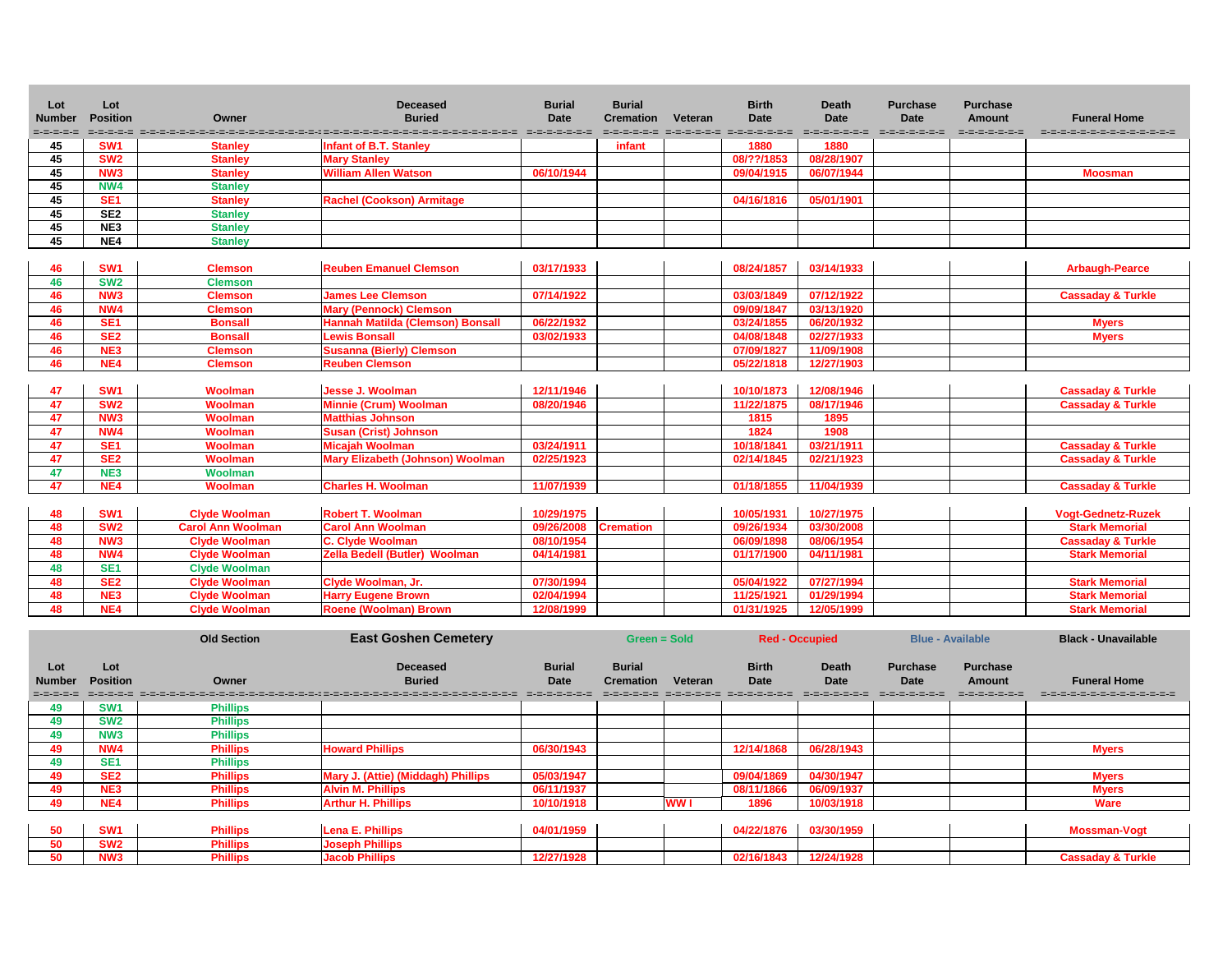| 50 | <b>NW4</b>      | <b>Phillips</b> | <b>Emily (Snode) Phillips</b>     | 11/27/1909 |               | 01/29/1846 | 11/29/1909 | <b>Cassaday &amp; Turkle</b>      |
|----|-----------------|-----------------|-----------------------------------|------------|---------------|------------|------------|-----------------------------------|
|    |                 |                 |                                   |            |               |            |            |                                   |
| 50 | <b>SE1</b>      | <b>Phillips</b> | <b>Joseph Phillips</b>            | 05/29/1954 |               | 09/13/1871 | 05/26/1954 | <b>Mossman-Vogt</b>               |
| 50 | SE <sub>2</sub> | <b>Phillips</b> | <b>Margaret (Riley) Phillips</b>  |            |               | 10/14/1874 | 03/10/1962 |                                   |
| 50 | NE3             | <b>Phillips</b> | <b>Emily Margaret Philllips</b>   | 06/26/2008 |               | 10/22/1911 | 06/25/2008 | Gednetz-Vogt                      |
| 50 | NE4             | <b>Phillips</b> | <b>Paul Leroy Phillips</b>        |            | <b>Infant</b> | 1916       | 1916       |                                   |
|    |                 |                 |                                   |            |               |            |            |                                   |
| 51 | <b>SW1</b>      | <b>Stanley</b>  | <b>Anna Hinchman</b>              |            |               | 07/04/1875 | 01/14/1918 |                                   |
| 51 | SW <sub>2</sub> | <b>Stanley</b>  | <b>Rebecca H. Stanley</b>         | 02/14/1919 |               | 02/07/1895 | 02/13/1919 |                                   |
| 51 | NW <sub>3</sub> | <b>Stanley</b>  | <b>Marie Creola Stanley</b>       | 05/18/1928 |               | 05/24/1897 | 05/18/1928 | <b>Wood, Ravenna, OH</b>          |
| 51 | NW4             | <b>Stanley</b>  | <b>Orlin J. Stanley</b>           | 09/01/1956 |               | 09/02/1887 | 08/28/1956 | <b>Cassaday &amp; Turkle</b>      |
| 51 | <b>SE1</b>      | <b>Stanley</b>  | Mary J. (Masten) Hinchman         |            |               | 03/02/1839 | 02/21/1903 |                                   |
| 51 | SE <sub>2</sub> | <b>Stanley</b>  | <b>John S. Hinchman</b>           |            |               | 05/05/1831 | 08/22/1907 |                                   |
| 51 | NE <sub>3</sub> | <b>Stanley</b>  | <b>Arcelia (Hinchman) Stanley</b> | 02/18/1916 |               | 05/31/1866 | 02/15/1916 | <b>Thomas L. Cobbs</b>            |
| 51 | NE4             | <b>Stanley</b>  | <b>Elmer E. Stanley</b>           | 08/26/1918 |               | 06/30/1861 | 08/23/1918 | <b>Thomas L. Cobbs</b>            |
|    |                 |                 |                                   |            |               |            |            |                                   |
| 52 | SW <sub>1</sub> | <b>Stanley</b>  |                                   |            |               |            |            |                                   |
| 52 | <b>SW2</b>      | <b>Stanley</b>  | <b>Vernon J. Stanley</b>          | 12/24/1944 |               | 06/07/1866 | 12/21/1944 | <b>Myers</b>                      |
| 52 | NW <sub>3</sub> | <b>Stanley</b>  | <b>Emma S. (Stanley) Matti</b>    | 01/10/1941 |               | 10/02/1863 | 01/08/1941 | <b>Finefrock's, Mansfield, OH</b> |
| 52 | <b>NW4</b>      | <b>Stanley</b>  | <b>Alfred Matti</b>               |            |               | 01/15/1859 | 06/12/1903 |                                   |
| 52 | SE <sub>1</sub> | <b>Stanley</b>  | <b>Anna (Templin) Stanley</b>     |            |               | 08/27/1872 | 11/26/1907 |                                   |
| 52 | SE <sub>2</sub> | <b>Stanley</b>  | <b>Mary Stanley</b>               |            |               | 03/02/1839 | 12/21/1909 |                                   |
| 52 | NE3             | <b>Stanley</b>  | <b>Eli Stanley</b>                |            |               | 12/06/1870 | 02/12/1895 |                                   |
| 52 | NE4             | <b>Stanley</b>  | <b>Esther (Aiken) Stanley</b>     |            |               | 03/25/1840 | 12/05/1886 |                                   |

|                                   |                        | <b>Old Section</b> | <b>East Goshen Cemetery</b>                                                                                                     |                              | <b>Green = Sold</b>               |         |                             | <b>Red - Occupied</b>       | <b>Blue - Available</b>        |                                                   | <b>Black - Unavailable</b>                      |
|-----------------------------------|------------------------|--------------------|---------------------------------------------------------------------------------------------------------------------------------|------------------------------|-----------------------------------|---------|-----------------------------|-----------------------------|--------------------------------|---------------------------------------------------|-------------------------------------------------|
| Lot<br><b>Number</b><br>=-=-=-=-= | Lot<br><b>Position</b> | Owner              | <b>Deceased</b><br><b>Buried</b><br>sebes de concerto de concerto en concerto de concerto de concerto de concerto de concerto d | <b>Burial</b><br><b>Date</b> | <b>Burial</b><br><b>Cremation</b> | Veteran | <b>Birth</b><br><b>Date</b> | <b>Death</b><br><b>Date</b> | <b>Purchase</b><br><b>Date</b> | <b>Purchase</b><br><b>Amount</b><br>=-=-=-=-=-=-= | <b>Funeral Home</b><br>======================== |
| 53                                | <b>SW1</b>             | <b>Whinery</b>     | <b>Infant Bradway</b>                                                                                                           |                              | <b>Infant</b>                     |         |                             |                             |                                |                                                   |                                                 |
| 53                                | <b>SW2</b>             | <b>Whinery</b>     | <b>Keith Bradway</b>                                                                                                            |                              | <b>Infant</b>                     |         | 03/25/1905                  | 03/26/1905                  |                                |                                                   |                                                 |
| 53                                | <b>NW3</b>             | <b>Whinery</b>     | <b>Carl Bradway</b>                                                                                                             | 02/02/1962                   |                                   |         | 1884                        | 01/30/1962                  |                                |                                                   |                                                 |
| 53                                | NW4                    | <b>Whinery</b>     | <b>Phoebe (Whinery) Bradway</b>                                                                                                 | 05/07/1917                   |                                   |         | 12/04/1886                  | 05/05/1917                  |                                |                                                   | <b>Arbaugh-Pearce</b>                           |
| 53                                | SE <sub>1</sub>        | <b>Whinery</b>     | <b>Mary (Wilkinson) Whinery</b>                                                                                                 | 08/24/1920                   |                                   |         | 02/15/1845                  | 08/21/1920                  |                                |                                                   | <b>Cassaday &amp; Turkle</b>                    |
| 53                                | SE <sub>2</sub>        | <b>Whinery</b>     | <b>William Whinery</b>                                                                                                          | 05/23/1912                   |                                   |         | 02/27/1840                  | 05/20/1912                  |                                |                                                   | <b>Arbaugh-Pearce</b>                           |
| 53                                | NE3                    | <b>Whinery</b>     | <b>T.K. Bradway</b>                                                                                                             |                              |                                   |         |                             |                             |                                |                                                   |                                                 |
| 53                                | NE4                    | <b>Whinery</b>     | <b>Charles Bradway</b>                                                                                                          | 11/10/1942                   |                                   |         | 03/17/1881                  | 11/08/1942                  |                                |                                                   | <b>Myers</b>                                    |
|                                   |                        |                    |                                                                                                                                 |                              |                                   |         |                             |                             |                                |                                                   |                                                 |
| 54                                | <b>SW1</b>             | <b>Stanley</b>     | <b>Jesse T. Stanley</b>                                                                                                         | 05/17/1934                   |                                   |         | 07/16/1855                  | 05/14/1934                  |                                |                                                   | <b>Arbaugh-Pearce</b>                           |
| 54                                | <b>SW2</b>             | <b>Stanley</b>     | <b>Judith A. (Cobbs) Stanley</b>                                                                                                | 03/04/1936                   |                                   |         | 07/19/1859                  | 03/02/1936                  |                                |                                                   | <b>Arbaugh-Pearce</b>                           |
| 54                                | <b>NW3</b>             | <b>Stanley</b>     | <b>Garland E. Stanley</b>                                                                                                       | 02/11/1953                   |                                   |         | 11/17/1878                  | 02/08/1953                  |                                |                                                   | <b>Arbaugh-Pearce</b>                           |
| 54                                | <b>NW4</b>             | <b>Stanley</b>     | <b>Norman J. Stanley</b>                                                                                                        | 07/19/1919                   | <b>Infant</b>                     |         | 07/14/1919                  | 07/19/1919                  |                                |                                                   | <b>Arbaugh-Pearce</b>                           |
| 54                                | SE <sub>1</sub>        | <b>Stanley</b>     | <b>Jesse Stanley</b>                                                                                                            |                              |                                   |         | 05/01/1818                  | 07/05/1896                  |                                |                                                   |                                                 |
| 54                                | SE <sub>2</sub>        | <b>Stanley</b>     | <b>Rebecca (Cobbs) Stanley</b>                                                                                                  |                              |                                   |         | 07/10/1819                  | 07/13/1878                  |                                |                                                   |                                                 |
| 54                                | NE3                    | <b>Stanley</b>     | <b>Marianna (Stanley) Millard</b>                                                                                               |                              |                                   |         | 01/14/1858                  | 11/17/1887                  |                                |                                                   |                                                 |
| 54                                | NE4                    | <b>Stanley</b>     |                                                                                                                                 |                              |                                   |         |                             |                             |                                |                                                   |                                                 |
|                                   |                        |                    |                                                                                                                                 |                              |                                   |         |                             |                             |                                |                                                   |                                                 |
| 55                                | <b>SW1</b>             | <b>Stanley</b>     | <b>Miller Stanley</b>                                                                                                           |                              |                                   |         | 07/??/1892                  | 10/14/1900                  |                                |                                                   |                                                 |
| 55                                | <b>SW2</b>             | <b>Stanley</b>     | <b>Carey Stanley</b>                                                                                                            | 12/19/1919                   |                                   |         | 08/28/1888                  | 12/17/1919                  |                                |                                                   | <b>Moosman</b>                                  |
| 55                                | <b>NW3</b>             | <b>Stanley</b>     | <b>Anna (Miller) Stanley</b>                                                                                                    | 06/19/1937                   |                                   |         | 09/14/1854                  | 06/16/1937                  |                                |                                                   | <b>Moosman</b>                                  |
| 55                                | NW4                    | <b>Stanley</b>     | <b>Charles Stanley</b>                                                                                                          | 03/14/1925                   |                                   |         | 10/13/1848                  | 03/11/1925                  |                                |                                                   | <b>Moosman</b>                                  |
| 55                                | SE <sub>1</sub>        | <b>Stanley</b>     | <b>Sarah (Martin) Stanley</b>                                                                                                   |                              |                                   |         | 10/19/1850                  | 04/04/1917                  |                                |                                                   |                                                 |
| 55                                | SE <sub>2</sub>        | <b>Stanley</b>     | <b>Martin Stanley</b>                                                                                                           |                              |                                   |         | 03/23/1846                  | 11/19/1899                  |                                |                                                   |                                                 |
| 55                                | NE3                    | <b>Stanley</b>     |                                                                                                                                 |                              |                                   |         |                             |                             |                                |                                                   |                                                 |
| 55                                | NE4                    | <b>Stanley</b>     | <b>Byron Stanley</b>                                                                                                            |                              |                                   |         | 04/29/1853                  | 04/14/1903                  |                                |                                                   |                                                 |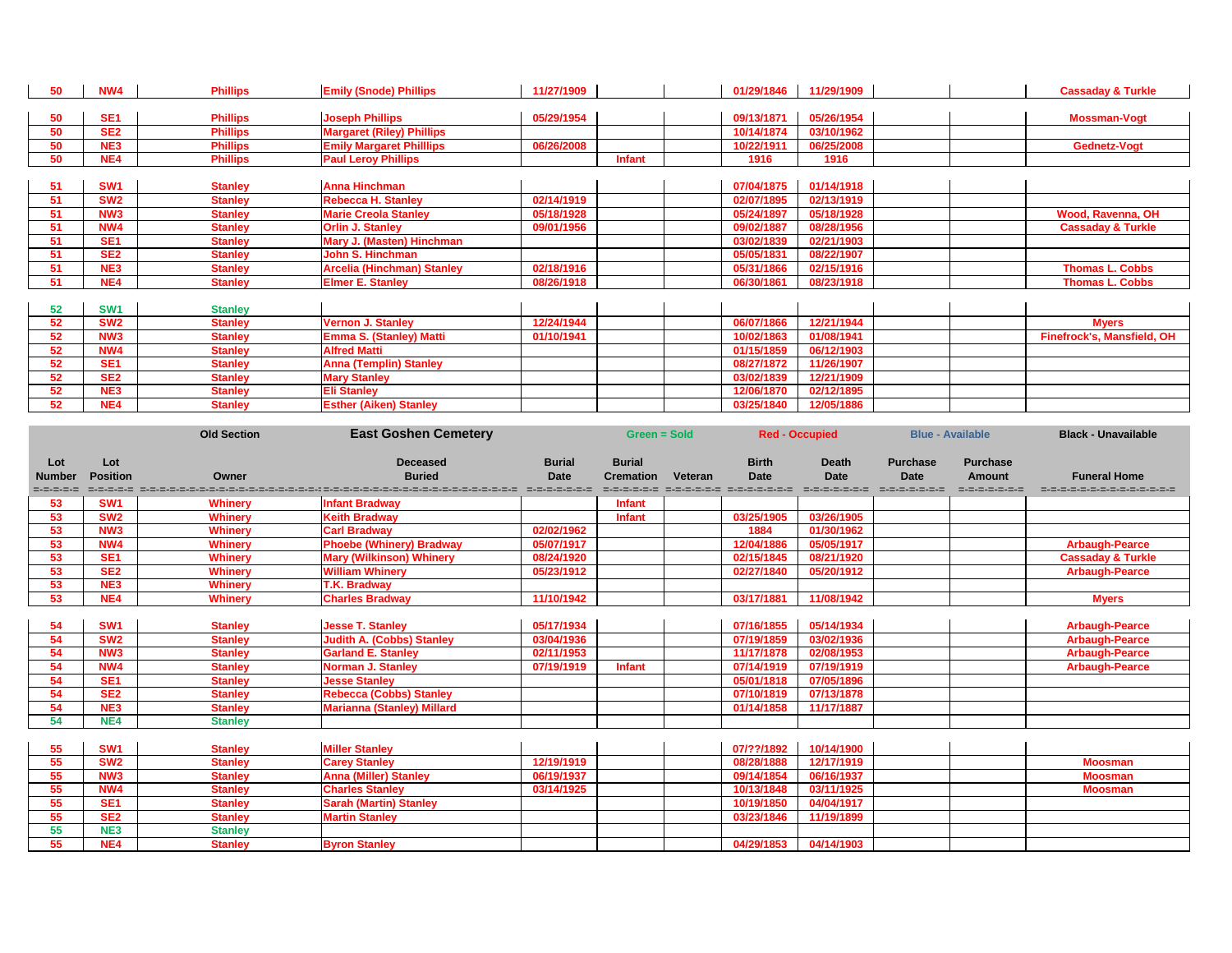| SW <sub>1</sub> | <b>Stanley</b> | Louisa (Stanley) Fotch                  | 02/26/1910 |  | 07/25/1846 | 02/24/1910 |  | <b>Cassaday &amp; Turkle</b> |
|-----------------|----------------|-----------------------------------------|------------|--|------------|------------|--|------------------------------|
| SW <sub>2</sub> | <b>Stanley</b> | <b>John Fotch</b>                       | 03/14/1926 |  | 05/01/1842 | 03/11/1926 |  | <b>Arbaugh-Pearce</b>        |
| NW <sub>3</sub> | Stanley        | <b>Calvin J. Stanley</b>                | 01/23/1931 |  | 07/13/1851 | 01/21/1931 |  | <b>Cassaday &amp; Turkle</b> |
| NW4             | <b>Stanley</b> | <b>Rhoda M. (Underhill) Stanley</b>     | 02/20/1925 |  | 12/26/1851 | 02/17/1925 |  | <b>Cassaday &amp; Turkle</b> |
| SE <sub>1</sub> | <b>Stanley</b> | <b>Caleb Stanley</b>                    |            |  | 07/18/1821 | 10/23/1891 |  |                              |
| SE <sub>2</sub> | <b>Stanley</b> | <b>Margaret (Thomas) Stanley</b>        |            |  | 04/01/1822 | 03/05/1894 |  |                              |
| NE <sub>3</sub> | <b>Stanley</b> | <b>Esther Stratton (Stanley) Brewer</b> | 10/10/1922 |  | 04/18/1849 | 10/08/1922 |  | <b>Cassaday &amp; Turkle</b> |
| NE4             | <b>Stanley</b> | <b>Rev. Joseph Stratton</b>             |            |  | 04/06/1852 | 08/17/1900 |  |                              |

|                                   |                        | <b>Old Section</b>                           | <b>East Goshen Cemetery</b>                       |                                             | <b>Green = Sold</b>               |         |                                                                     | <b>Red - Occupied</b>                        |                                                 | <b>Blue - Available</b>                           | <b>Black - Unavailable</b>                          |
|-----------------------------------|------------------------|----------------------------------------------|---------------------------------------------------|---------------------------------------------|-----------------------------------|---------|---------------------------------------------------------------------|----------------------------------------------|-------------------------------------------------|---------------------------------------------------|-----------------------------------------------------|
| Lot<br><b>Number</b><br>=-=-=-=-= | Lot<br><b>Position</b> | Owner                                        | <b>Deceased</b><br><b>Buried</b>                  | <b>Burial</b><br><b>Date</b><br>----------- | <b>Burial</b><br><b>Cremation</b> | Veteran | <b>Birth</b><br><b>Date</b><br>contractors are shown and socialized | <b>Death</b><br><b>Date</b><br>=-=-=-=-=-=-= | <b>Purchase</b><br><b>Date</b><br>=-=-=-=-=-=-= | <b>Purchase</b><br><b>Amount</b><br>=-=-=-=-=-=-= | <b>Funeral Home</b><br>d-d-d-d-d-d-d-d-d-d-d-d-d-d- |
| 57                                | SW <sub>1</sub>        | <b>Toole</b>                                 | <b>Anna (Whinery)Toole</b>                        | 12/19/1924                                  |                                   |         | 02/10/1872                                                          | 12/17/1924                                   |                                                 |                                                   | <b>Cassaday &amp; Turkle</b>                        |
| 57                                | SW <sub>2</sub>        | <b>Toole</b>                                 | <b>Levi PhillipsToole</b>                         | 10/06/1947                                  |                                   |         | 11/07/1868                                                          | 10/03/1947                                   |                                                 |                                                   | <b>Cassaday &amp; Turkle</b>                        |
| 57                                | NW <sub>3</sub>        | <b>Toole</b>                                 |                                                   |                                             |                                   |         |                                                                     |                                              |                                                 |                                                   |                                                     |
| 57                                | NW4                    | <b>Toole</b>                                 | <b>William Toole</b>                              | 09/13/1934                                  |                                   |         | 02/09/1854                                                          | 09/11/1934                                   |                                                 |                                                   | <b>Cassaday &amp; Turkle</b>                        |
| 57                                | SE <sub>1</sub>        | <b>Toole</b>                                 | <b>Charles Toole</b>                              |                                             |                                   |         | 1818                                                                | 06/21/1890                                   |                                                 |                                                   |                                                     |
| 57                                | SE <sub>2</sub>        | <b>Toole</b>                                 | <b>Elizabeth Toole</b>                            |                                             |                                   |         |                                                                     |                                              |                                                 |                                                   |                                                     |
| 57                                | NE <sub>3</sub>        | <b>Toole</b>                                 | <b>Francis Toole</b>                              |                                             |                                   |         | 1819                                                                | 1899                                         |                                                 |                                                   |                                                     |
| 57                                | NE4                    | <b>Toole</b>                                 | <b>Esther (Toole) Kelley</b>                      | 11/05/1910                                  |                                   |         | 07/??/1844                                                          | 11/04/1910                                   |                                                 |                                                   | <b>Stark Memorial</b>                               |
| 58                                | SW <sub>1</sub>        | <b>Santee</b>                                | <b>Delorma Santee</b>                             |                                             |                                   |         | 08/27/1828                                                          | 07/05/1905                                   |                                                 |                                                   |                                                     |
| 58                                | SW <sub>2</sub>        | <b>Santee</b>                                | <b>Hannah (Ellyson) Santee</b>                    | 07/17/1920                                  |                                   |         | 01/22/1830                                                          | 07/15/1920                                   |                                                 |                                                   | <b>Cassaday &amp; Turkle</b>                        |
| 58                                | NW <sub>3</sub>        | <b>Santee</b>                                | <b>Elizabeth (Santee) Morgan</b>                  | 05/27/1950                                  |                                   |         | 08/13/1871                                                          | 05/24/1950                                   |                                                 |                                                   | <b>Cassaday &amp; Turkle</b>                        |
| 58                                | NW4                    | <b>Santee</b>                                | <b>James Morgan</b>                               | 07/02/1933                                  |                                   |         | 02/22/1855                                                          | 06/30/1933                                   |                                                 |                                                   | <b>Myers</b>                                        |
| 58                                | SE <sub>1</sub>        | <b>Santee</b>                                | <b>Leo Santee</b>                                 |                                             |                                   |         | 1891                                                                | 1892                                         |                                                 |                                                   |                                                     |
| 58                                | SE <sub>2</sub>        | <b>Santee</b>                                | Loretta M. (Maklin) Santee                        |                                             |                                   |         | 1869                                                                | 1894                                         |                                                 |                                                   |                                                     |
| 58                                | NE <sub>3</sub>        | <b>Santee</b>                                | <b>Thomas E. Santee</b>                           |                                             |                                   |         | 07/05/1869                                                          | 11/07/1904                                   |                                                 |                                                   |                                                     |
| 58                                | NE4                    | <b>Santee</b>                                |                                                   |                                             |                                   |         |                                                                     |                                              |                                                 |                                                   |                                                     |
|                                   |                        |                                              |                                                   |                                             |                                   |         |                                                                     |                                              |                                                 |                                                   |                                                     |
| 59                                | SW <sub>1</sub>        | <b>Gideon &amp; Anna Santee</b>              | <b>Anna (McKelvey) Santee</b>                     | 02/11/1941                                  |                                   |         | 04/17/1855                                                          | 02/08/1941                                   |                                                 |                                                   | <b>Cassaday &amp; Turkle</b>                        |
| 59                                | SW <sub>2</sub>        | <b>Gideon &amp; Anna Santee</b>              | <b>Gideon Ellyson Santee</b>                      | 10/15/1946                                  |                                   |         | 07/25/1855                                                          | 10/12/1946                                   |                                                 |                                                   | <b>Cassaday &amp; Turkle</b>                        |
| 59                                | NW <sub>3</sub>        | <b>Santee</b>                                |                                                   |                                             |                                   |         |                                                                     |                                              |                                                 |                                                   |                                                     |
| 59                                | <b>NW4</b>             | <b>Santee</b>                                |                                                   |                                             |                                   |         |                                                                     |                                              |                                                 |                                                   |                                                     |
| 59                                | SE <sub>1</sub>        | <b>Curtis A. Santee</b>                      | <b>Curtis Austin Santee</b>                       | 02/06/1972                                  |                                   |         | 06/21/1894                                                          | 02/03/1972                                   |                                                 |                                                   | <b>Arbaugh-Pearce</b>                               |
| 59                                | SE <sub>2</sub>        | <b>Curtis A. Santee</b>                      | <b>Florence (Ellyson) Santee</b>                  | 05/01/1970                                  |                                   |         | 07/06/1895                                                          | 04/28/1970                                   |                                                 |                                                   | <b>Arbaugh-Pearce</b>                               |
| 59                                | NE3                    | <b>Curtis A. Santee</b>                      |                                                   |                                             |                                   |         |                                                                     |                                              |                                                 |                                                   |                                                     |
| 59                                | NE4                    | <b>Curtis A. Santee</b>                      |                                                   |                                             |                                   |         |                                                                     |                                              |                                                 |                                                   |                                                     |
|                                   | SW <sub>1</sub>        |                                              |                                                   |                                             |                                   |         |                                                                     |                                              | 10/15/2006 \$                                   | 450.00                                            |                                                     |
| 60                                | <b>SW2</b>             | <b>Beverly Quinn</b>                         |                                                   |                                             |                                   |         |                                                                     |                                              |                                                 | 450.00                                            |                                                     |
| 60<br>60                          | NW <sub>3</sub>        | <b>Beverly Quinn</b><br><b>Beverly Quinn</b> | <b>Beverly Quinn</b><br>(future)<br>Paul J. Quinn | 10/03/2006                                  |                                   |         | 1936<br>1929                                                        | 09/30/2006                                   | 10/15/2006<br>10/15/2006                        | 450.00                                            | Dean's                                              |
| 60                                | <b>NW4</b>             | <b>Beverly Quinn</b>                         |                                                   |                                             |                                   |         |                                                                     |                                              | 10/15/2006                                      | 450.00                                            |                                                     |
| 60                                | SE <sub>1</sub>        | <b>Eldon Baringer</b>                        | <b>Bonnie Baringer</b>                            |                                             | <b>Infant</b>                     |         | 02/01/1954                                                          | 05/10/1954                                   | 05/15/1954                                      | 5.00                                              |                                                     |
| <b>60a</b>                        | SE <sub>2</sub>        | <b>Eldon Baringer</b>                        | <b>Eldon O. "Hump" Baringer</b>                   | 10/04/2013                                  | <b>burial</b>                     |         | 04/30/1929                                                          | 10/01/2013                                   | 05/15/1954                                      | 5.00                                              | <b>Dean's Funeral Home</b>                          |
| <b>60b</b>                        | SE <sub>2</sub>        | <b>Eldon Baringer</b>                        | <b>David Baringer</b>                             | 02/29/2016                                  | cremation                         |         | 05/12/1955                                                          | 11/25/2014                                   |                                                 |                                                   | <b>Wilbert FH, Springfield MO</b>                   |
| 60                                | NE3                    | <b>Eldon Baringer</b>                        | <b>Martha G. (Sweeley) Baringer</b>               | 03/03/2020                                  | <b>burial</b>                     |         | 09/30/1931                                                          | 02/27/2020                                   | 05/15/1954                                      | 5.00                                              | <b>Dean's Funeral Home</b>                          |
| <b>60a</b>                        | NE4                    | <b>Howard Sweeley</b>                        | <b>Gerene Ruth (Weber) Sweeley</b>                |                                             | cremation                         |         | 10/26/1900                                                          | 11/08/1987                                   |                                                 |                                                   | Gednetz                                             |
| <b>60b</b>                        | NE4                    | <b>Howard Sweeley</b>                        | <b>Howard Daniel Sweeley</b>                      |                                             | cremation                         |         | 01/10/1896                                                          | 08/05/1986                                   |                                                 |                                                   | Gednetz                                             |
|                                   |                        |                                              |                                                   |                                             |                                   |         |                                                                     |                                              |                                                 |                                                   |                                                     |
|                                   |                        | <b>Old Section</b>                           | <b>East Goshen Cemetery</b>                       |                                             | <b>Green = Sold</b>               |         |                                                                     | <b>Red - Occupied</b>                        |                                                 | <b>Blue - Available</b>                           | <b>Black - Unavailable</b>                          |

| Lot           | Lot      |       | <b>Deceased</b> | <b>Burial</b> | <b>Burial</b>    |         | <b>Birth</b> | <b>Death</b> | <b>Purchase</b> | <b>Purchase</b> |                                 |
|---------------|----------|-------|-----------------|---------------|------------------|---------|--------------|--------------|-----------------|-----------------|---------------------------------|
| <b>Number</b> | Position | Owner | <b>Buried</b>   | <b>Date</b>   | <b>Cremation</b> | Veteran | <b>Date</b>  | <b>Date</b>  | <b>Date</b>     | <b>Amount</b>   | <b>Funeral Home</b>             |
|               |          |       |                 |               |                  |         |              |              |                 | ------------    | ▁▆▅▆▅▆▅▅▅▅▅▅▅▅▅▅▅▅▅▅▅▅▅▅▅▅▅▅▅▅▅ |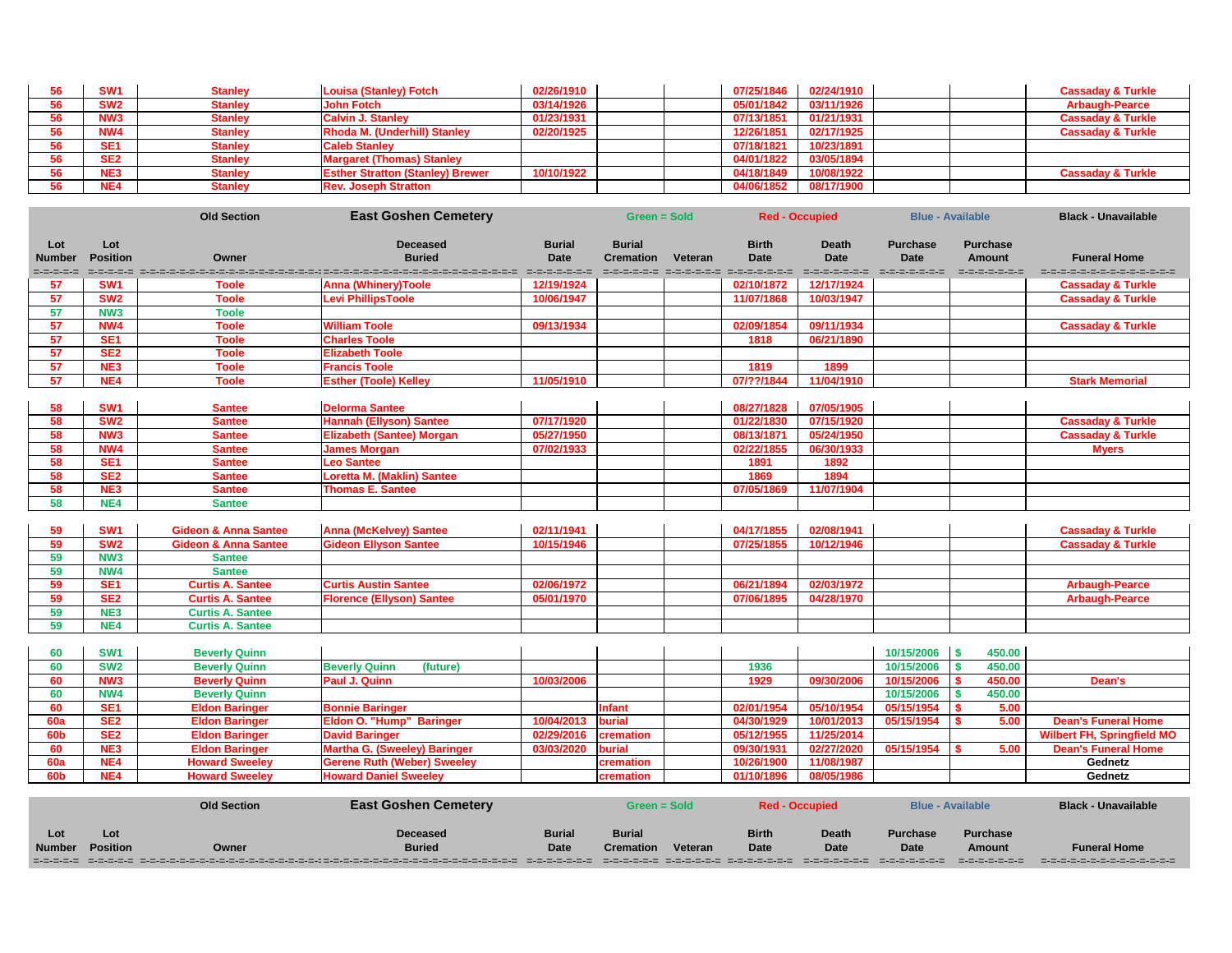| 61 | SW <sub>1</sub> | <b>Keith &amp; Margaret Phillips</b> | <b>Margaret Theresa (McLaughlin) Phillips</b> | 08/12/2021 | 10/05/1932 | 08/02/2021 | 10/15/2006 | 900.00 | <b>Gednetz-Rusek-Brown</b>             |
|----|-----------------|--------------------------------------|-----------------------------------------------|------------|------------|------------|------------|--------|----------------------------------------|
| 61 | SW <sub>2</sub> | <b>Keith &amp; Margaret Phillips</b> | <b>Keith Devere Phillips</b>                  | 09/29/2018 | 08/01/1923 | 09/25/2018 | 10/15/2006 | 900.00 | <b>Gednetz-Rusek-Brown</b>             |
| 61 | NW <sub>3</sub> | Paul E. Myers                        |                                               |            |            |            |            |        |                                        |
| 61 | NW4             |                                      |                                               |            |            |            |            |        |                                        |
| 61 | SE <sub>1</sub> | <b>Greg Spencer</b>                  |                                               |            |            |            | 11/25/2019 | 500.00 |                                        |
| 61 | SE <sub>2</sub> | <b>Greg Spencer</b>                  |                                               |            |            |            | 07/10/2006 | 400.00 |                                        |
| 61 | NE3             | <b>Greg Spencer</b>                  |                                               |            |            |            | 07/10/2006 | 400.00 |                                        |
| 61 | NE4             | <b>Greg Spencer</b>                  |                                               |            |            |            | 11/25/2019 | 500.00 |                                        |
|    |                 |                                      |                                               |            |            |            |            |        |                                        |
| 62 | SW <sub>1</sub> | <b>Jesse B. Mercer</b>               | <b>Agnes D. Mercer</b>                        | 06/03/1944 | 05/02/1915 | 06/01/1944 |            |        | <b>Cassaday &amp; Turkle</b>           |
| 62 | SW <sub>2</sub> | <b>Jesse B. Mercer</b>               |                                               |            |            |            |            |        |                                        |
| 62 | NW <sub>3</sub> | <b>Jesse B. Mercer</b>               | <b>Jesse B. Mercer</b>                        | 03/06/1972 | 09/16/1884 | 03/03/1972 |            |        | <b>Gotschall Hutchison FH, Minerva</b> |
| 62 | <b>NW4</b>      | <b>Jesse B. Mercer</b>               | <b>Mary Idella (Bauman) Mercer</b>            | 06/05/1972 | 08/31/1892 | 06/01/1972 |            |        | died in Pratt, Kansas                  |
| 62 | SE <sub>1</sub> | <b>Phillip Brenner</b>               | <b>Phillip Brenner</b>                        |            | 01/22/1834 | 1907       |            |        |                                        |
| 62 | SE <sub>2</sub> | <b>Leonard J. Spencer</b>            | <b>Leonard J. Spencer</b>                     | 10/03/2012 | 09/14/1923 | 09/29/2012 |            |        | <b>Stark Memorial</b>                  |
| 62 | NE <sub>3</sub> | <b>Leonard J. Spencer</b>            | <b>Mary Jane (Myers) Spencer</b>              | 06/18/2003 | 03/28/1927 | 06/15/2003 |            |        | <b>Stark Memorial</b>                  |
| 62 | NE4             | <b>Paul E. Myers</b>                 |                                               |            |            |            |            |        |                                        |
|    |                 |                                      |                                               |            |            |            |            |        |                                        |
| 63 | SW <sub>1</sub> | <b>Shreve</b>                        | <b>Calvin Shreve</b>                          | 04/26/1923 | 02/06/1861 | 04/23/1923 |            |        | <b>Cassaday &amp; Turkle</b>           |
| 63 | SW <sub>2</sub> | <b>Shreve</b>                        | <b>Anna Mary (Beck) Shreve</b>                | 09/04/1946 | 02/20/1861 | 09/01/1946 |            |        | <b>Arbaugh-Pearce</b>                  |
| 63 | NW <sub>3</sub> | <b>Shreve</b>                        | <b>Lucille Shreve</b>                         |            | 03/04/1894 | 1962       |            |        |                                        |
| 63 | NW4             | <b>Shreve</b>                        | <b>Lena M. (Shreve) Mott</b>                  | 03/28/1979 | 07/21/1888 | 03/24/1979 |            |        | <b>Vogt-Gednetz</b>                    |
| 63 | SE <sub>1</sub> | <b>Shreve</b>                        | ????                                          |            |            |            |            |        |                                        |
| 63 | SE <sub>2</sub> | <b>Shreve</b>                        | ????                                          |            |            |            |            |        |                                        |
| 63 | NE3             | <b>Shreve</b>                        | <b>Mary L. Shreve</b>                         | 10/04/1985 | 04/10/1898 | 10/01/1985 |            |        | <b>Gednetz</b>                         |
| 63 | NE4             | <b>Shreve</b>                        | <b>Millicent (Reeve) Beck</b>                 | 03/11/1911 | 02/28/1832 | 03/09/1911 |            |        | <b>Moosman</b>                         |
|    |                 |                                      |                                               |            |            |            |            |        |                                        |
| 64 | SW <sub>1</sub> | <b>Richard F. Myers</b>              | <b>Candiss L (Myers) Fites</b><br>(future)    |            | 07/07/1946 |            |            |        |                                        |
| 64 | SW <sub>2</sub> | <b>Richard F. Myers</b>              | Valerie L (Fites) Sturgeon (future)           |            | 01/11/1971 |            |            |        |                                        |
| 64 | NW <sub>3</sub> | <b>Richard F. Myers</b>              | <b>Eric Sturgeon</b><br>(future)              |            | 05/01/1971 |            |            |        |                                        |
| 64 | NW4             | <b>Richard F. Myers</b>              | <b>Caleb M. Sturgeon</b><br>(future)          |            | 11/27/2000 |            |            |        |                                        |
| 64 | <b>SE1</b>      | <b>Hall</b>                          |                                               |            |            |            |            |        |                                        |
| 64 | SE <sub>2</sub> | Hall                                 | <b>Alice Ann Hall</b>                         |            | 03/30/1836 | 01/22/1892 |            |        |                                        |
| 64 | NE <sub>3</sub> | <b>Hall</b>                          | <b>Tilman Hall</b>                            |            | 05/18/1831 | 04/26/1912 |            |        |                                        |
| 64 | NE4             | <b>Hall</b>                          | <b>Mary Eliza (Kinsey) Hall</b>               |            | 01/22/1837 | 01/09/1908 |            |        |                                        |

| 04 | <b>SW1</b>      | <b>Richard F. Myers</b> | <b>Candiss L (Myers) Fites</b><br>(future) |  | 07/07/1946 |            |  |  |
|----|-----------------|-------------------------|--------------------------------------------|--|------------|------------|--|--|
|    | SW <sub>2</sub> | <b>Richard F. Myers</b> | Valerie L (Fites) Sturgeon (future)        |  | 01/11/1971 |            |  |  |
|    | NW <sub>3</sub> | <b>Richard F. Myers</b> | <b>Eric Sturgeon</b><br>(future)           |  | 05/01/1971 |            |  |  |
|    | NW4             | <b>Richard F. Myers</b> | <b>Caleb M. Sturgeon</b><br>(future)       |  | 11/27/2000 |            |  |  |
|    | SE <sub>1</sub> | Hall                    |                                            |  |            |            |  |  |
|    | SE <sub>2</sub> | <b>Hall</b>             | <b>Alice Ann Hall</b>                      |  | 03/30/1836 | 01/22/1892 |  |  |
|    | NE <sub>3</sub> | <b>Hall</b>             | <b>Tilman Hall</b>                         |  | 05/18/1831 | 04/26/1912 |  |  |
|    | NE <sub>4</sub> | <b>Hall</b>             | <b>Mary Eliza (Kinsey) Hall</b>            |  | 01/22/1837 | 01/09/1908 |  |  |
|    |                 |                         |                                            |  |            |            |  |  |

|                                   |                                    | <b>Old Section</b>                 | <b>East Goshen Cemetery</b>                                                                                                                       |                                              | Green = Sold                      |         |                                                      | <b>Red - Occupied</b>                        |                                                | <b>Blue - Available</b>                          | <b>Black - Unavailable</b>                        |
|-----------------------------------|------------------------------------|------------------------------------|---------------------------------------------------------------------------------------------------------------------------------------------------|----------------------------------------------|-----------------------------------|---------|------------------------------------------------------|----------------------------------------------|------------------------------------------------|--------------------------------------------------|---------------------------------------------------|
| Lot<br><b>Number</b><br>=-=-=-=-= | Lot<br><b>Position</b>             | <b>Owner</b>                       | <b>Deceased</b><br><b>Buried</b><br>zatorzator zazadatzat zatuen zatuen zatuen zatuen zatuen zatuen zatuen zatuen zatuen zatuen zatuen zatuen zat | <b>Burial</b><br><b>Date</b><br>------------ | <b>Burial</b><br><b>Cremation</b> | Veteran | <b>Birth</b><br>Date<br>concepted concepts concepted | <b>Death</b><br><b>Date</b><br>=-=-=-=-=-=-= | <b>Purchase</b><br><b>Date</b><br>------------ | <b>Purchase</b><br><b>Amount</b><br>=-=-=-=-=-=- | <b>Funeral Home</b><br>=-=-=-=-=-=-=-=-=-=-=-=-=- |
| 65                                | SW <sub>1</sub>                    | <b>Shreve</b>                      | <b>Joshua Shreve</b>                                                                                                                              |                                              |                                   |         | 06/17/1821                                           | 09/20/1895                                   |                                                |                                                  |                                                   |
| 65                                | <b>SW2</b>                         | <b>Shreve</b>                      | <b>Elizabeth (Stanley) Shreve</b>                                                                                                                 |                                              |                                   |         | 03/15/1828                                           | 11/19/1905                                   |                                                |                                                  |                                                   |
| 65                                | NW <sub>3</sub>                    | <b>Shreve</b>                      | <b>Mabel E. Shreve</b>                                                                                                                            | 02/02/1977                                   |                                   |         | 02/08/1886                                           | 01/29/1977                                   |                                                |                                                  | <b>Vogt-Gednetz</b>                               |
| 65                                | <b>NW4</b>                         | <b>Shreve</b>                      | <b>Nora McCauley</b>                                                                                                                              | 06/29/1979                                   |                                   |         | 09/22/1882                                           | 06/27/1979                                   |                                                |                                                  | <b>Vogt-Gednetz</b>                               |
| 65                                | SE <sub>1</sub>                    | <b>Shreve</b>                      | <b>Mary V. Shreve</b>                                                                                                                             |                                              |                                   |         | 08/06/1866                                           | 03/31/1880                                   |                                                |                                                  |                                                   |
| 65                                | SE <sub>2</sub>                    | <b>Shreve</b>                      | <b>Robert Dale Shreve</b>                                                                                                                         | 08/25/1926                                   |                                   |         | 07/28/1921                                           | 08/23/1926                                   |                                                |                                                  | <b>Cassaday &amp; Turkle</b>                      |
| 65                                | NE <sub>3</sub>                    | <b>Shreve</b>                      | <b>Clifton C. Shreve</b>                                                                                                                          | 03/28/1963                                   |                                   |         | 7/15/1896                                            | 03/25/1963                                   |                                                |                                                  | <b>Vogt-Gednetz</b>                               |
| 65                                | NE4                                | <b>Shreve</b>                      | <b>Bertha Marie (Stanley) Shreve</b>                                                                                                              | 02/24/1982                                   |                                   |         | 09/15/1900                                           | 02/22/1982                                   |                                                |                                                  | <b>Gednetz</b>                                    |
| 66<br>66                          | SW <sub>1</sub><br>SW <sub>2</sub> | <b>Phillips</b><br><b>Phillips</b> | <b>Nathan Phillips</b><br><b>Nancy Phillips</b>                                                                                                   |                                              |                                   |         | 02/22/1813<br>06/18/1812                             | 10/18/1873<br>02/20/1888                     |                                                |                                                  |                                                   |
| 66                                | NW <sub>3</sub>                    | <b>Phillips</b>                    | <b>Albert Phillips</b>                                                                                                                            | 04/19/1960                                   |                                   |         | 03/14/1882                                           | 04/16/1960                                   |                                                |                                                  | <b>Cassaday &amp; Turkle</b>                      |
| 66                                | NW <sub>4a</sub>                   | <b>Phillips</b>                    | <b>Alice Elizabeth (Ball) Phillips</b>                                                                                                            | 02/25/1967                                   |                                   |         | 04/24/1885                                           | 02/22/1967                                   |                                                |                                                  | <b>Cassaday &amp; Turkle</b>                      |
| 66                                | NW4b                               | <b>Phillips</b>                    | <b>Chester Phillips</b>                                                                                                                           | 08/29/1912                                   |                                   |         | 11/08/1908                                           | 08/27/1912                                   |                                                |                                                  | <b>Cassaday &amp; Turkle</b>                      |
| 66                                | <b>SE1</b>                         | <b>Phillips</b>                    | <b>Linda (Kelty) Phillips</b>                                                                                                                     |                                              |                                   |         | 11/11/1850                                           | 04/12/1895                                   |                                                |                                                  |                                                   |
| 66                                | SE <sub>2</sub>                    | <b>Phillips</b>                    | <b>James Phillips</b>                                                                                                                             |                                              |                                   |         | 07/08/1891                                           | 12/08/1926                                   |                                                |                                                  |                                                   |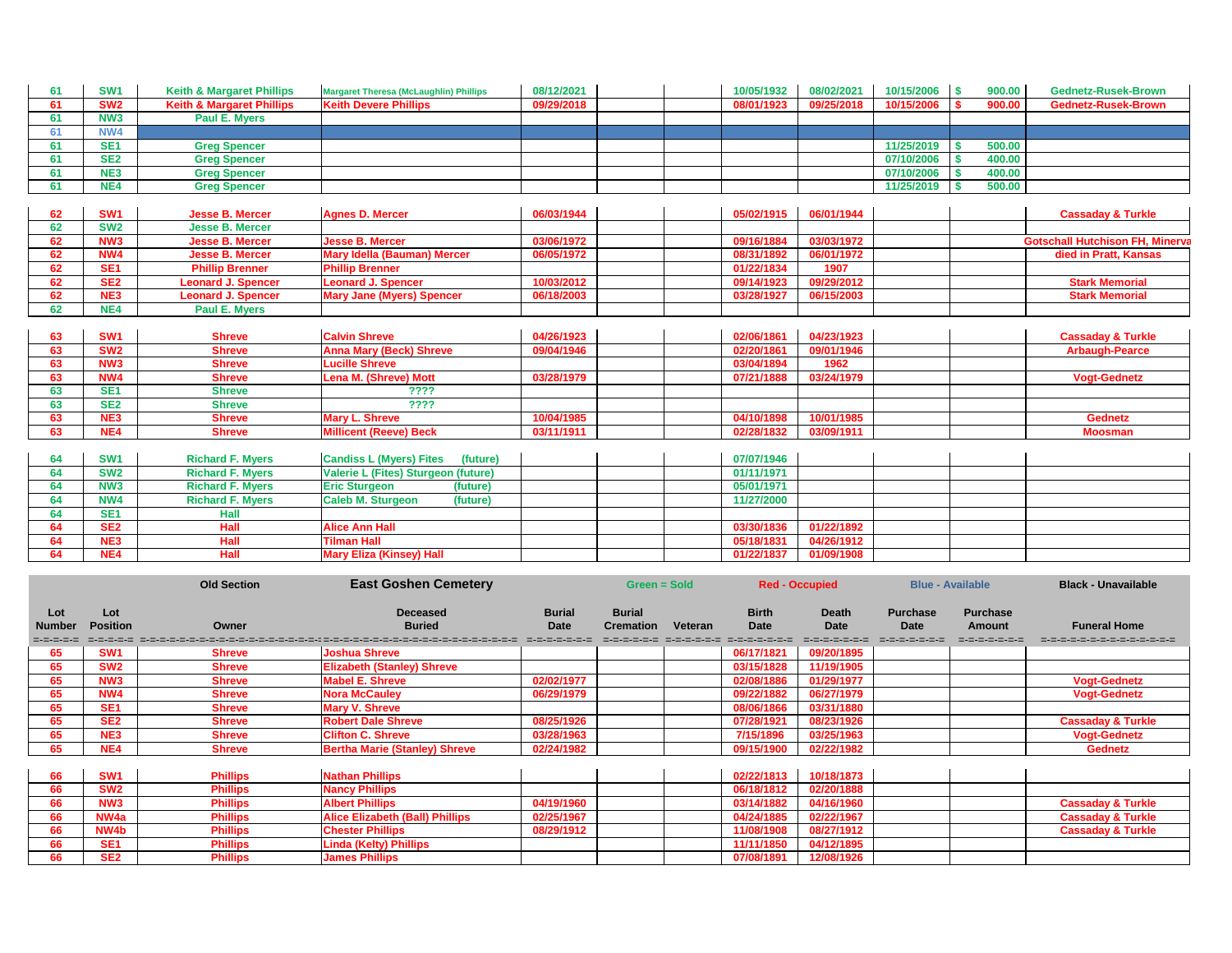| 66 | NE3             | <b>Phillips</b>      | <b>Anna (Phillips) Shreve</b>   |            | 12/04/1876 | 02/14/1900 |                                 |
|----|-----------------|----------------------|---------------------------------|------------|------------|------------|---------------------------------|
| 66 | NE4             | <b>Phillips</b>      |                                 |            |            |            |                                 |
|    |                 |                      |                                 |            |            |            |                                 |
| 67 | <b>SW1</b>      | <b>Cobbs</b>         | <b>Elihu Cobbs</b>              | 08/31/1910 | 09/27/1822 | 08/29/1910 | Hole ? - Salem                  |
| 67 | SW <sub>2</sub> | <b>Cobbs</b>         | <b>Mary Ann (Stanley) Cobbs</b> |            | 01/21/1835 | 02/08/1908 |                                 |
| 67 | NW <sub>3</sub> | <b>Cobbs</b>         | <b>Mary (Cobbs) Myers</b>       | 07/13/1963 | 03/20/1873 | 07/10/1963 | <b>Arbaugh-Pearce</b>           |
| 67 | NW4             | <b>Cobbs</b>         | <b>Clark Myers</b>              | 11/15/1932 | 03/03/1872 | 11/12/1932 | <b>Arbaugh-Pearce</b>           |
| 67 | SE <sub>1</sub> | Paul E. Myers        | <b>Paul E. Myers</b>            | 06/03/1982 | 01/19/1897 | 06/01/1982 | <b>Arbaugh-Pearce-Greenisen</b> |
| 67 | SE <sub>2</sub> | Paul E. Myers        | <b>Verna M. (Farmer) Myers</b>  | 07/18/1984 | 02/28/1900 | 07/15/1984 | <b>Arbaugh-Pearce-Greenisen</b> |
| 67 | NE <sub>3</sub> | <b>Paul E. Myers</b> | <b>Laura M. (Benning) Myers</b> | 08/19/1978 | 09/05/1914 | 08/16/1978 | <b>Arbaugh-Pearce-Greenisen</b> |
| 67 | NE4             | Paul E. Myers        | <b>Harold J. Myers</b>          | 05/16/1977 | 06/25/1911 | 05/13/1977 | Arbaugh-Pearce-Greenisen        |
|    |                 |                      |                                 |            |            |            |                                 |

| <b>SW</b>       | <b>Rakestraw</b> |                                     |            |  |            |            |  |                              |
|-----------------|------------------|-------------------------------------|------------|--|------------|------------|--|------------------------------|
| SW <sub>2</sub> | <b>Rakestraw</b> | <b>Clark B. Rakestraw, Sr.</b>      | 07/02/1938 |  | 08/04/1870 | 07/22/1938 |  |                              |
| NW <sub>3</sub> | <b>Rakestraw</b> | <b>Nathan Rakestraw</b>             | 08/31/1937 |  | 12/30/1845 | 08/28/1937 |  | <b>Cassaday &amp; Turkle</b> |
| NW4             | <b>Rakestraw</b> | <b>Ruthanna (Stanley) Rakestraw</b> |            |  | 10/10/1847 | 04/03/1903 |  |                              |
| SE <sub>1</sub> | <b>Rakestraw</b> |                                     |            |  |            |            |  |                              |
| SE <sub>2</sub> | <b>Rakestraw</b> |                                     |            |  |            |            |  |                              |
| NE <sub>3</sub> | <b>Rakestraw</b> |                                     |            |  |            |            |  |                              |
| NE4             | <b>Rakestraw</b> |                                     |            |  |            |            |  |                              |

|                                   |                        | <b>Old Section</b>                  | <b>East Goshen Cemetery</b>                                                                                      |                              |                                   | <b>Red - Occupied</b><br>Green = Sold |                                                                |                                              |                                                 | <b>Blue - Available</b>                                     | <b>Black - Unavailable</b>                         |
|-----------------------------------|------------------------|-------------------------------------|------------------------------------------------------------------------------------------------------------------|------------------------------|-----------------------------------|---------------------------------------|----------------------------------------------------------------|----------------------------------------------|-------------------------------------------------|-------------------------------------------------------------|----------------------------------------------------|
| Lot<br><b>Number</b><br>=-=-=-=-= | Lot<br><b>Position</b> | Owner                               | <b>Deceased</b><br><b>Buried</b><br>secos de conceledad de conceledad de conceledad de conceledad de conceledad. | <b>Burial</b><br><b>Date</b> | <b>Burial</b><br><b>Cremation</b> | Veteran                               | <b>Birth</b><br><b>Date</b><br>CHOROSONO CHOROSONO CHOROSONOSO | <b>Death</b><br><b>Date</b><br>=-=-=-=-=-=-= | <b>Purchase</b><br><b>Date</b><br>=-=-=-=-=-=-= | <b>Purchase</b><br><b>Amount</b><br>$= - - - - - - - - - -$ | <b>Funeral Home</b><br>d-d-d-d-d-d-d-d-d-d-d-d-d-d |
| 69                                | SW <sub>1</sub>        | <b>Russell E. Malmsberry</b>        | <b>Russell James Malmsberry</b>                                                                                  | 06/21/1981                   |                                   |                                       | 02/12/1961                                                     | 06/18/1981                                   |                                                 |                                                             | <b>Campbell F.H, Chippewa, PA</b>                  |
| 69                                | SW <sub>2</sub>        | <b>Russell E. Malmsberry</b>        | <b>Russell E. Malmsberry</b>                                                                                     | 06/24/1967                   |                                   |                                       | 80 yrs                                                         | 06/21/1967                                   |                                                 |                                                             |                                                    |
| 69                                | NW <sub>3</sub>        | <b>Russell E. Malmsberry</b>        | <b>Edith (Gunder) Malmsberry</b>                                                                                 | 12/23/1949                   |                                   |                                       | 1899                                                           | 12/20/1949                                   |                                                 |                                                             | <b>Cassidy &amp; Turkle</b>                        |
| 69                                | NW4                    | <b>Russell E. Malmsberry</b>        |                                                                                                                  |                              |                                   |                                       |                                                                |                                              |                                                 |                                                             |                                                    |
| 69                                | SE <sub>1</sub>        | <b>Herbert D. Weingart</b>          | <b>Herbert D. Weingart</b>                                                                                       | 06/14/1969                   |                                   |                                       | 11/24/1904                                                     | 06/11/1969                                   | 04/23/1968                                      | 10.00                                                       | <b>Arbaugh-Pearce</b>                              |
| 69                                | SE <sub>2</sub>        | <b>Herbert D. Weingart</b>          | <b>Lillian (Kampfer) Weingart</b>                                                                                | 04/16/1981                   |                                   |                                       | 06/23/1904                                                     | 04/13/1981                                   | 04/23/1968                                      | 10.00                                                       | <b>Arbaugh-Pearce-Greenisen</b>                    |
| 69                                | NE3                    | <b>Eugene Malmsberry</b>            | <b>Eugene G. Malmsberry</b>                                                                                      | 11/28/2009                   |                                   |                                       | 11/15/1928                                                     | 11/24/2009                                   | 04/23/1968                                      | 10.00                                                       | <b>Arbaugh-Pearce-Greenisen</b>                    |
| 69                                | NE4                    | <b>Eugene Malmsberry</b>            | <b>Betty Lou (Weingart) Malmsberry</b>                                                                           | 11/24/2014                   |                                   |                                       | 05/12/1928                                                     | 11/23/2014                                   | 04/23/1968                                      | 10.00                                                       | <b>Arbaugh-Pearce-Greenisen</b>                    |
|                                   |                        |                                     |                                                                                                                  |                              |                                   |                                       |                                                                |                                              |                                                 |                                                             |                                                    |
| 70                                | SW <sub>1</sub>        | <b>Jenkins</b>                      | <b>David M. Jenkins</b>                                                                                          |                              |                                   |                                       | 09/03/1874                                                     | 11/11/1906                                   |                                                 |                                                             |                                                    |
| 70                                | SW <sub>2</sub>        | <b>Jenkins</b>                      | <b>Ruthetta (Jenkins) Booth</b>                                                                                  | 09/24/1915                   |                                   |                                       | 03/21/1877                                                     | 09/22/1915                                   |                                                 |                                                             | <b>Cassaday &amp; Turkle</b>                       |
| 70                                | NW <sub>3</sub>        | <b>Jenkins</b>                      | <b>Israel W. Jenkins</b>                                                                                         | 09/28/1918                   |                                   |                                       | 11/02/1835                                                     | 09/25/1918                                   |                                                 |                                                             | <b>Cassaday &amp; Turkle</b>                       |
| 70                                | NW4                    | <b>Jenkins</b>                      | <b>Alvina (Stanley) Jenkins</b>                                                                                  |                              |                                   |                                       | 07/01/1838                                                     | 04/02/1905                                   |                                                 |                                                             |                                                    |
| 70                                | SE <sub>1</sub>        | <b>Jenkins</b>                      |                                                                                                                  |                              |                                   |                                       |                                                                |                                              |                                                 |                                                             |                                                    |
| 70                                | SE <sub>2</sub>        | <b>Jenkins</b>                      |                                                                                                                  |                              |                                   |                                       |                                                                |                                              |                                                 |                                                             |                                                    |
| 70                                | NE <sub>3</sub>        | <b>Jenkins</b>                      |                                                                                                                  |                              |                                   |                                       |                                                                |                                              |                                                 |                                                             |                                                    |
| 70                                | NE4                    | <b>Jenkins</b>                      |                                                                                                                  |                              |                                   |                                       |                                                                |                                              |                                                 |                                                             |                                                    |
|                                   |                        |                                     |                                                                                                                  |                              |                                   |                                       |                                                                |                                              |                                                 |                                                             |                                                    |
| 71                                | SW <sub>1</sub>        | <b>Wilbur H. Hurford</b>            |                                                                                                                  |                              |                                   |                                       |                                                                |                                              |                                                 |                                                             |                                                    |
| 71                                | SW <sub>2</sub>        | <b>Wilbur H. Hurford</b>            | <b>Edna Hurford</b>                                                                                              | 07/10/1914                   |                                   |                                       | 02/09/1883                                                     | 07/08/1914                                   |                                                 |                                                             | <b>Cassaday &amp; Turkle</b>                       |
| 71                                | NW <sub>3</sub>        | <b>Wilbur H. Hurford</b>            | <b>Wilbur H. Hurford</b>                                                                                         | 12/17/1929                   |                                   |                                       | 03/11/1879                                                     | 12/13/1929                                   |                                                 |                                                             | <b>Arbaugh-Pearce</b>                              |
| $\overline{71}$                   | NW4                    | <b>Wilbur H. Hurford</b>            | <b>Edith (Maris) Hurford</b>                                                                                     | 02/24/1974                   |                                   |                                       | 09/06/1883                                                     | 02/20/1974                                   |                                                 |                                                             | <b>Arbaugh-Pearce</b>                              |
| 71                                | SE <sub>1</sub>        | <b>William &amp; Helen Townsend</b> |                                                                                                                  |                              |                                   |                                       |                                                                |                                              |                                                 |                                                             |                                                    |
| 71                                | SE <sub>2</sub>        | <b>William &amp; Helen Townsend</b> |                                                                                                                  |                              |                                   |                                       |                                                                |                                              |                                                 |                                                             |                                                    |
| $\overline{71}$                   | NE3                    | <b>William &amp; Helen Townsend</b> | <b>William Ivan Townsend</b>                                                                                     | 03/05/1984                   |                                   |                                       | 05/26/1906                                                     | 03/02/1984                                   |                                                 |                                                             | <b>Arbaugh-Pearce-Greenisen</b>                    |
| $\overline{71}$                   | NE4                    | <b>William &amp; Helen Townsend</b> | <b>Helen A. (Hurford) Townsend</b>                                                                               | 11/06/1995                   |                                   |                                       | 10/25/1908                                                     | 11/02/1995                                   |                                                 |                                                             | <b>Stark Memorial</b>                              |
|                                   |                        |                                     |                                                                                                                  |                              |                                   |                                       |                                                                |                                              |                                                 |                                                             |                                                    |
| 72                                | SW <sub>1</sub>        | <b>John &amp; Olive Lora</b>        | John L. Lora                                                                                                     | 01/16/1996                   |                                   |                                       | 05/21/1914                                                     | 01/14/1996                                   |                                                 |                                                             | <b>Stark Memorial</b>                              |
| 72                                | SW <sub>2</sub>        | <b>John &amp; Olive Lora</b>        | <b>Olive Tazetta (Malmsberry) Lora</b>                                                                           | 01/27/2004                   |                                   |                                       | 09/04/1915                                                     | 01/23/2004                                   |                                                 |                                                             | <b>Stark Memorial</b>                              |
| 72                                | NW <sub>3</sub>        | <b>Malmsberry</b>                   | <b>Charles Bruce Riley</b>                                                                                       | 12/30/1980                   |                                   | <b>WW II</b>                          | 11/17/1918                                                     | 12/27/1980                                   |                                                 |                                                             | <b>Arbaugh-Pearce</b>                              |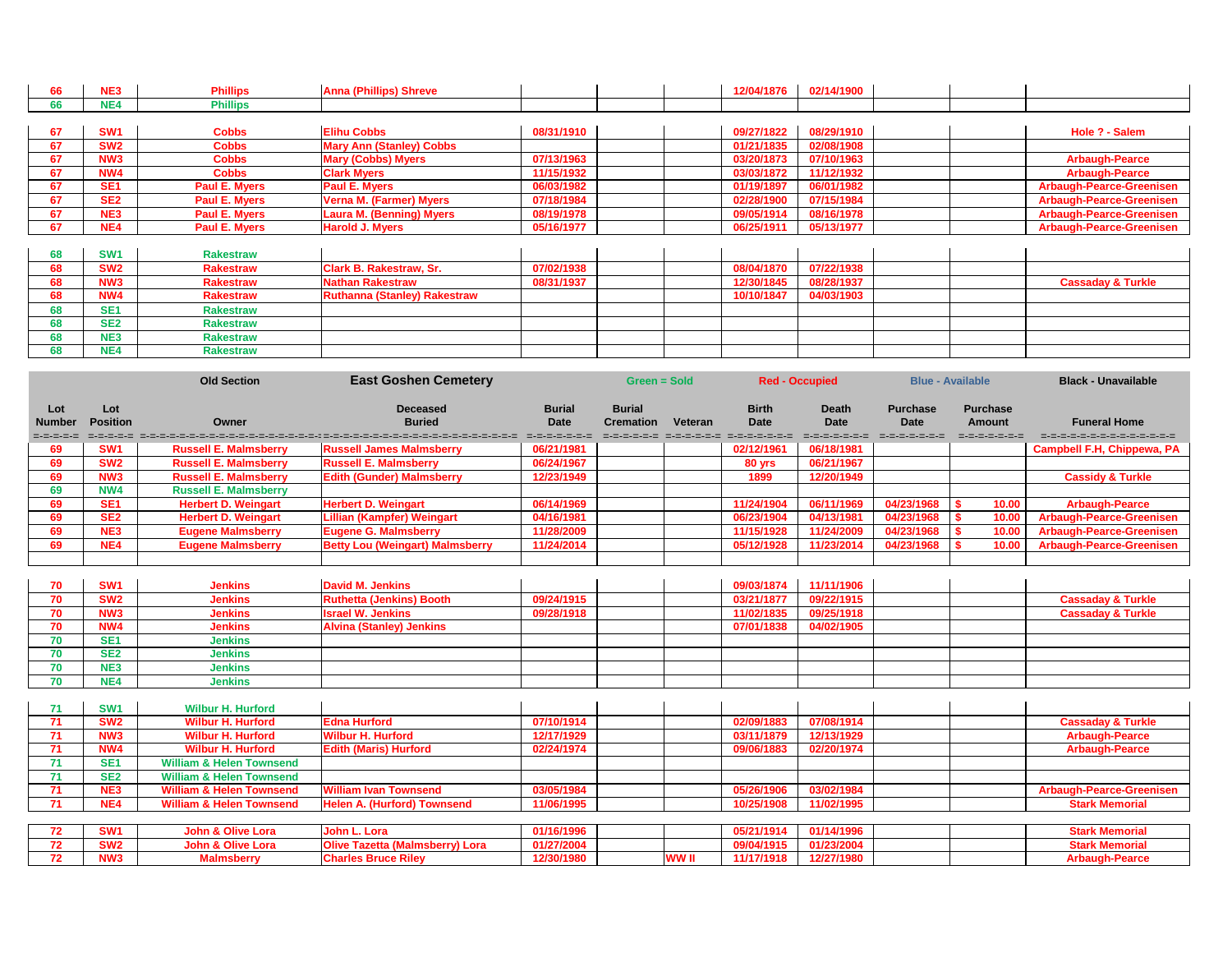| NW4 | Malmsberry               | <b>Dorothy Grace (Malmsberry) Riley</b> | 11/14/2014 |  | 01/10/1923 | 11/11/2014 |  | <b>Gednetz-Ruze</b>             |
|-----|--------------------------|-----------------------------------------|------------|--|------------|------------|--|---------------------------------|
|     | <b>Malmsberry</b>        | <b>Virgil Malmsberry</b>                | 03/18/1992 |  | 08/24/1911 | 03/15/1992 |  | <b>Stark Memorial</b>           |
|     | <b>Virgil Malmsberry</b> |                                         |            |  |            |            |  |                                 |
| NE? | _oran.G.Malmsberry       | <b>Loran G. Malmsberry</b>              | 05/27/1979 |  | 06/10/1889 | 05/24/1979 |  | <b>Arbaugh-Pearce-Greenise</b>  |
| NE. | _oran.G.Malmsberry       | <b>Edna (Phillips) Malmsberry</b>       | 06/22/1994 |  | 04/17/1890 | 06/18/1994 |  | <b>Arbaugh-Pearce-Greeniser</b> |

|                                   |                        | <b>Old Section</b>                   | <b>East Goshen Cemetery</b>                                                                                                            |                                               | <b>Green = Sold</b>               |                  |                             | <b>Red - Occupied</b>                        |                                                 | <b>Blue - Available</b>                           | <b>Black - Unavailable</b>                    |
|-----------------------------------|------------------------|--------------------------------------|----------------------------------------------------------------------------------------------------------------------------------------|-----------------------------------------------|-----------------------------------|------------------|-----------------------------|----------------------------------------------|-------------------------------------------------|---------------------------------------------------|-----------------------------------------------|
| Lot<br><b>Number</b><br>=-=-=-=-= | Lot<br><b>Position</b> | Owner                                | <b>Deceased</b><br><b>Buried</b><br>izkonoko kontokonoko errokoroko konokonoko konoko konokonoko konoko konoko konoko konoko konoko ko | <b>Burial</b><br><b>Date</b><br>=-=-=-=-=-=-= | <b>Burial</b><br><b>Cremation</b> | Veteran          | <b>Birth</b><br><b>Date</b> | <b>Death</b><br><b>Date</b><br>=-=-=-=-=-=-= | <b>Purchase</b><br><b>Date</b><br>=-=-=-=-=-=-= | <b>Purchase</b><br><b>Amount</b><br>=-=-=-=-=-=-= | <b>Funeral Home</b><br>====================== |
| 73                                | #1                     | <b>Dale Malmsberry</b>               | <b>Dale Jesse Malmsberry</b>                                                                                                           | 03/17/2006                                    |                                   |                  | 07/09/1919                  | 03/15/2006                                   |                                                 |                                                   | <b>Brown Funeral Home</b>                     |
| 73                                | #2                     | <b>Dale Malmsberry</b>               | <b>Jean (Weingart) Malmsberry</b>                                                                                                      | 09/13/2002                                    |                                   |                  | 06/15/1923                  | 09/11/2002                                   |                                                 |                                                   |                                               |
| 73                                | #3                     | <b>Dale Malmsberry</b>               |                                                                                                                                        |                                               |                                   |                  |                             |                                              |                                                 |                                                   |                                               |
| 73                                | #4                     | <b>Dale Malmsberry</b>               | <b>Lydia Marie Malmsberry</b>                                                                                                          | 05/09/1992                                    | <b>Infant</b>                     |                  | 05/01/1992                  | 05/07/1992                                   |                                                 |                                                   | <b>Gednetz-Ruzek</b>                          |
|                                   |                        |                                      |                                                                                                                                        |                                               |                                   |                  |                             |                                              |                                                 |                                                   |                                               |
| 74                                | #1                     | <b>Roy &amp; Marie Chilson</b>       | <b>Roy Chilson</b>                                                                                                                     | 05/13/1984                                    |                                   |                  | 10/03/1907                  | 05/10/1984                                   | 04/23/1968                                      | 15.00                                             | <b>Myers-Israel</b>                           |
| 74                                | #2                     | <b>Roy &amp; Marie Chilson</b>       | <b>Mina Marie (West) Chilson</b>                                                                                                       | 03/31/1986                                    |                                   |                  | 03/18/1906                  | 03/28/1986                                   | 04/23/1968                                      | 15.00                                             | <b>Sharer-Sterling</b>                        |
| 74                                | #3                     | <b>Rolland J. Malmsberry</b>         | <b>Rolland J. Malmsberry</b>                                                                                                           | 04/03/1990                                    |                                   |                  | 01/04/1923                  | 03/31/1990                                   | 09/14/1981                                      | 125.00                                            | <b>Arbaugh-Pearce-Greenisen</b>               |
| 74                                | #4                     | <b>Rolland J. Malmsberry</b>         | <b>Carol Jean (Butream) Malmsberry</b>                                                                                                 | 09/21/2012                                    |                                   |                  | 01/30/1930                  | 09/16/2012                                   | 09/14/1981                                      | 125.00                                            | <b>Arbaugh-Pearce-Greenisen</b>               |
|                                   |                        |                                      |                                                                                                                                        |                                               |                                   |                  |                             |                                              |                                                 |                                                   |                                               |
| 75                                | #1                     | <b>Rolland J. Malmsberry</b>         |                                                                                                                                        |                                               |                                   |                  |                             |                                              | 09/14/1981                                      | 125.00                                            |                                               |
| 75                                | #2                     | <b>Rolland J. Malmsberry</b>         |                                                                                                                                        |                                               |                                   |                  |                             |                                              | 09/14/1981                                      | 125.00                                            |                                               |
| 75                                | #3                     | A.L. & Margaret E. Biery             |                                                                                                                                        |                                               |                                   |                  |                             |                                              | 08/22/1972                                      | 75.00                                             |                                               |
| 75                                | #4                     | A.L. & Margaret E. Biery             | <b>Sarah Lou (Biery) Seacrist (FUTURE)</b>                                                                                             |                                               |                                   |                  |                             |                                              | 08/22/1972                                      | 75.00                                             |                                               |
|                                   |                        |                                      |                                                                                                                                        |                                               |                                   |                  |                             |                                              |                                                 |                                                   |                                               |
| 76                                | #1                     | A.L. & Margaret E. Biery             | <b>Alwin L. (Bud) Biery</b>                                                                                                            | 05/27/2004                                    |                                   |                  | 02/02/1915                  | 05/23/2004                                   | 08/22/1972                                      | 75.00                                             | <b>Gednetz-Ruzek</b>                          |
| 76                                | #2                     | A.L. & Margaret E. Biery             | <b>Margaret E. (Pim) Biery</b>                                                                                                         | 02/07/2005                                    |                                   |                  | 06/09/1912                  | 02/03/2005                                   | 08/22/1972                                      | 75.00                                             | <b>Gednetz-Ruzek</b>                          |
| 76                                | #3                     | <b>Charles A. Matti</b>              | <b>Charles Alfred Matti</b>                                                                                                            | 01/18/1968                                    |                                   |                  | 02/07/1891                  | 01/15/1968                                   | 02/15/1961                                      | 15.00                                             | <b>Gednetz</b>                                |
| 76                                | #4                     | <b>Charles A. Matti</b>              | <b>Elsie Veretta (Lembright) Matti</b>                                                                                                 | 11/15/1982                                    |                                   |                  | 02/06/1891                  | 11/12/1982                                   | 02/15/1961                                      | 15.00                                             | <b>Gednetz</b>                                |
|                                   |                        |                                      |                                                                                                                                        |                                               |                                   |                  |                             |                                              |                                                 |                                                   |                                               |
| 77                                | #1                     | <b>Richard &amp; Lenny Ann Myers</b> |                                                                                                                                        |                                               |                                   |                  |                             |                                              | 09/23/1996                                      | 175.00                                            |                                               |
| 77                                | #2                     | <b>Richard &amp; Lenny Ann Myers</b> |                                                                                                                                        |                                               |                                   |                  |                             |                                              | 09/23/1996                                      | 175.00                                            |                                               |
| $\overline{77}$                   | #3                     | <b>James Brinton Gibbons</b>         | <b>James Brinton Gibbons</b>                                                                                                           | 03/21/1964                                    |                                   |                  | 02/15/1888                  | 03/18/1964                                   | 09/16/1963                                      | 15.00                                             | <b>Vogt-Gednetz</b>                           |
| 77                                | #4                     | <b>James Brinton Gibbons</b>         | <b>Ethel M. (Toole) Gibbons</b>                                                                                                        | 03/25/1974                                    |                                   |                  | 04/10/1893                  | 03/22/1974                                   | 09/16/1963                                      | 15.00                                             | <b>Vogt-Gednetz</b>                           |
|                                   |                        |                                      |                                                                                                                                        |                                               |                                   |                  |                             |                                              |                                                 |                                                   |                                               |
| 78                                | #1                     | <b>Richard F. Myers</b>              | <b>Richard F. Myers</b>                                                                                                                | 03/14/2015                                    | <b>Cremation</b>                  | <b>Navy WWII</b> | 05/26/1922                  | 02/13/2015                                   | 12/23/1982                                      | 150.00                                            | <b>Cassaday-Turkle-Christian</b>              |
| $\overline{78}$                   | #2                     | <b>Richard F. Myers</b>              | <b>Lois Calloway (Everett) Myers</b>                                                                                                   | 09/15/2021                                    | <b>Cremation</b>                  |                  | 07/20/1924                  | 08/27/2021                                   | 12/23/1982                                      | 150.00                                            | <b>Cassaday-Turkle-Christian</b>              |
| 78                                | #3                     | <b>David C. Myers</b>                |                                                                                                                                        |                                               |                                   |                  |                             |                                              | 12/23/1982                                      | 150.00                                            |                                               |
| 78                                | #4                     | <b>David C. Myers</b>                |                                                                                                                                        |                                               |                                   |                  |                             |                                              | 12/23/1982                                      | 150.00                                            |                                               |
|                                   |                        |                                      |                                                                                                                                        |                                               |                                   |                  |                             |                                              |                                                 |                                                   |                                               |

|               |                 | <b>Old Section</b>        | <b>East Goshen Cemetery</b>             |               | Green = Sold<br><b>Red - Occupied</b> |                | <b>Blue - Available</b> |              |                 | <b>Black - Unavailable</b> |                                  |
|---------------|-----------------|---------------------------|-----------------------------------------|---------------|---------------------------------------|----------------|-------------------------|--------------|-----------------|----------------------------|----------------------------------|
| Lot           | Lot             |                           | <b>Deceased</b>                         | <b>Burial</b> | <b>Burial</b>                         |                | <b>Birth</b>            | <b>Death</b> | <b>Purchase</b> | <b>Purchase</b>            |                                  |
| <b>Number</b> | <b>Position</b> | Owner                     | <b>Buried</b>                           | <b>Date</b>   | <b>Cremation</b>                      | <b>Veteran</b> | Date                    | Date         | <b>Date</b>     | Amount                     | <b>Funeral Home</b>              |
|               |                 |                           |                                         |               |                                       |                |                         |              |                 | =-=-=-=-=-=-=              | =-=-=-=-=-=-=-=-=-=-=-=-=        |
| 79            | #1              | <b>Mrs. Frances Myton</b> | <b>William McKinley Myton</b>           | 01/31/1961    |                                       |                | 06/25/1902              | 01/28/1961   | 02/15/1981      | 10.00                      |                                  |
| 79            | #2              | <b>Mrs. Frances Myton</b> | <b>Francis P. (Grose) Myton</b>         | 01/05/1997    |                                       |                | 08/04/1914              | 01/02/1997   | 02/15/1981      | 10.00                      | <b>Cassaday-Turkle-Christian</b> |
| 79            | #3              | <b>Jane Myton</b>         | <b>Barbara Jane Myton</b>               | 09/19/2017    |                                       |                | 06/22/1945              | 09/15/2017   | 09/13/1993      | 175.00                     | <b>Cassaday-Turkle-Christian</b> |
| 79            | #4              | <b>Jane Myton</b>         |                                         |               |                                       |                |                         |              | 09/13/1993      | 175.00                     |                                  |
|               |                 |                           |                                         |               |                                       |                |                         |              |                 |                            |                                  |
| 80            | #1              | <b>Earl Barnes</b>        | Earl H. Barnes                          | 07/02/2011    |                                       | <b>WWII</b>    | 05/24/1920              | 06/29/2011   | 06/10/1975      | 75.00                      | <b>Gednetz-Ruzek</b>             |
| 80            | #2              | <b>Earl Barnes</b>        | <b>June (Waithman) Barnes</b>           | 09/09/2008    |                                       |                | 04/12/1924              | 09/03/2008   | 06/10/1975      | 75.00                      | <b>Gednetz-Ruzek</b>             |
| 80            | #3              | <b>Earl Barnes</b>        | <b>Renee' Barnes</b>                    | 10/20/2014    |                                       |                | 03/21/1952              | 10/16/2014   | 06/10/1975      | 75.00                      | <b>Lane - Canfield</b>           |
| 80            | #4              | <b>Treva L. Everett</b>   | <b>Treva Lucille (Phillips) Everett</b> | 05/16/2016    |                                       |                | 04/03/1921              | 05/11/2016   | 07/01/2013      | 800.00                     | <b>Snyder F.H - Deleware, OH</b> |
|               |                 |                           |                                         |               |                                       |                |                         |              |                 |                            |                                  |